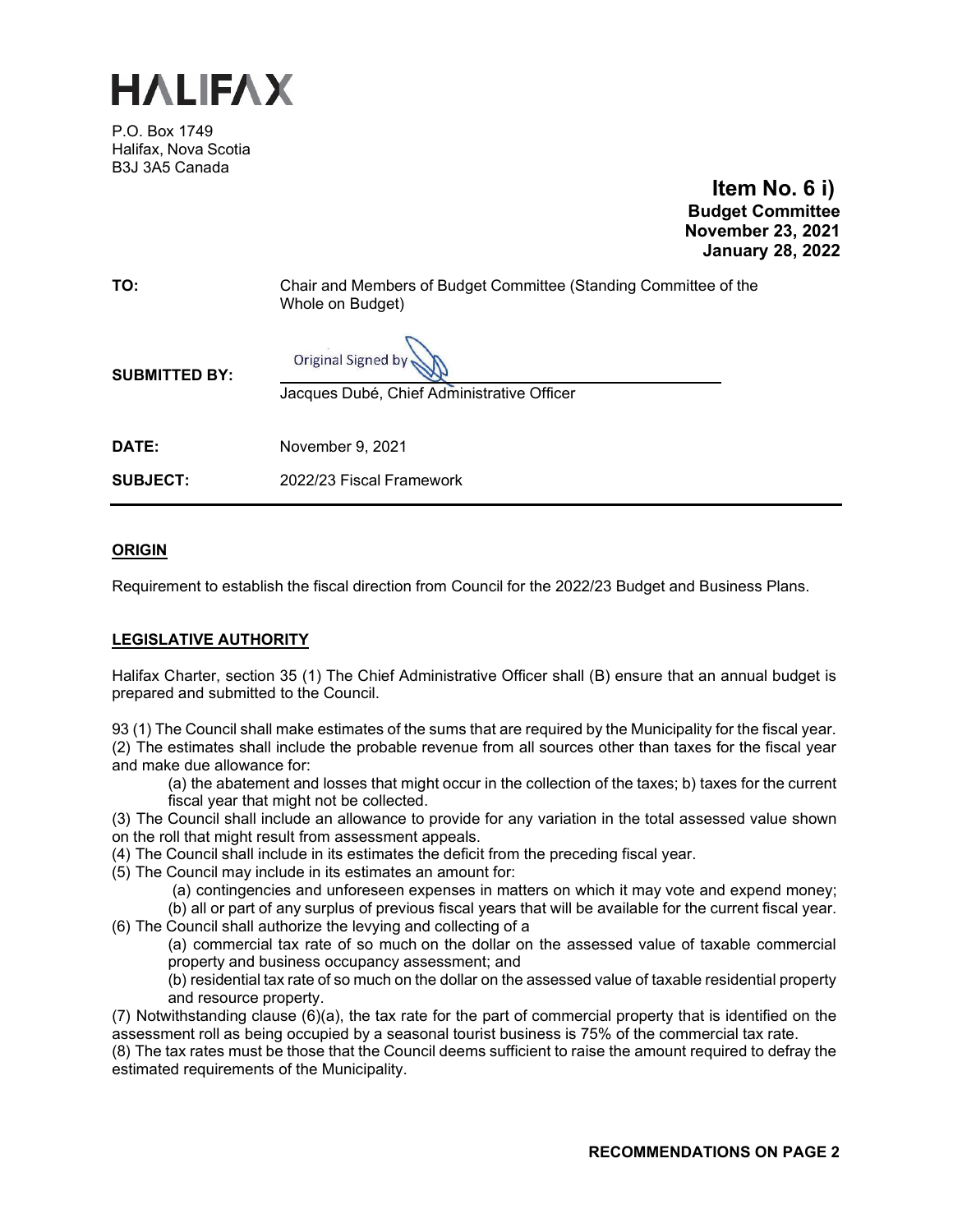#### **RECOMMENDATION**

It is recommended that the Budget Committee:

- 1. Direct the Chief Administrative Officer to develop the 2022/23 Budget according to Council's approved priorities, and preliminary fiscal direction, including setting the average property tax bill for residential and commercial properties at a 2.9 per cent increase plus an additional 3.0 per cent increase in the average property tax bill for a dedicated Climate Action Tax to fund Strategic Investments, for a total average increase of 5.9 per cent,
- 2. Recommend that Regional Council:
	- Approve the updated Reserve Business Cases included in Attachment A and the transfers in reserve balances and commitments described in this report; and,
	- Approve the updated Debt Guidelines included in Attachment B including a new debt ceiling of \$1,200 per dwelling unit and a revised formula for Capital from Operating targets.

#### **BACKGROUND**

In March of 2020 Regional Council had completed, but not ratified, the 2020/21 Budget when the Global COVID pandemic struck. As a result, Regional Council completely revised that year's budget, calling it the "Recast" Budget. The Recast Budget was crafted to reflect the fear of a municipal liquidity crisis as well as sharply declining fees and revenues. In 2021/22, the Approved Budget plotted a path through the pandemic, assuming that the pandemic would last a total of eighteen months from start to finish. While services started to be re-introduced, fees and revenues remained subdued, especially transit fares. The "Federal Restart" program provided one-time \$31M of cost-sharing to offset the decline of revenues. During this time period Deed Transfer Taxes (although expected to decline) remained quite robust. In 2021/22 Regional Council set the average tax increase at 0.9%.

During the pandemic, Regional Council approved the Fiscal Sustainability Strategy which examined the current financial state of HRM in (1) Operating and Taxes, (2) Capital, (3) Reserves, (4) Debt. This included recommendations to develop

*… "Strategic Initiative" reserves for projects that are tied to an approved Council strategy and are significant enough to lead to a discernable increase in the tax rate or special funding that is outside the normal budget process. This should include any required changes to debt and reserve policies and should be eligible to be funded through dedicated tax levies.*

#### **DISCUSSION**

The 2022/23 Fiscal Framework was designed in the face of one of the most complex financial environments the municipality has seen. It broadly encompasses significant changes in taxation, services, debt, and reserve policies. These changes are designed to deal with the triple challenge of emerging from the pandemic; funding growth related costs, especially infrastructure; and providing extensive support for unfunded Climate Change initiatives.

In the upcoming year, HRM faces strong economic and population growth; intense pressure on the cost of its services; and insufficient funding for its capital budget, especially strategic initiatives such as climate change and transportation. As key strengths the municipality has available tax and debt room and has strong Deed Transfer Tax revenues.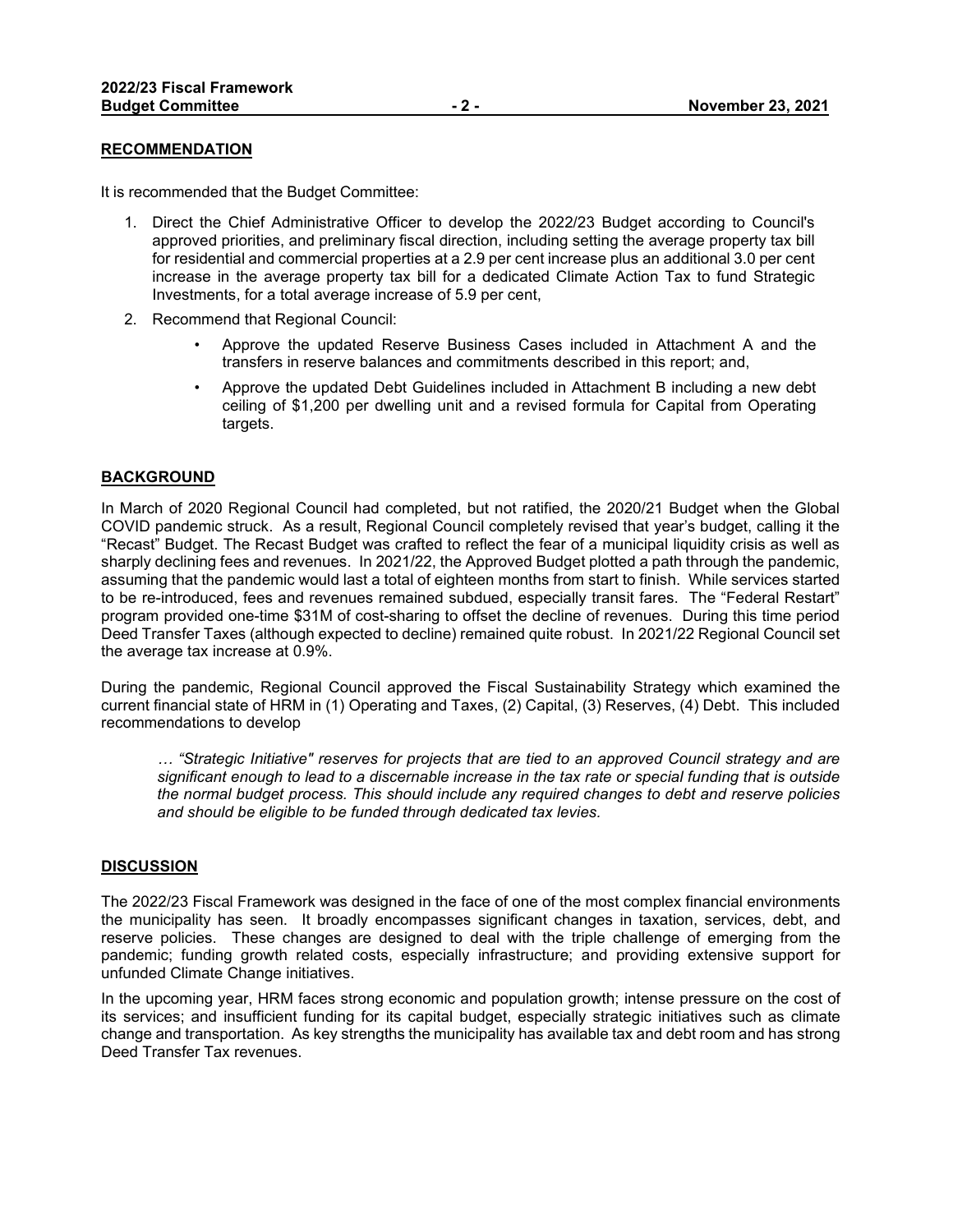#### **Halifax Faces Strong Economic and Population Growth**

The Halifax region economy is relatively small and open with a mixture of public-sector employment coupled with considerable finance, insurance, and real estate activity. Its bio-technology and ocean-oriented sectors have innovation-intensive firms that are growing relatively rapidly.

In recent years the growth in Halifax's population and economy has become increasingly rapid. Prior to the pandemic, Halifax was one of the fastest growing Census Metropolitan Areas (CMAs) in the country. This growth brings significant opportunities as the city expands and attracts many newcomers, including immigrants. The current economic forecasts show that population growth will continue to accelerate with an estimated 9,700 new individuals in 2022 and nearly 4,000 new homes. Halifax's population is expected to exceed half a million people within five years.

This growth brings tremendous opportunities for the Region, but it also brings with it a heightened set of responsibilities and expectations. Not only are there new homes that require services but there is an expectation of a higher order of servicing across the entire municipality. This would include strategic and other investments such as Rapid Transit, Ferries, inclusive growth, complete streets, and multi-modal corridors. At the exact same time, the economy is seeing lowered vacancy rates, highly visible homelessness, simultaneous labour shortages and wage increases, price increases and supply chain disruptions. While knowledge and other sectors of the economy are thriving, the restaurant, hotel and tourism industries continue to suffer.

|                                        |         | Prior Year Year 1 |         | Year 2  | Year <sub>3</sub> | Year 4  |
|----------------------------------------|---------|-------------------|---------|---------|-------------------|---------|
|                                        | 2020/21 | 2021/22           | 2022/23 | 2023/24 | 2024/25           | 2025/26 |
| Real GDP Growth (%)                    | $-4.2%$ | 3.2%              | 2.1%    | 2.5%    | 2.6%              | 2.6%    |
| Personal Disposable Income -3.0%       |         | 5.4%              | 4.3%    | 4.7%    | 4.8%              | 4.8%    |
| <b>Population Level</b>                | 448.544 | 455,689           | 465.371 | 475.109 | 484,972           | 494,872 |
| Percent Change                         | 2.1%    | 2.0%              | 2.1%    | 2.1%    | 2.0%              | 2.0%    |
| <b>Dwelling Units</b>                  | 200,904 | 204.922           | 209,000 | 213,180 | 217,443           | 221,792 |
| Percent Change                         | 1.4%    | 2.0%              | 2.0%    | 2.0%    | 2.0%              | 2.0%    |
| Inflation - (NS CPI)                   | 0.3%    | 1.1%              | 2.2%    | 2.3%    | 1.6%              | 2.8%    |
| <b>Employment Level</b><br>(Thousands) | 227.6   | 235.0             | 237.3   | 239.6   | 241.9             | 244.3   |
| <b>Percent Change</b>                  | $-2.7%$ | 3.3%              | 1.0%    | 1.0%    | 1.0%              | 1.0%    |

*Source: Canmac Economics (Halifax Region Economic Outlook September 2021 Update)*

#### **HRM's Operating Budget is under Intense Pressure**

In the upcoming 2022/23 budget, HRM faces pressure from five key areas:

- 1. Inflationary pressures on the budget have been considerable. While compensation and other costs are normally expected to rise with inflation, there are major cost increases expected in a variety of other areas including
	- Worker's Compensation increases are expected to cost \$2.7M,
	- The new RCMP collective agreement will cost HRM \$2.9 Million in 2022/23
	- Contractual Increases across the organization have cost \$4M
	- Prices increases for parts have typically risen 7% to 13%
	- Insurance Costs have risen roughly 25% (\$0.5M)
	- Fuel Costs are up over 40%
- 2. Federal Re-Start Funds offered cost-sharing to mitigate the decline in municipal fees and other revenues. The program is now complete leading to a loss of \$31M in 2022/23.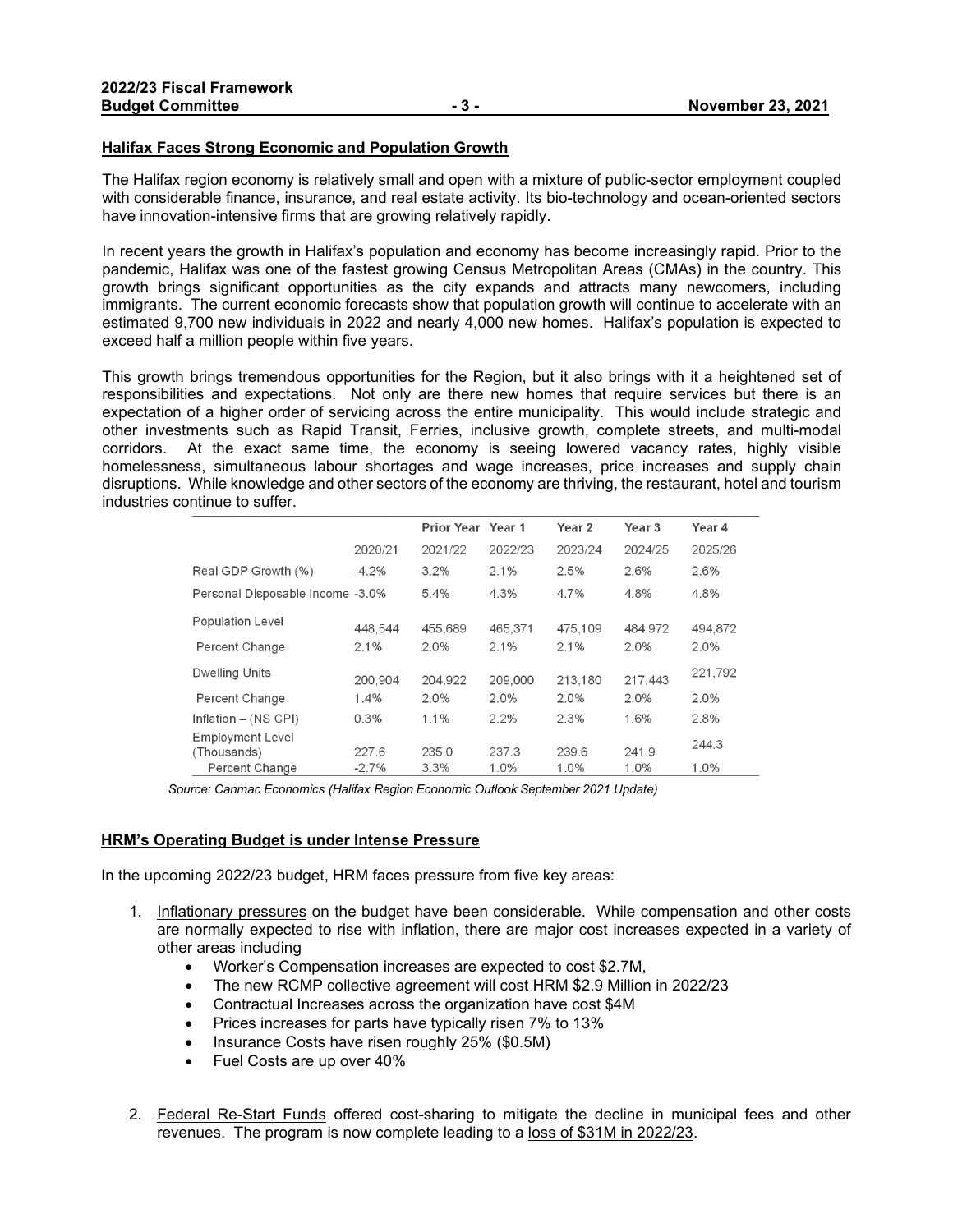- 3. Municipal fees and revenues that declined during Covid have yet to fully recover. While assumptions on many revenues are aggressively optimistic, some revenues like transit fares are yet to fully recover. Due to the uncertainty caused by the pandemic, the fees and revenues budget contains considerable risk.
- 4. HRM is taking over 300 km of Provincial roads within HRM. This will lead to operating pressures of \$4 million in 2022/23 and \$6 million on pressure on the capital budget.
- 5. While the full assessment roll will not arrive until the end of December, the commercial tax base remains weak. There is strong growth in the residential sector including apartments. Deed Transfer Tax remains a bright spot with continued strong growth.

#### **The Capital Budget is Insufficient**

HRM's capital budget faces three key challenges:

- 1. First, there are insufficient funds to support the services directed by Regional Council. There is evidence that the amount of funding allocated to "Asset Renewal" is insufficient to maintain HRM's existing assets in safe and reliable working condition. Moreover, the rapid population growth of the region has led to additional demands for growth in services, requiring more assets and upgraded designs.
- 2. Secondly, there is a limit to how many projects HRM can deliver at any one time, regardless of funding. HRM's capital program has been able to deliver around \$155M per year with previous staffing levels.
- 3. Lastly, delays and gaps in the industries' supply chain, as well as the labour market, have caused extensions to project delivery timelines and increased vendor costs, sometimes as high as 30%-50% over previous costs. This is putting pressure on HRM's reserve balances and further deferring necessary maintenance activities.

#### **Strategic Initiatives Require Significant New Funding**

There is in excess of \$1 Billion worth of significant strategic city building programs such as HalifACT and the Integrated Mobility Plan (IMP) that cannot be funded within existing capital budget levels. All of these capital projects will require significant funding. Under the Fiscal Sustainability Strategy, a Strategic Initiative Reserve is being established to fund these projects. Debt will be issued for the specific projects and the eventual principle and interest repayments will be made from the reserve. The reserve will require up-front contributions from the operating budget in order to leverage the large amounts of debt that will be required.

#### **Three Key Strengths that HRM can leverage**

For the past number of years HRM has been in strong financial condition and has a number of key strengths that it can now take advantage of.

- 1. HRM's average residential tax bill's remain relatively modest compared to other municipalities. Available benchmarks show that the average and median tax burden for single family homes is at the low end of the scale compared to other jurisdictions. In fact, the average homeowner tax burden is 10% to 17% lower than comparable benchmark cities, St. John's, and Regina, meaning HRM could increase taxes considerably and still benchmark favorably. Currently, residential property taxes are equal to roughly 3% of personal disposable income. This is complicated somewhat by higher provincial taxes on individuals. Conversely, HRM's average commercial tax bills are more middle of the road, roughly comparable to similar sized cities in Canada. Like most Canadian cities, commercial taxpayers have a significantly higher rate than residents and available research suggests that they help subsidize residential property taxes.
- 2. HRM's debt levels are low. Due to a conservative debt policy, HRM's debt levels remain quite low.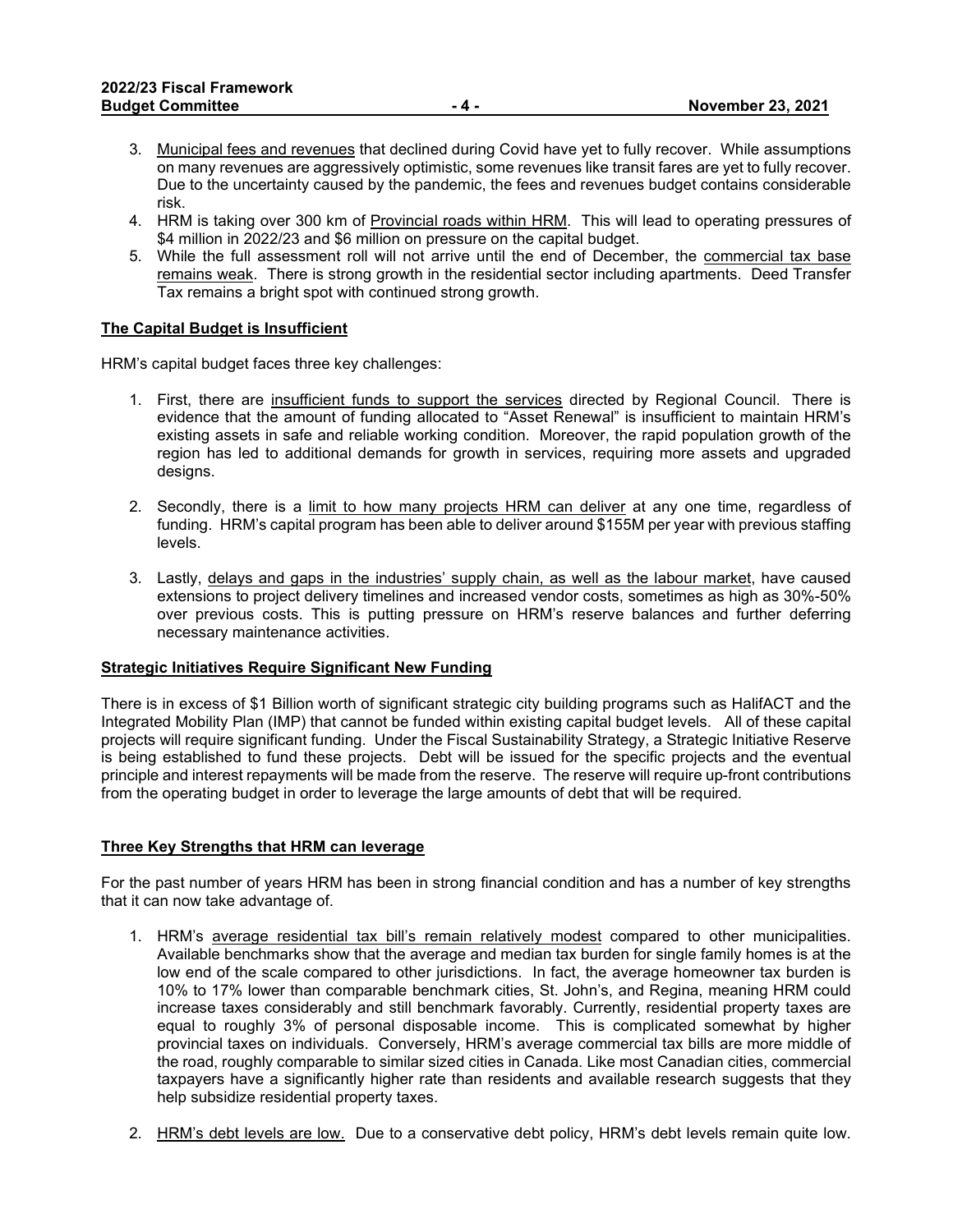Currently HRM's tax supported debt is only 1,177 per dwelling unit. The debt ratio (debt payments as a percent of total expenditures) is 4.7%. Provincial guidelines stipulate no more than 15%. As a rule, low debt levels could mean deferred maintenance costs are growing or HRM is missing out on major investment opportunities.

3. Deed Transfer Taxes remain strong and continue to grow. Deed Transfer Tax is a 1.5 per cent levy on the value of real estate transactions. In recent years Deed Transfer Tax has seen considerable growth, even through the pandemic. That trend is expected to continue. Such trends tend to be cyclical in nature. While Deed Transfer Tax is trending upward right now, in a downturn it could quickly reverse itself and fall steeply.

It might also be noted that reserve balances are currently quite significant. While those balances are indeed strong, they are not sufficient to deal with the funding required for HRM's Strategic Initiatives.

#### **There are Eight Key Actions included in this Framework**

Budgets normally include a wide range of assumptions and actions. The combination of opportunities and pressures that HRM is currently facing are unique in the municipality's recent history. They represent a mixture of lingering Covid impact, robust population growth, strong inflationary pressures and key aspirational demands including climate change mitigation.

- 1. **Increase fee and revenue assumptions to offset the loss of \$31M in Federal Re-Start funds**. The Federal cost sharing budgeted for in 2021/22 offset the decline in municipal fees for that year. While there is considerable uncertainty around the level of municipal activity that will occur in April 2022, most revenue and fee budgets are assumed to return to their pre-covid levels. An exception would be transit fares which are hoped to be at 85% levels for 2022/23. There is risk to these assumptions so the trends will need to be closely monitored. To clarify, the higher budget amounts are revenue increases driven by higher demand for programs, not new increases in the amount of fares or fees. Initial estimates are that higher revenues would offset 90% of the \$31M loss.
- 2. The property tax increase for HRM to cover its costs is expected to be 4 per cent. In order to offset what would be an abnormally high increase, staff are including a \$7M offset from the 2021/22 surplus, lowering the increase to 2.9 per cent. It is recommended that HRM **increase the average residential and commercial tax bills by 2.9% to cover higher service costs.**

Taxes are simply the cost to pay for services, either higher costs or new services. Inflation has been extremely strong. HRM collects 80% of its revenues from property taxes and has few alternatives to pay for higher costs other than raising taxes or lowering service levels. The increased tax bill would on average be \$58 residential and \$1,258. In addition, staff are working on a proposal to increase the low income property tax relief to accommodate for the living wage.

Unlike most municipalities, HRM budgets by first considering the increase in the average tax bill and adjusting the tax rate to reflect that required change. This allows it to budget in advance of receiving the final assessment roll in December. Hence the average tax bill increase of 2.9% includes the impact of any tax rate change.

3. **In the medium-term, HRM should set average tax increases that at a minimum mirror inflation increases and account for significant service changes.** Normal ongoing pressures from collective agreements, contracts, fuel, and other commodities tend to match or exceed the Consumer Price Index (CPI). Ongoing savings tend to come from higher user fee and fine revenues, and sometimes in debt charges. Without reducing services, HRM has few avenues to offset these higher costs other than raising taxes. The easiest manner for the municipality to save short-term funds without a tax increase is to reduce its capital from operating, (leading to deferred maintenance costs) or use reserve/surplus funds (which is not sustainable). If the municipality wishes to grow and function in a sustainable manner with higher service levels, it needs higher revenues to offset higher costs. This is similar to any organization or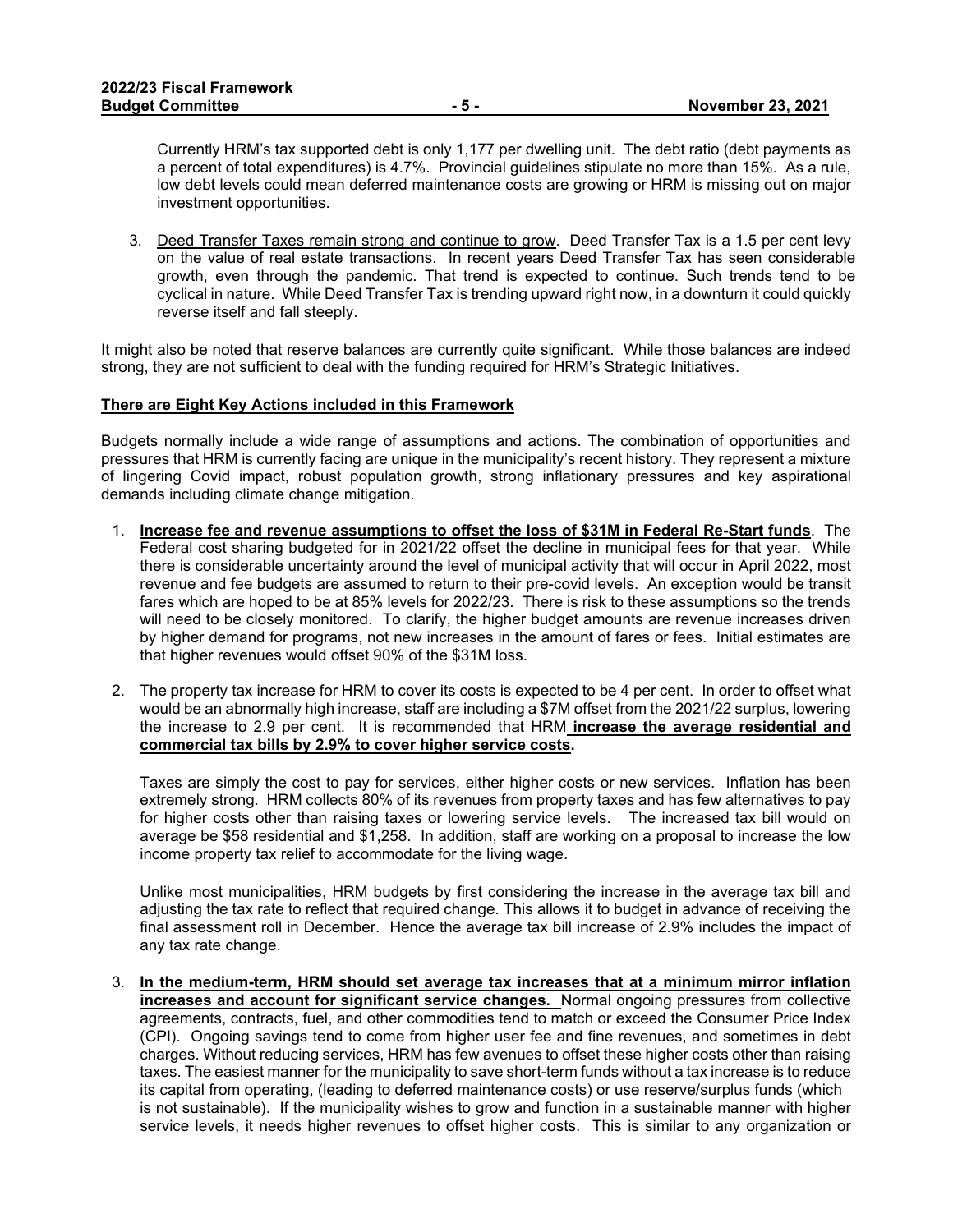household. An alternative to increase taxation is higher user fees and recoveries or seeking legislative changes to increase the Deed Transfer Tax from 1.5% to 2.0%.

**4.** HRM's capital budget suffers from three gaps. First, there is a "funding gap", ie the difference between the cost of projects and the available funding. The large stock of existing assets requires constant preventative maintenance coupled with upgrades. Regional Council has approved a commitment of 70 per cent capital funding to rehabilitating existing assets. Secondly, a "capacity gap" exists which is the ability to quickly complete the desired work. Lastly, the pandemic and supply chain issues have now caused gaps in acquiring the needed supplies and equipment at a reasonable price and time. While precise figures on asset condition are still being developed, with rising prices and the recent transfer of an additional 300 km of Provincial roads to HRM, the funding gap is increasing. **As such it is recommended that this budget increase capital from operating funding from \$52.6M to \$66.0M, an increase of \$13.4M or 25.4%.**

Currently, Regional Council has set targets under its debt policy to increase capital from operating. Its formula sets the increase as a per home amount plus inflation plus 3 per cent. Under the revised debt policy this target has been revised upward to a per home amount plus inflation plus 6%. This will provide substantial extra funds for the capital budget (an estimate \$6.9M in 2023/24) but will also place additional pressure on taxation levels.

- 5. HRM has followed a policy of steadily reducing debt. This policy served the municipality well when HRM had a high level of debt and interest rates exceeded 6%. Today, however, HRM's debt levels are relatively modest with debt per dwelling equal to \$1,177 per home and the debt services ratio at only 4.7%. Current long term interest rates are in the 1.5% to 2.5% range, considerably less than the rising costs associated with the capital assets the municipality is acquiring. Hence it makes sense for HRM to make greater use of its available debt room to acquire "growth" related assets that are considered a priority for the community. **Staff are recommending that a debt ceiling of \$1,200 per home be established.** HRM staff are closely watching trends in infrastructure costs and, depending on its ability to deliver on capital projects, may recommend additional increases in the debt ceiling. It is, important to note that the future repayment of additional debentures will place more pressure on the operating budget and on tax rates. This change in policy reverses HRM's approach to decreasing its debt levels each year.
- 6. Staff have reviewed the existing reserves and their business cases and reconsidered how those reserves should ideally be established. **Staff are recommending multiple reserve changes including the elimination of three reserves, combining other reserves, the restructuring of three capital reserves, and the reallocation of significant funds to the new Strategic Initiative Reserve.** These changes mean reserves will become more strategic in nature and will be targeted at events of financial significance and long-term requirements especially strategic initiatives. Some of the updating reflects removing outdated or repetitive wording. The following specific changes to individual reserves are being recommended. These changes are summarized in Table One.
	- The Insurance and Risk Reserve (Q406), Police on the Job Injury Reserve (Q411) and Operations Stabilization Reserve (Q416) are to be combined into a single reserve: the Risk and Resiliency Reserve. This allows funds to be pooled together and to be used for any major risk event that might occur. In line with the proposed Business Case, the reserve funds can be used for a major catastrophic event, either to deal with the immediate event or to provide funding or leverage debt in the aftermath of an event. This reserve will one of a number of tools that will be available in an emergency.
	- The General Contingency Reserve (Q421) is to become the Options Reserve and will be transferred to the Opportunity Category. Its main purpose is to provide flexibility so that Regional Council can provide mid-year or budget funding to new or desired ideas.
	- The Building Recapitalization and Replacement Reserve (Q541), Vehicle Fleet and Equipment Reserve (Q531) and the Transit Capital Reserve (Q551) are no longer required and will be eliminated with their balances and commitments transferred to the Capital Fund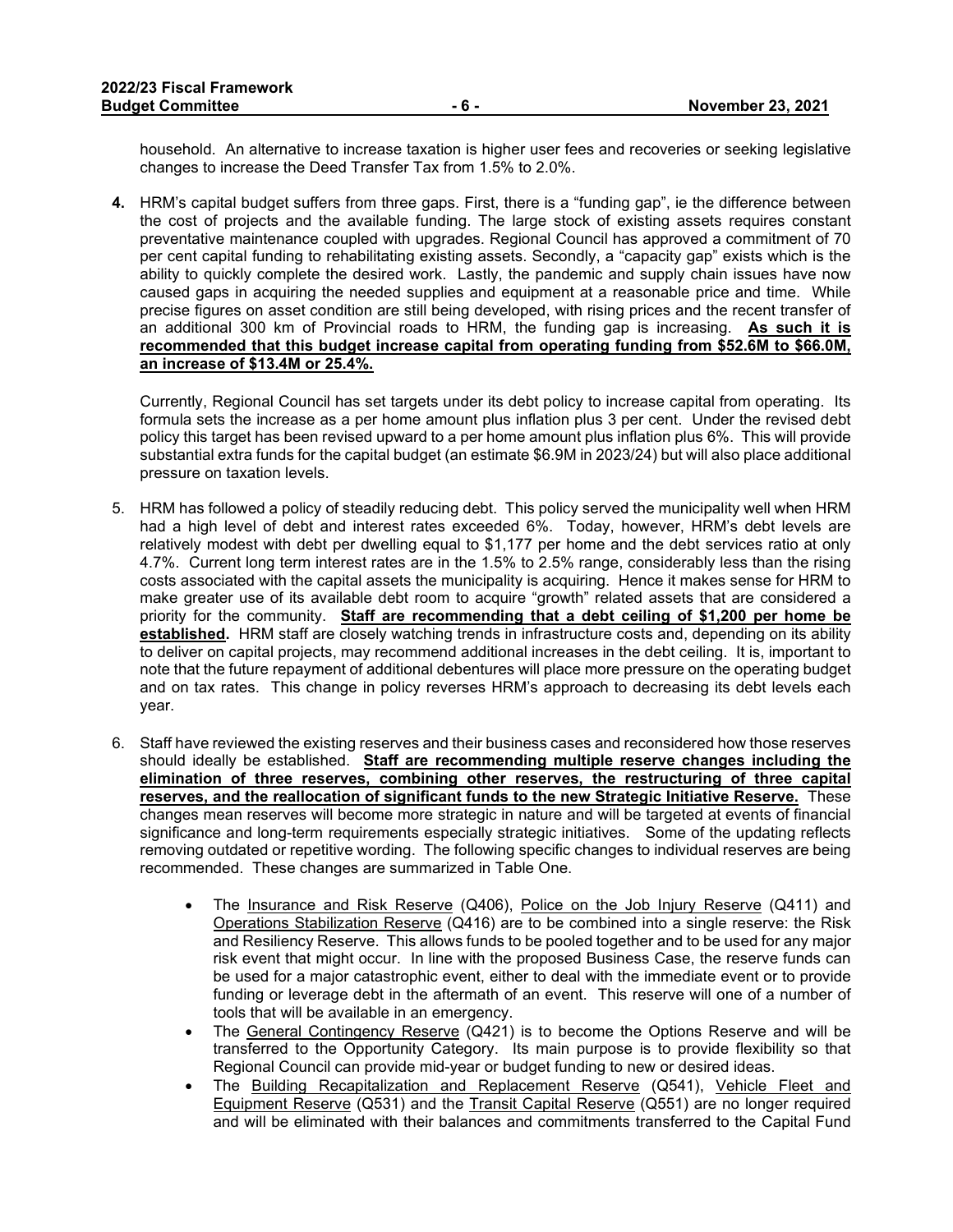Reserve (Q526).

- The Capital Fund Reserve (Q526), Strategic Capital Reserve (Q606) and Debt Principal and Interest Reserve (Q631) are all being restructured into three special reserves:
	- As per Regional Council's direction, a new "Strategic Initiative Reserve Capital" (SI Capital) will be dedicated to pay for the principle and interest costs of Council's "Strategic Initiatives".
	- A new "Strategic Initiative Reserve Operating" (SI Operating) will be dedicated to pay for operating costs related to Council's "Strategic Initiatives". It will be targeted to one-time, implementation and non-recurring costs while any ongoing costs will be budgeted for on an operational basis.
	- The "Capital Fund Reserve" will be used to assist in funding the capital budget. By default, all land and asset sales (other than Parkland and Business Parks) will be deposited into this reserve for reinvestment into capital. Regional Council may also choose to allocate some portion of any surplus into this reserve for use in the near future.
	- All previous commitments of the Strategic Capital Reserve (Q606) and Debt Principal and Interest Reserve will be transferred to the Capital Fund Reserve.
	- The payment of LED costs (currently within the Debt Principal and Interest Reserve (Q631)) will be transferred to the operating budget as an ongoing cost.
	- The SI Capital is intended to have an opening balance of just over \$117M and the SI Operating of \$28M.
- A new Master Plan Reserve will be created for the development charges associated with master plans. Currently these funds reside on the balance sheet and, as significant contributors to sustainability, need to be transparent and visible. Staff will return with a business case for this reserve.
- The Multi-District Facilities Reserve (Q546) will be maintained but redesigned to focus on upgrades and replacements for the existing major facilities, including Scotiabank Centre.
- The Solid Waste Facilities Reserve (Q556) will be streamlined to focus on major upgrades or replacements for the solid waste system. Operating costs within the reserve (such as green cart purchases) will be redirected to operating or capital as appropriate.
- The Landfill Closure Reserve (Q506) supports the long-term financial and environmental sustainability of the landfills. It is mandated under Public Sector Accounting Board standards and will remain as is.
- The Business Parks Industrial Reserve (Q616) will be transferred to the Obligation category. It will remain largely as is but will be modified to enable the Reserve to pay principle and interest payments, should HRM wish to incur debt for the Business Parks.
- The Municipal Election Reserve (Q511) will remain as is but will be adjusted to include the costs of District Boundary Review (once every eight years). While the election amounts involved are not significant relative to the size of the other reserves, the Municipal Election is one of the most significant events to occur in the municipality and needs to be funded in a sustainable manner.
- The Central Library Recapitalization Reserve (Q536), Convention Centre Reserve (Q521), Parkland Development Reserve (Q611), Gas Tax Reserve (Q626) and Density Bonus Reserve (Q640) will all remain largely unchanged. Several have legal or contractual obligations governing their use. The Community Events Reserve (Q621) will remain as is but is still be examined.
- Under the current Reserve Policy, each reserve is required to have a maximum amount. While some reserves specify a maximum, other reserves have never established a maximum. In some cases, a maximum is not the most appropriate approach to the business case. Staff are proposing amendments to the Reserve Administrative Order that will make the use of a maximum permissive, not mandatory. Business Cases reflect this proposed change.
- Staff are further recommending that some of the existing reserve balances are transferred to the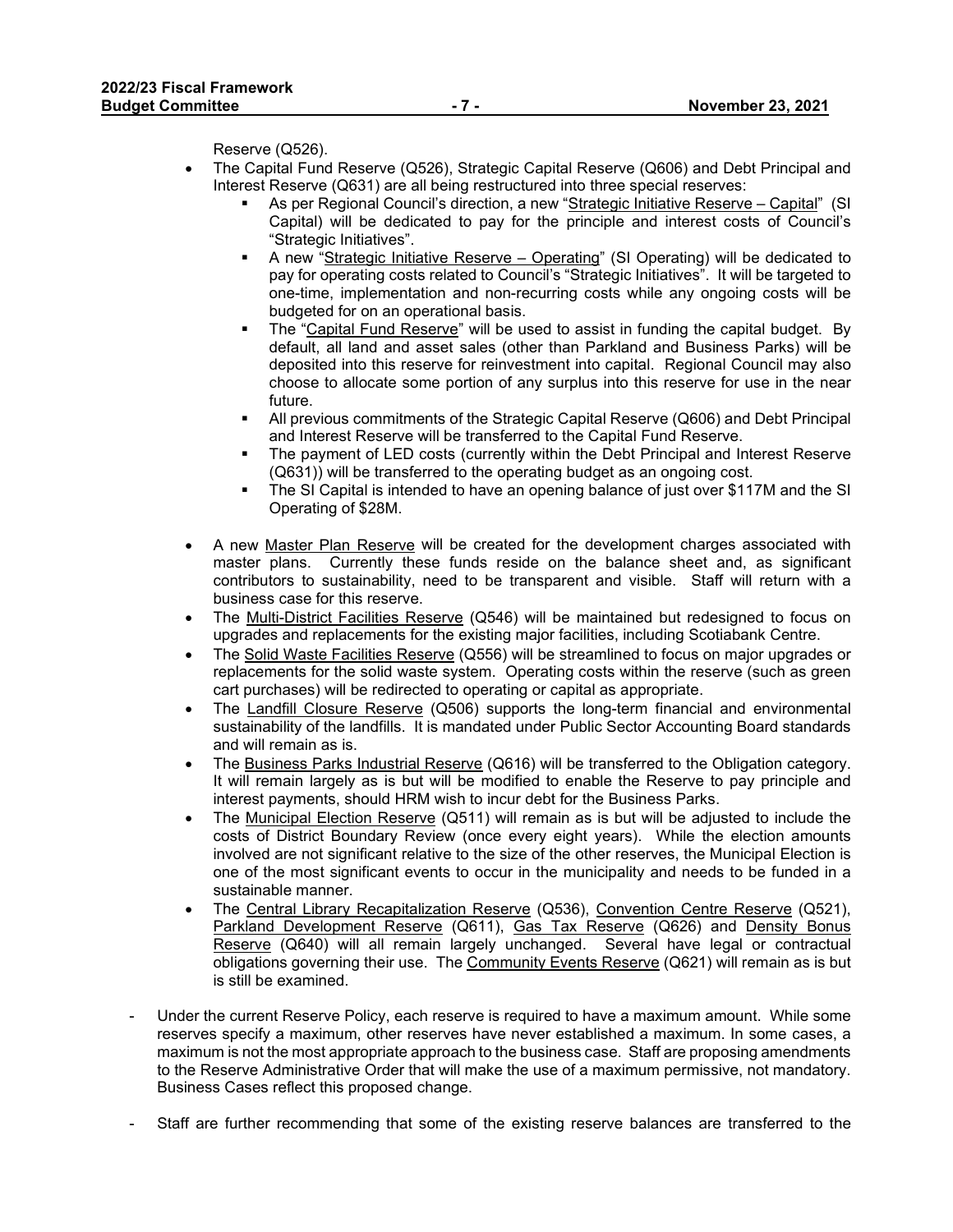Strategic Infrastructure Reserve Capital and Operating to support Regional Council's strategic priorities such as HalifACT and the Integrated Mobility Plan (IMP). The following changes are recommended:

- The closing balance of the Strategic Capital Reserve (Q2 \$74.0M est) will be transferred to the Strategic Initiative Reserve (Capital).
- The Risk and Resilience Reserve will have an opening balance of \$10M with the remainder (\$5.1M est) transferred to the Strategic Initiative Reserve (Capital).
- The Capital Fund Reserve will have an opening balance of \$31M with the remainder (\$57.0M est) transferred to both the Strategic Initiative Reserve - Capital (29M) and the Strategic Initiative Reserve - Operating (\$28M).
- The Options Reserve will have an opening balance of \$8M with the remainder (\$9.6M est) transferred to the Strategic Initiative Reserve (Capital).
- The existing Regional Council commitment for a stadium (2023/24 \$20M) will be included in the SI – Operating Reserve.

#### **Current Reserves Revised Reserves Risk Reserves Risk Reserves** Insurance and Risk Reserve (Q406) Police on the Job Injury Reserve (Q411) Operating Stabilization Reserve (Q416) General Contingency Reserve (Q421) **Options Reserve (Q421)** (move to Opportunity) **Obligation Reserves Obligation Reserves** Capital Fund Reserve (Q526) Capital Funding Reserve (Q526) (move to Opportunity) Central Library Recapitalization Reserve (Q536) Central Library Recapitalization Reserve (Q536) Solid Waste Facilities Reserve (Q556) Solid Waste Facilities Reserve (Q556) Multi District Facilities Reserve (Q546) Multi District Facilities Reserve (Q546) Convention Centre Reserve (Q521) Convention Centre Reserve (Q521) Landfill Closure Costs (Q506) Landfill Closure Costs (Q506) Municipal Election Reserve (Q511) Municipal Election Reserve (Q511) Vehicle Fleet and Equipment Reserve (Q531) **Eliminated.** To Capital Fund Reserve. Building Recapitalization and Replacement Reserve (Q541 ) **Eliminated.** To Capital Fund Reserve. Transit Capital Reserve (Q551) **Eliminated.** To Capital Fund Reserve. **Master Plan Reserve (new) Opportunity Reserves Opportunity Reserves** Strategic Capital Reserve (Q606 ) **Strategic Initiative Operating Reserve (new)** Debt Principal and Interest Repayment Reserve (Q631) **Strategic Initiative Capital Reserve (new)** Parkland Development Reserve (Q611) Parkland Development Reserve (Q611) Business/Industrial Parks Expansion Reserve (Q616) Business/Industrial Parks Expansion Reserve (Q616) (Move to Obligation) Community and Events Reserve (Q621) Community Events Reserve (Q621) (Move to Obligation) Gas Tax Reserve (Q626) Gas Tax Reserve (Q626) Density Bonus Reserve (Q640) Density Bonus Reserve (Q640) **Risk & Resilience Reserve (Q416)**

**Table One - Revised Reserve Structure**

7. In the past number of years HRM has had significant surpluses at the end of its fiscal year. These surpluses have been principally driven by unforeseen Deed Transfer Tax (DTT) revenues. The Deed Transfer Tax is a 1.5% tax on the transfer of the deed on a residential or commercial property. The Deed Transfer Tax represents several significant challenges. It is subject to economic cycles, making it very difficult to forecast as it can rise and fall quickly. More importantly, the Municipality needs to be careful in tying ongoing expenditures to Deed Transfer Tax as, if and when they fall, municipal expenditures may need to be quickly adjusted. To remedy this, Staff are proposing that any Deed Transfer Tax revenues in excess of \$68M be dedicated to the Strategic Initiative Capital Reserve.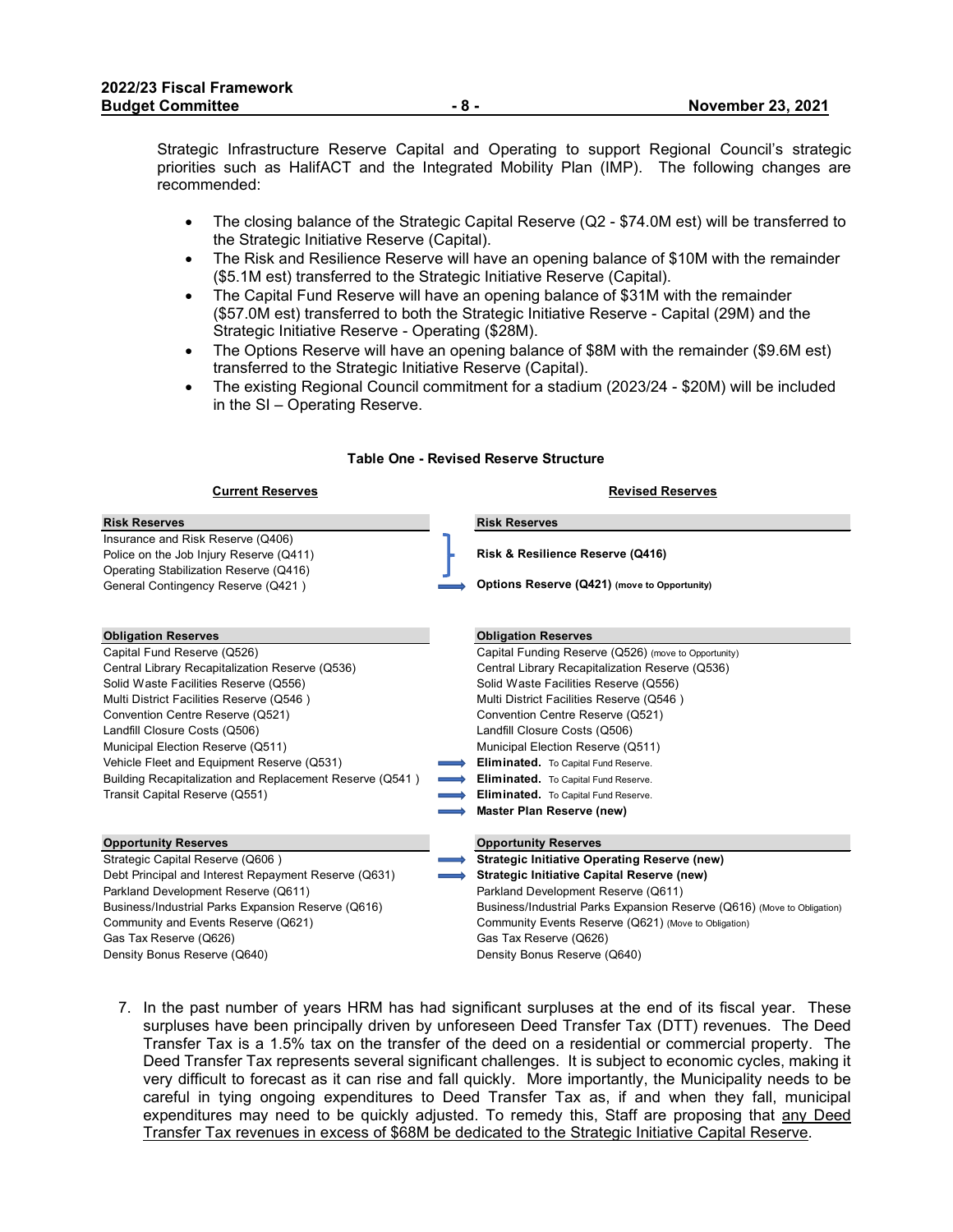This recommendation has several key impacts:

- Large end of year surpluses are likely to be a thing of the past as any excess Deed Transfer Tax revenues are being pre-allocated to the Strategic Initiative Capital Reserve.
- In 2022/23 staff plan to budget \$80M for Deed Transfer Tax, an increase of \$20M, meaning as much as \$12M will be allocated to the Strategic Initiative Capital Reserve for use in funding climate change issues. This places the risk of declining Deed Transfer Tax revenues onto the reserve and the capital projects it supports. Should DTT revenues significantly decline HRM may need to direct greater tax funds to the reserve.
- 8. Lastly, considerable funding needs to be directed to the Strategic Initiative Capital Reserve, so as to support HalifACT and IMP and other strategic initiatives. These projects represent a long-term capital investment in excess of \$1B. In order to fund these projects staff have proposed that
	- Existing balances from inactive and other reserves are being re-directed to the Strategic Initiative Reserve - Capital (SIR). This includes the 1 cent on the tax rate that Regional Council directed towards strategic projects in 2014. The starting balance for this reserve would become \$117M and will be augmented over time through annual budgetary contributions. In 2022/23 the annual contribution is expected to be \$27M plus an additional \$12M from Deed Transfer Tax revenues.
	- The strategy for funding Strategic Initiatives is to issue debt for the specific projects and repay the principal and interest costs through the SIR reserve. Hence, funds in the SIR are used to leverage debt. The current balance and projected contributions are sufficient to leverage \$250M worth of debt. This is a major portion of the amount required to fund strategic investments but is not sufficient to move forward many of the projects, including key climate change initiatives within transit and HalifACT.

In order to ensure there is adequate funding for key climate change initiatives to progress, staff are recommending the establishment of a Climate Action Tax. The tax is meant to represent an additional 3% increase on the average tax bill and will leverage an additional \$150M for the Strategic Initiative Reserve, bring the full amount leveraged to \$400M. This is one of the largest funds in HRM history, greater than even Harbour Solutions. It is meant to bring the full resources of the organization forward to combat climate change through initiatives such as electric vehicles, net-zero buildings, multi-modal transit corridors and other initiatives. To staff's knowledge, this is the only dedicated property tax in Canada for climate change.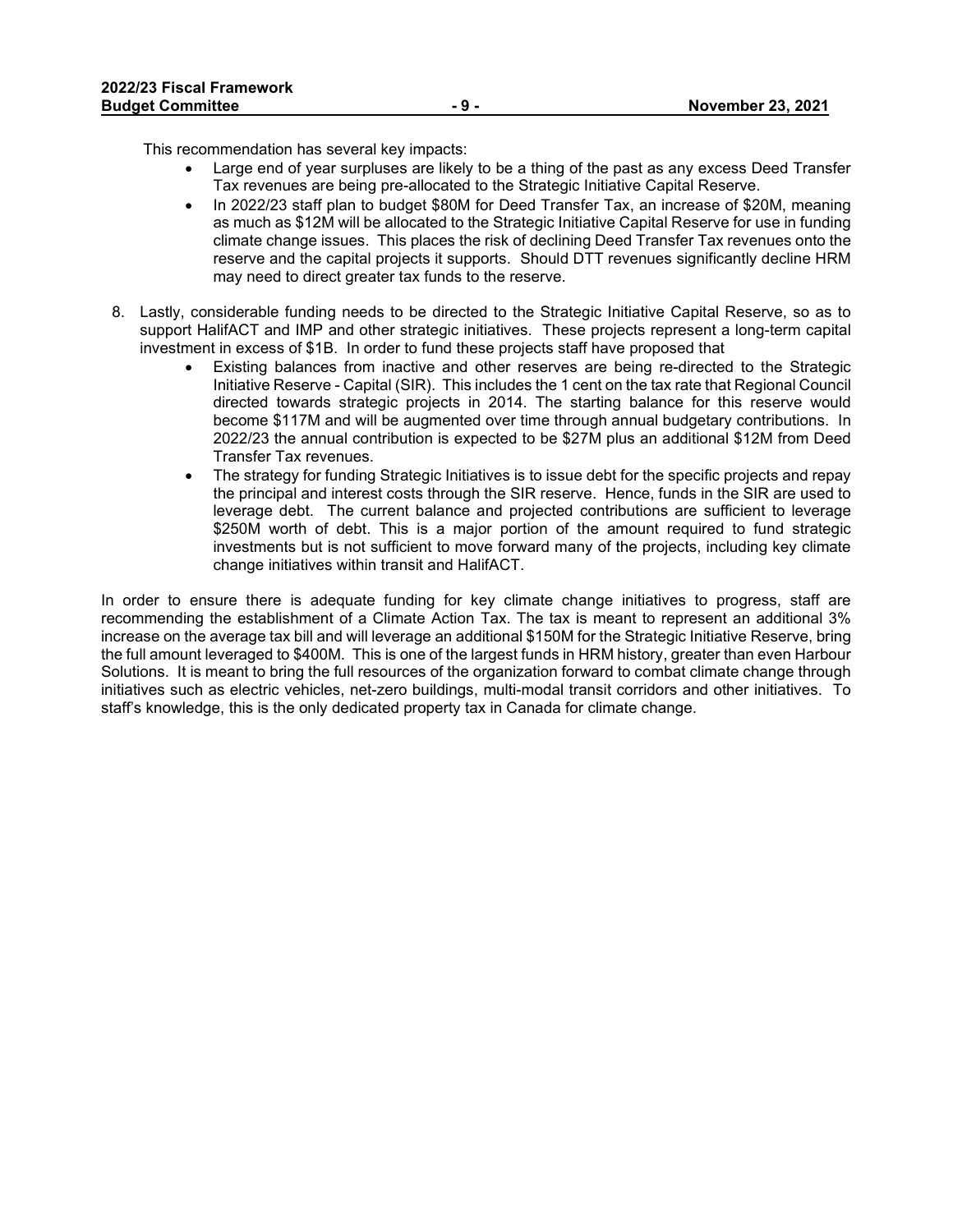Combined tax impacts of the general tax rate change and the new Climate Action Tax are as follows:

| rabie z<br><b>Average Residential Tax Bill</b> |                 |                 |
|------------------------------------------------|-----------------|-----------------|
|                                                | 2021/22         | 2022/23         |
|                                                | <b>Approved</b> | <b>Proposed</b> |
| Assessment                                     | 250,400         | 262,700         |
| Tax Rate                                       | 0.813%          | 0.797%          |
| <b>Climate Action Tax</b>                      |                 | 0.024%          |
| <b>Average Tax Bill</b>                        | \$2,036         | \$2,157         |
| Increase \$                                    |                 | \$121           |

#### **Table 3 Average Commercial Tax Bill**

Increase % 5.9%

|                           | 2021/22<br><b>Approved</b> | 2022/23<br><b>Proposed</b> |
|---------------------------|----------------------------|----------------------------|
| Assessment                | 1,465,300                  | 1,456,100                  |
| Tax Rate                  | 2.953%                     | 3.058%                     |
| <b>Climate Action Tax</b> |                            | 0.089%                     |
| <b>Average Tax Bill</b>   | \$43,270                   | \$45,823                   |
| Increase \$               |                            | \$2,553                    |
| Increase %                |                            | 5.9%                       |

#### **Conclusions:**

The 2022/23 Fiscal Framework is designed to deal with the triple challenge of emerging from the pandemic; facing the mounting challenges of sudden population growth and the resulting infrastructure costs; and, funding long term strategic initiatives, in particular climate change.

#### **FINANCIAL IMPLICATIONS**

This report provides direction on to how to proceed for the development of the overall budget including the establishment of tax levies for 2022/23.

There is direction is this report to update reserve business cases and transfer existing reserve balances within the reserve funds. There are also updated debt and capital from operating guidelines.

Significant funds are being directed towards strategic initiatives in order to ensure their successful completion. The concentration on SI may mean there are fewer reserve funds available in the future for midyear budget changes or contingencies.

#### **RISK CONSIDERATION**

There is still considerable uncertainty that exists due to the pandemic. This has created considerable difficulty making assumptions and forecasts for the 2022/23 fiscal year. There are several key areas of risk in the Fiscal Framework.

There are risks related to the underlying economic assumptions. The pandemic has created historical uncertainty for firms, households, and governments. The unprecedented response by governments

**Table 2**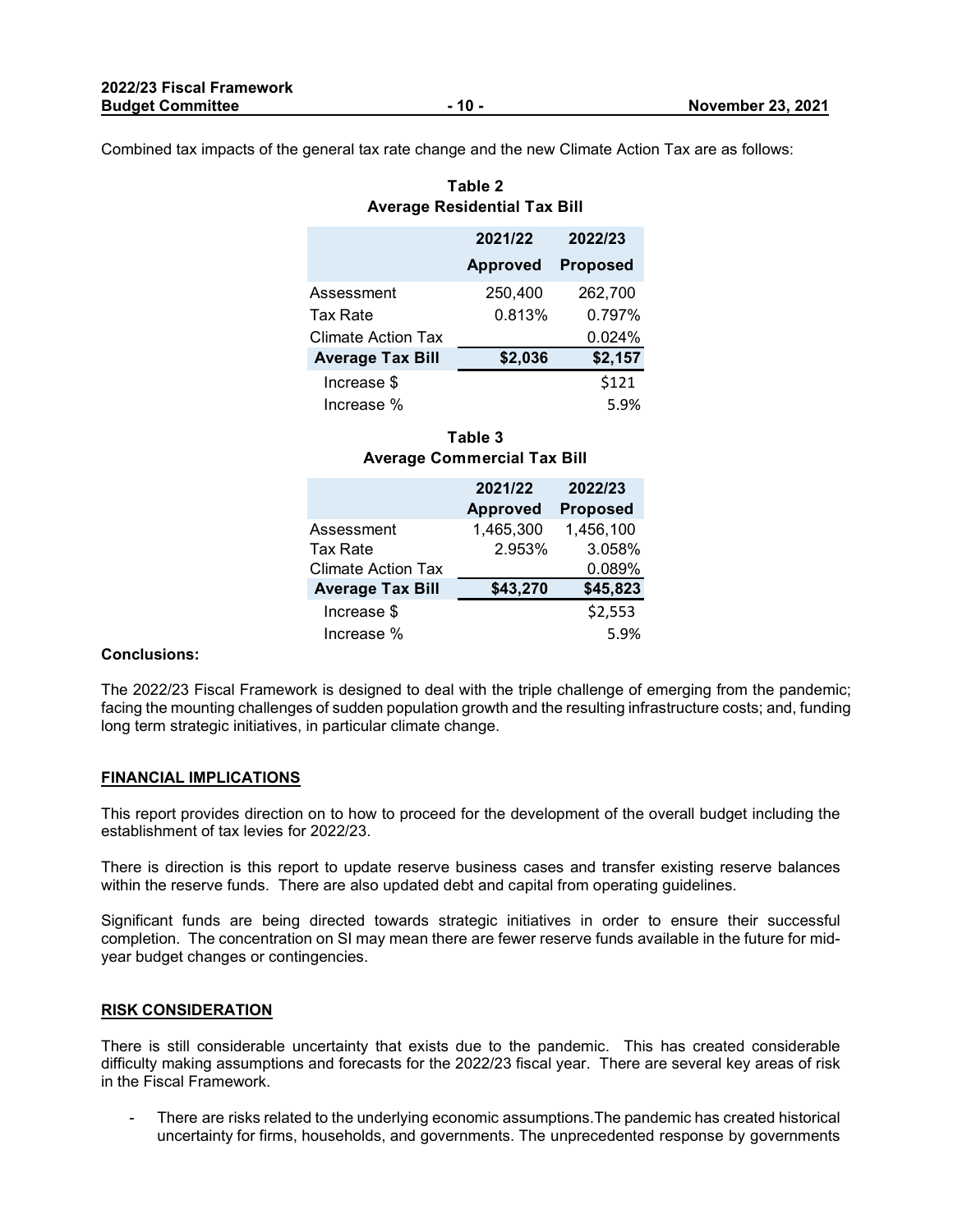to shorten the recession caused by Covid-19 through fiscal stimulus has caused short-medium term pressure on inflation and caused rising prices of products and services. These rising prices are affecting costs paid by government leading to uncertainty in budgeting. In addition, it has caused pressure for taxpayers. As such, there is price risk for both infrastructure costs but also the cost of many goods and services including such items as insurance, fuel or other supplies and materials.

- The fiscal framework has assumed a return to normal levels of economic activity, meaning that nontax revenues in most cases return to pre-pandemic levels. While staff believe this is a reasonable assumption based on what is know at this time, there is no assurance as to how certain this outcome is.
- Deed Transfer Tax continues to be cyclical in nature. The Framework assumes 2022/23 revenues of \$80M, with funds in excess of \$68M going to the Strategic Initiative Reserve. Staff have mitigated this by making deposits to the reserve contingent upon achieving the revenues. However, in the event the revenues are not achieved there will be an impact on the reserve balance that may affect HRM's ability to fund key capital projects.
- The final assessment roll will not be known until late December 2021. All tax projections are based on the forecast roll and are subject to change.

#### **COMMUNITY ENGAGEMENT**

Citizen engagement has been conducted to gauge citizen attitudes towards services and taxes. Budget Consultations will include an opportunity for the Public to virtually attend the Business Unit draft budget presentations to Committee of the Whole and provide their comments afterwards.

The 2021 Resident Survey is intended to inform policy and decision making, and investments in the community. It was conducted from September 1 to September 24, 2021, and asked residents about their priorities, service experiences, and expectations. Approximately 19,000 invitations were sent to random households across HRM, and the survey could be completed online, by telephone, and by paper copy. The survey received 1,766 responses representing an 9.3% response rate. Results will be provided in an information report to Regional Council on November 23rd, 2021.

#### **ENVIRONMENTAL IMPLICATIONS**

No environmental implications were identified.

#### **ALTERNATIVES**

Budget Committee could direct the Chief Administrative Officer to establish an average tax bill increase for Fiscal 2022/23 at rate other than 5.9% for residential and commercial taxpayers.

#### **ATTACHMENTS**

Attachment A – Updated Reserve Business Cases Attachment B – Revised Debt Guidelines

A copy of this report can be obtained online a[t halifax.ca](http://www.halifax.ca/) or by contacting the Office of the Municipal Clerk at 902.490.4210.

| Report Prepared by: | Bruce Fisher, Director, Financial Policy and Planning, Finance & Asset Management<br>902.490.4493 |
|---------------------|---------------------------------------------------------------------------------------------------|
|                     | Angie Spinney, MBA, Senior Financial Consultant, Financial Policy and Planning,<br>782.641.4296   |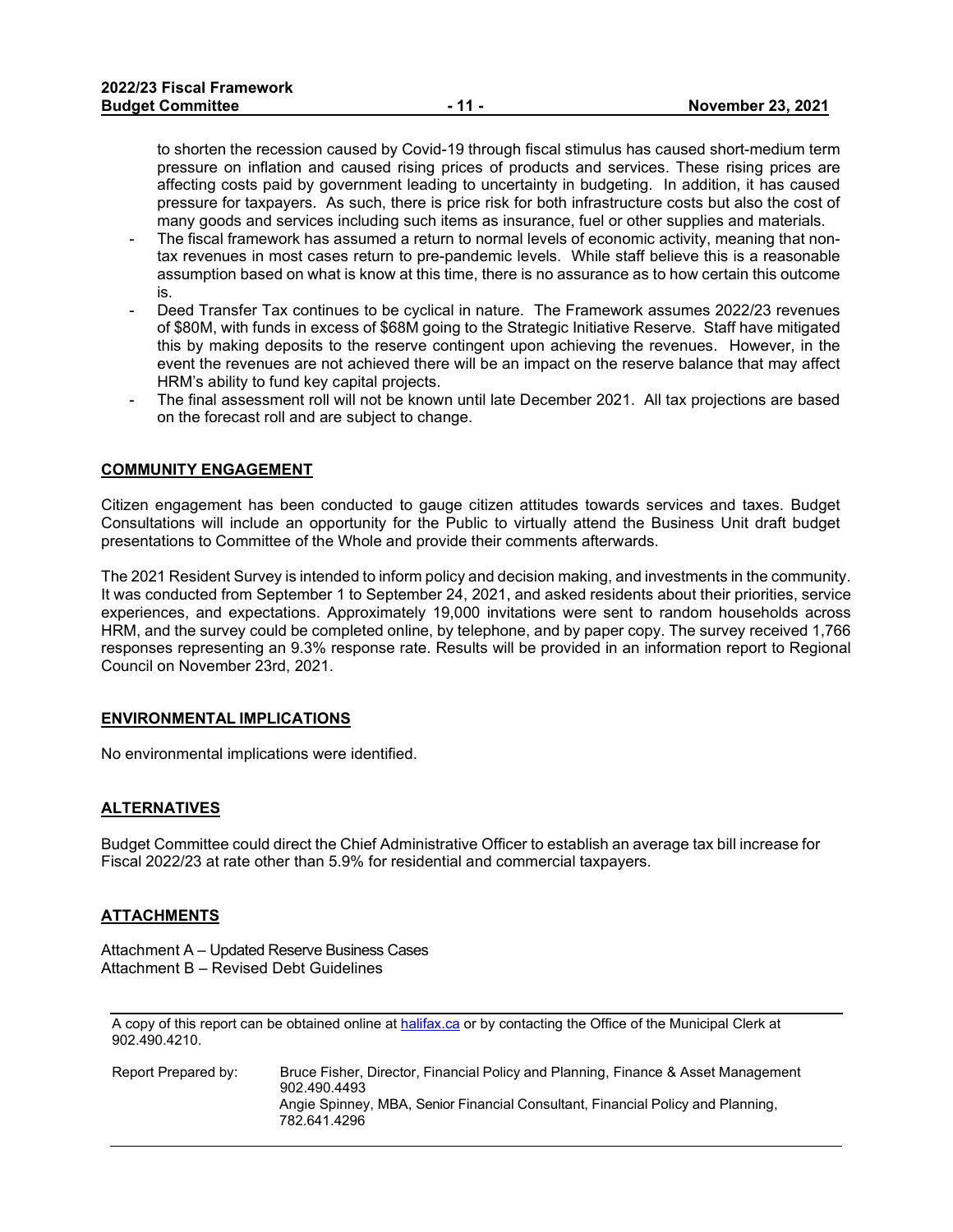# **Reserve Business Cases**

| <b>Risk Reserves</b>                               |                |
|----------------------------------------------------|----------------|
| Risk & Resilience Reserve (Q416)                   | $\overline{c}$ |
|                                                    |                |
| <b>Obligation Reserves</b>                         |                |
| Landfill Closure Costs (Q506)                      | 4              |
| Municipal Election Reserve (Q511)                  | 6              |
| Convention Centre Reserve (Q521)                   | 8              |
| Central Library Recapitalization Reserve (Q536)    | 10             |
| Multi District Facilities Reserve (Q546)           | 12             |
| Solid Waste Facilities Reserve (Q556)              | 14             |
| Business/Industrial Parks Expansion Reserve (Q616) | 16             |
| Community Events Reserve (Q621)                    | 18             |
| Master Plan Reserve (new)                          | 20             |
|                                                    |                |
| <b>Opportunity Reserves</b>                        |                |
| Options Reserve (Q406)                             | 22             |
| Capital Funding Reserve (Q526)                     | 24             |
| Parkland Development Reserve (Q611)                | 26             |
| Gas Tax Reserve (Q626)                             | 28             |
| Density Bonus Reserve (Q640)                       | 30             |
| Strategic Initiative Capital Reserve (new)         | 32             |
| Strategic Initiative Operating Reserve (new)       | 34             |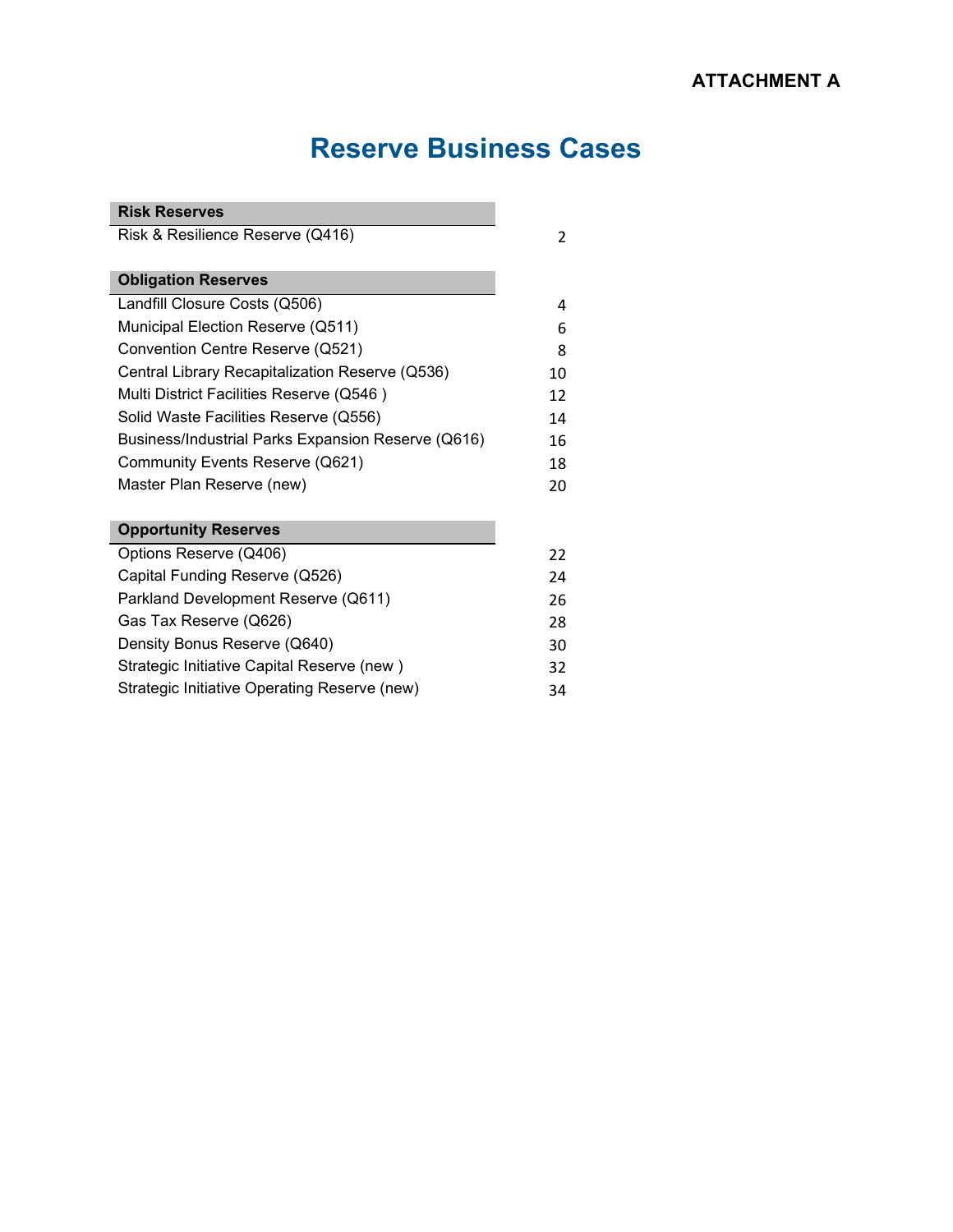# **Risk and Resiliency Reserve, Q406 Reserve Business Case**

#### **Type of Reserve:** Risk

#### **Purpose**

The intent of the Risk and Resiliency Reserve is to accumulate funds to deal with the risk of unforeseen events involving substantial costs, so that HRM can mitigate, adapt and recover from such an event. Risk events covered include economic, financial, environmental, service related, health and safety, and legal and compliance risks.

#### **Source of Funds**

Funding arises from:

- a) amounts transferred to the fund as approved by Regional Council; and,
- b) accumulated interest.

#### **Conditions of Funding**

Funds are allocated for:

- a) funding of claims and settlements as appropriate,
- b) covering the costs of risk events over and above any amounts budgeted,
- c) the payment of principle, as it relates to a risk event,
- d) the payment of interest, as it relates to a risk event, if the underlying funds are not raised by the sale of assets, and,
- e) other operating and capital costs as related to a risk event, as appropriate.

#### **Anticipated Balances**

A maximum balance has been set equal to two months worth of operating costs, or 2/12th.

#### **Review and Timeline**

Reserve is to be ongoing. The Executive Director of Finance and Asset Management shall

- a) review the reserve annually to ensure that funds are contributed and withdrawn according to the approved Reserve Business Case;
- b) provide Regional Council an annual report on Reserve activity and balances;
- c) review and report on targeted contributions and balances annually and recommend adjustments as appropriate; and,
- d) review this Reserve every four years to ensure relevance and adequacy with the strategic direction of the Municipality.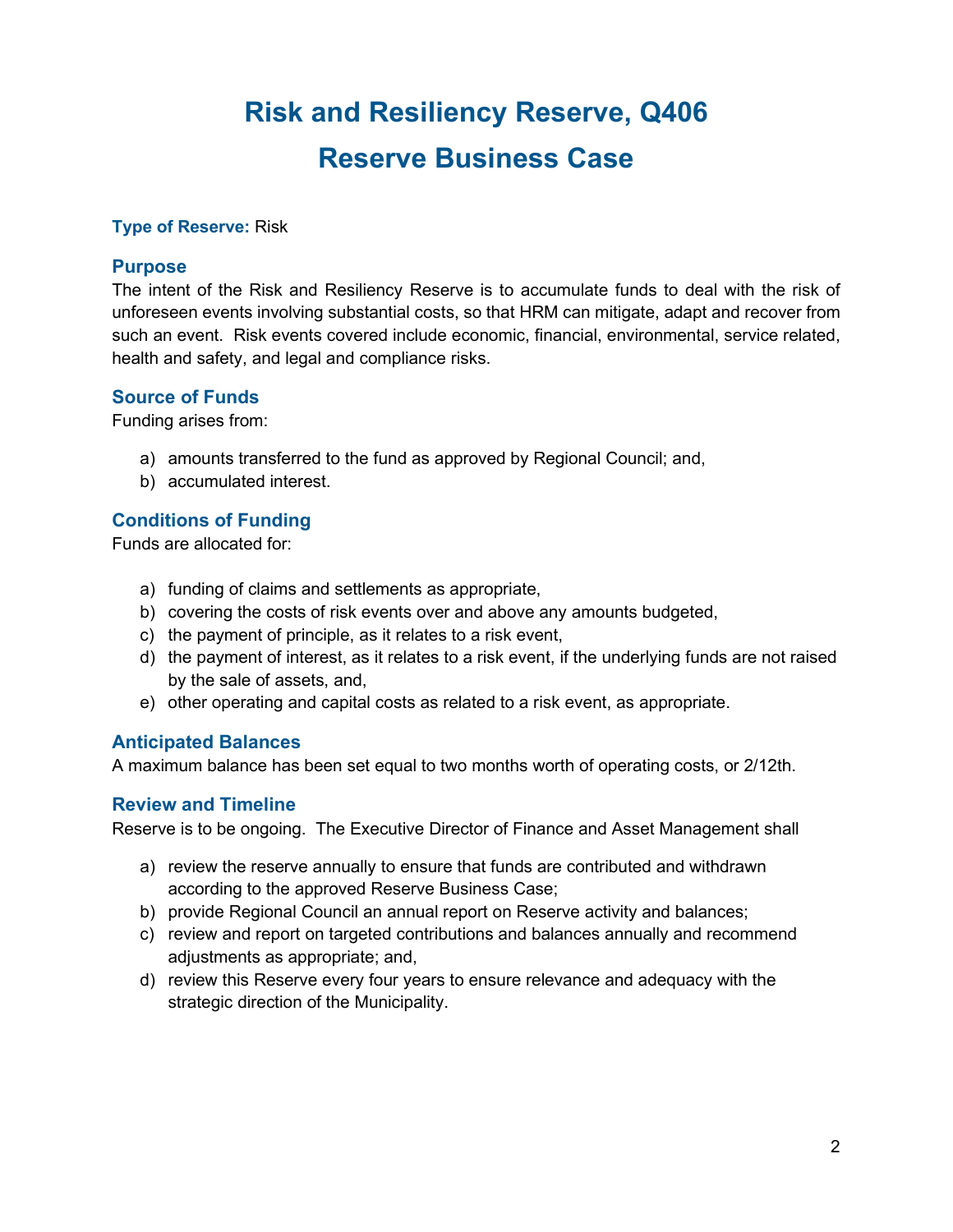| Original Council Approval Date        | September 20, 2016                                 |
|---------------------------------------|----------------------------------------------------|
| Effective Date of Last Revision       |                                                    |
| <b>Business Unit Director Contact</b> | Executive Director/CFO, Finance & Asset Management |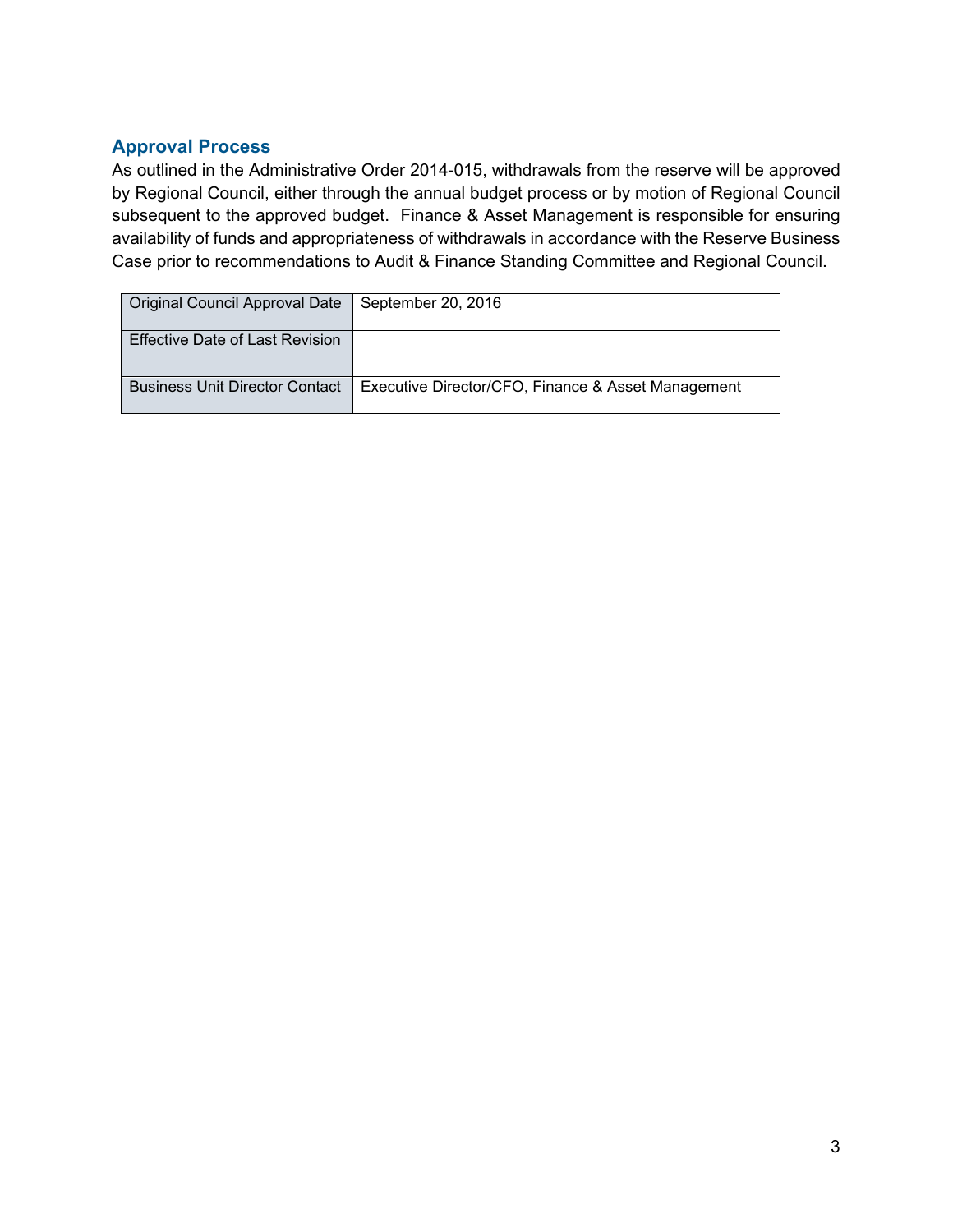# **Landfill Closure and Post Closure Costs Reserve, Q506 Reserve Business Case**

#### **Type of Reserve: Obligation**

#### **Purpose**

To provide funding for the closure and post closure of landfills, as required by the Public Sector Accounting Board (PSAB). Currently, three landfill sites exist: Sackville, Otter Lake and Mengoni. Specific closure and post closure activities including environmental monitoring programs may be outlined in regulatory approvals for each site (issued by NS Environment).

#### **Source of Funds**

Funding arises from:

- a) transfers from the Solid Waste Resources operating budget.
- b) amounts transferred to the fund as approved by Council; and,
- c) interest accumulated in accordance with the Corporate Guidelines respecting Reserves.

#### **Conditions of Funding**

Funds are allocated for costs related to closure and post-closure care and include, but are not limited to:

- a) purchase of equipment and site assets.
- b) development, construction, and removal of infrastructure.
- c) maintenance and upgrades for all site assets.
- d) landfill cover (capping)
- e) environmental monitoring; and,
- f) leachate and gas management.

#### **Anticipated Balances**

A maximum balance has not been set for this reserve.

#### **Review and Timeline**

Reserve is to be ongoing. The Executive Director of Finance & Asset Management shall

- a) review the reserve annually to ensure that funds are contributed and withdrawn according to the approved Reserve Business Case;
- b) provide Regional Council an annual report on Reserve activity and balances;
- c) review and report on targeted contributions and balances annually and recommend adjustments as appropriate; and,
- d) review this Reserve every four years to ensure relevance and adequacy with the strategic direction of the Municipality.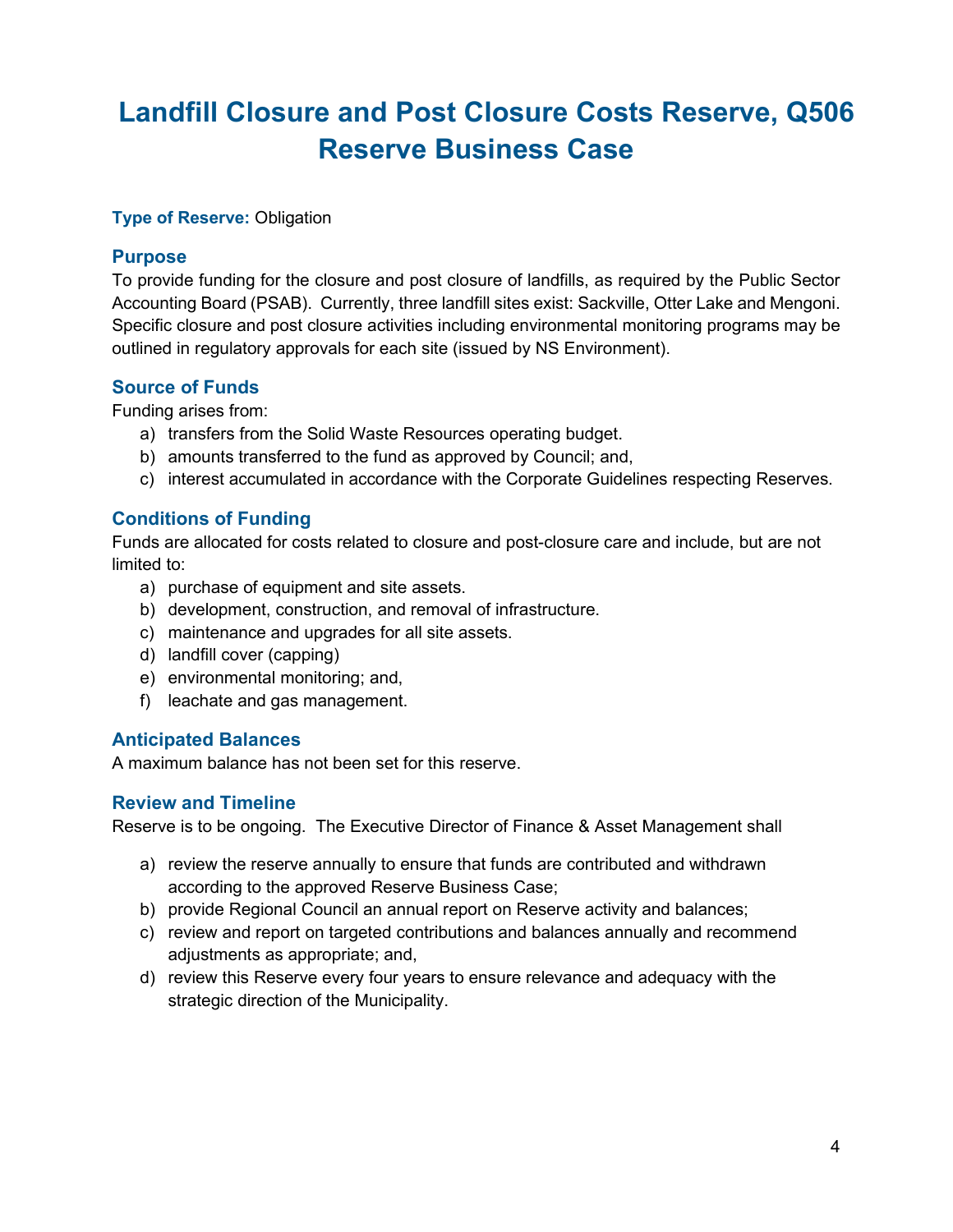| Original Council Approval Date   September 20, 2016 |                                                   |
|-----------------------------------------------------|---------------------------------------------------|
| Effective Date of Last Revision                     |                                                   |
| <b>Business Unit Director Contact</b>               | Executive Director, Transportation & Public Works |
|                                                     | Executive Director, Finance & Asset Management    |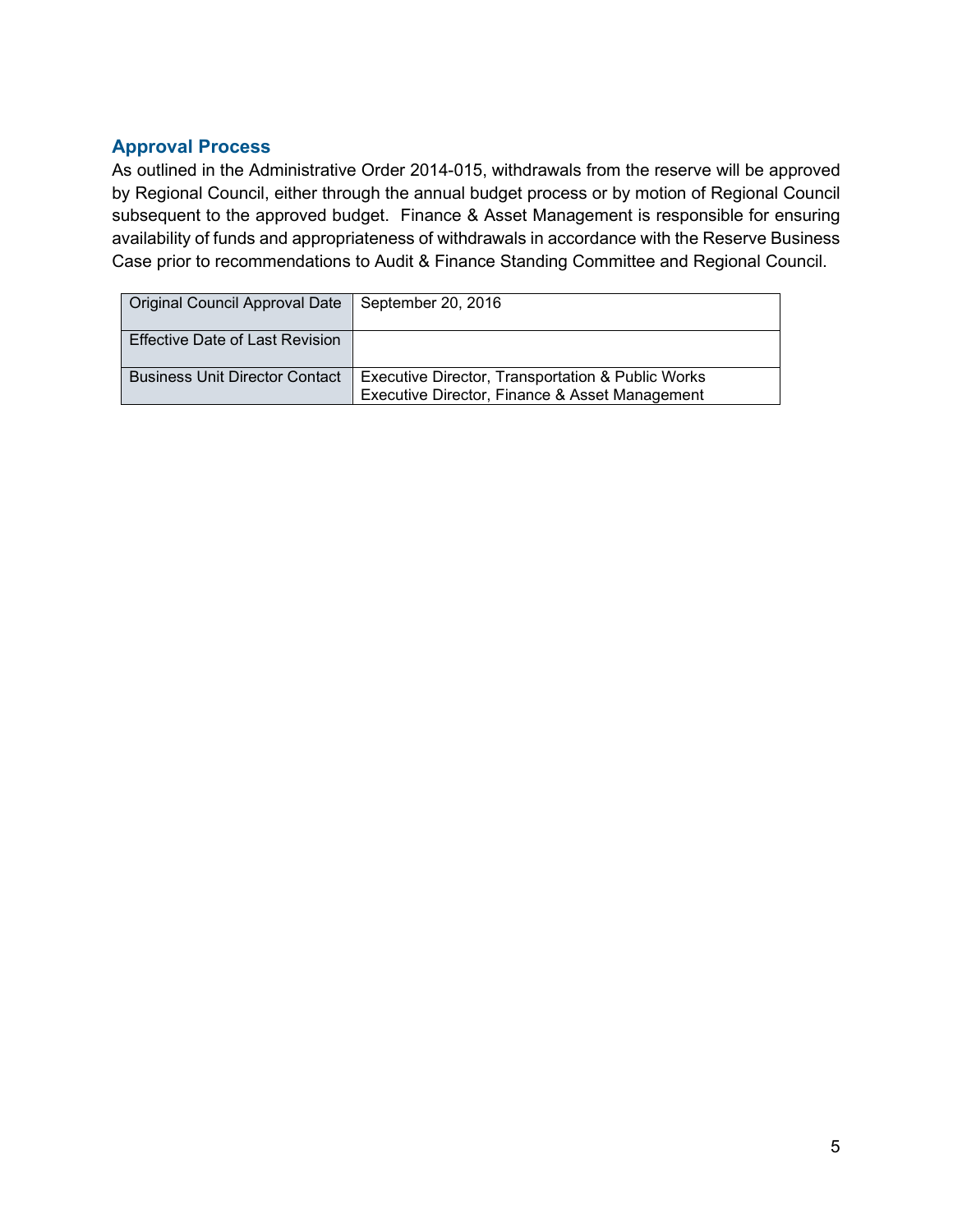# **Municipal Election Reserve, Q511 Reserve Business Case**

#### **Type of Reserve: Obligation**

#### **Purpose**

To provide funding to conduct regular and special Municipal elections.

### **Source of Funds**

Funding arises from:

- a) an annual allocation of 25% of the estimated cost of the next municipal election and any anticipated by-elections;
- b) an annual allocation for the estimated costs of the District Boundary Review;
- c) any plebiscite or any other election for which HRM has responsibility;
- d) amounts transferred to the fund as approved by Council; and,
- e) accumulated interest.

### **Condition of Funds**

Funds are allocated for:

- a) conducting special and regular municipal elections pursuant to legislation;
- b) legal and other costs for any required District Boundary Review; and,
- c) routine maintenance of election data, systems and election initiatives deemed necessary to ensure critical information is current and in place for special and regular elections.

#### **Anticipated Balances**

The reserve has been established to provide funds for the municipal election. The Maximum balance is established as the estimated cost of the upcoming municipal election times two.

#### **Review and Timeline**

Reserve is to be ongoing. The Executive Director of Finance & Asset Management shall

- a) review the reserve annually to ensure that funds are contributed and withdrawn according to the approved Reserve Business Case;
- b) provide Regional Council an annual report on Reserve activity and balances;
- c) review and report on targeted contributions and balances annually and recommend adjustments as appropriate; and,
- d) review this Reserve every four years to ensure relevance and adequacy with the strategic direction of the Municipality.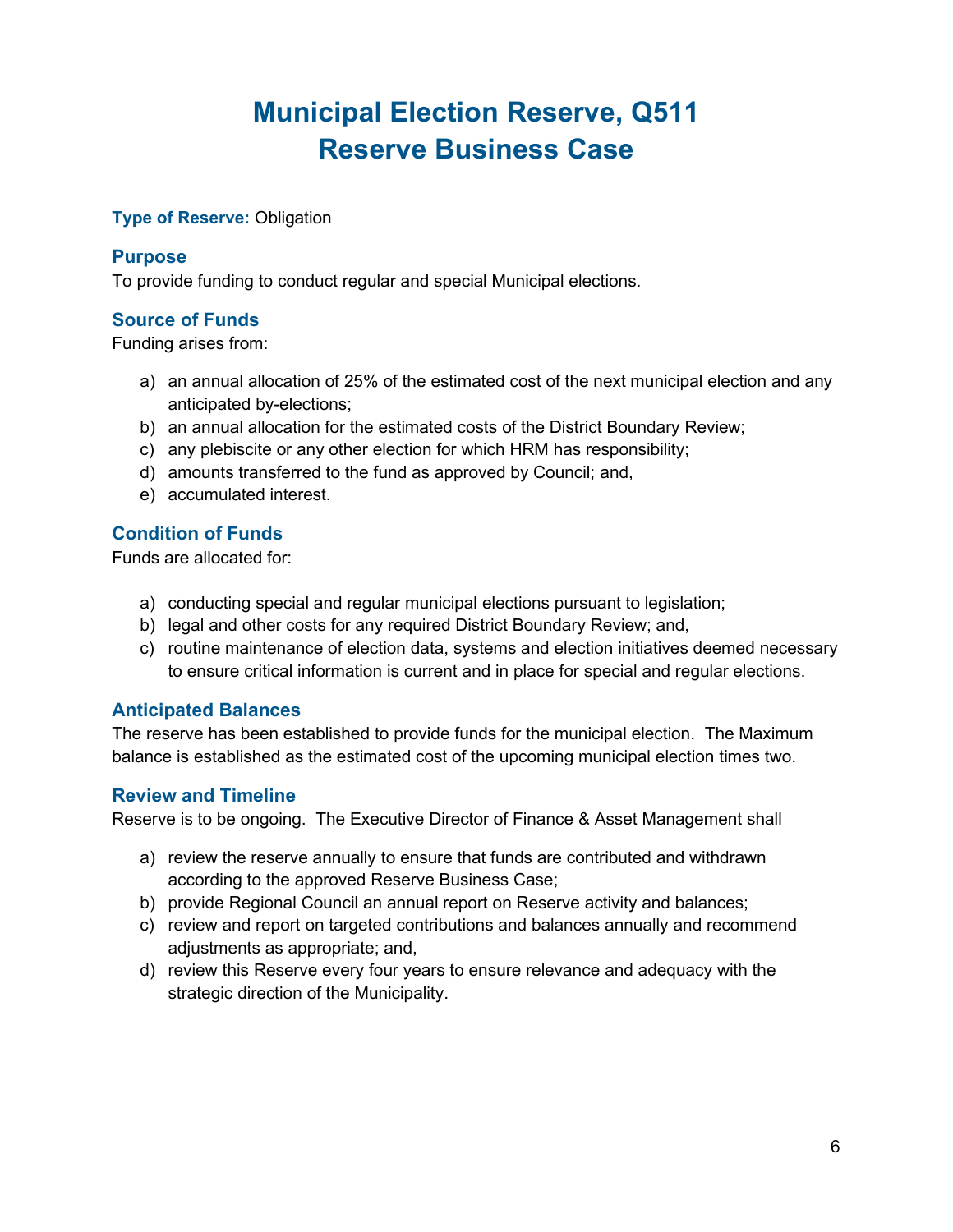| Original Council Approval Date   September 20, 2016 |                                                    |
|-----------------------------------------------------|----------------------------------------------------|
| Effective Date of Last Revision                     |                                                    |
| Business Unit Director Contact   Office of the CAO  | Executive Director/CFO, Finance & Asset Management |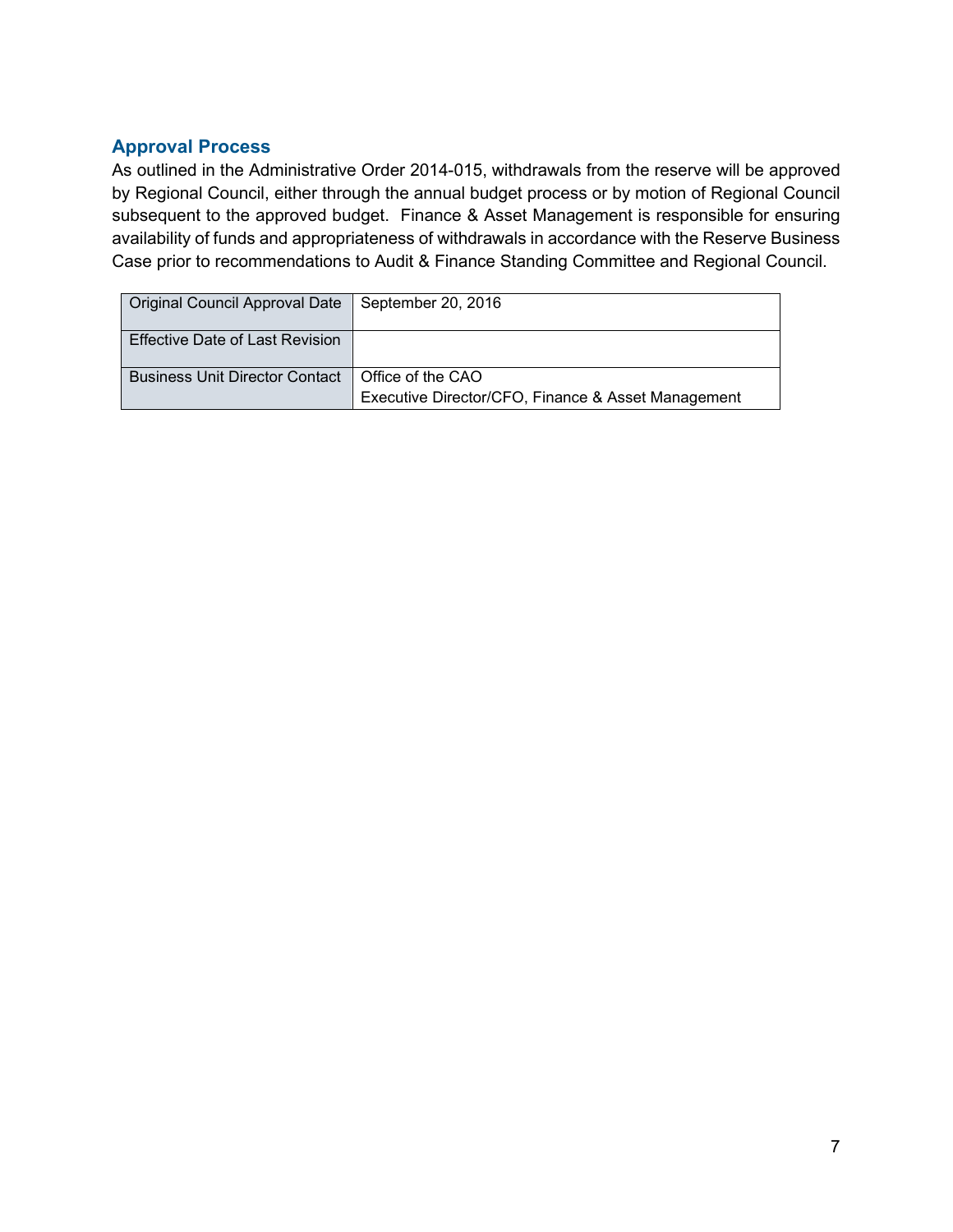# **Convention Centre Reserve, Q521 Reserve Business Case**

#### **Type of Reserve:** Obligation

#### **Purpose**

To provide funding to reimburse the Province of Nova Scotia for capital costs (through an annual base rent payment) for the construction of the Halifax Convention Centre (Nova Centre) and to provide funding to pay HRM's equal share of operating costs of the Halifax Convention Centre for 25 years per a Memorandum of Understanding Agreement ("MOU") between the Province of Nova Scotia and HRM.

#### **Source of Funds**

Funding arises from:

- a) all property taxes, including areas rates but excluding the BIDC rate, raised from the full site (convention centre, hotel, office tower, retail, and parking).
- b) amounts transferred to the fund as approved by Council; and
- c) interest accumulated in accordance with the Corporate Guidelines respecting Reserves.

#### **Condition of Funding**

Funds are allocated for:

- a) rent payments to cover HRM's share of the capital costs amortized over 25-year lease; and,
- b) HRM's share of annual operating costs of the Halifax Convention Centre (Nova Centre).

#### **Anticipated Balances**

In accordance with the Administrative Order 2014-015 a maximum balance has not been set for this reserve.

#### **Review and Timeline**

Reserve is to be ongoing. The Executive Director of Finance & Asset Management shall

- a) review the reserve annually to ensure that funds are contributed and withdrawn according to the approved Reserve Business Case;
- b) provide Regional Council an annual report on Reserve activity and balances;
- c) review and report on targeted contributions and balances annually and recommend adjustments as appropriate; and,
- d) review this Reserve every four years to ensure relevance and adequacy with the strategic direction of the Municipality.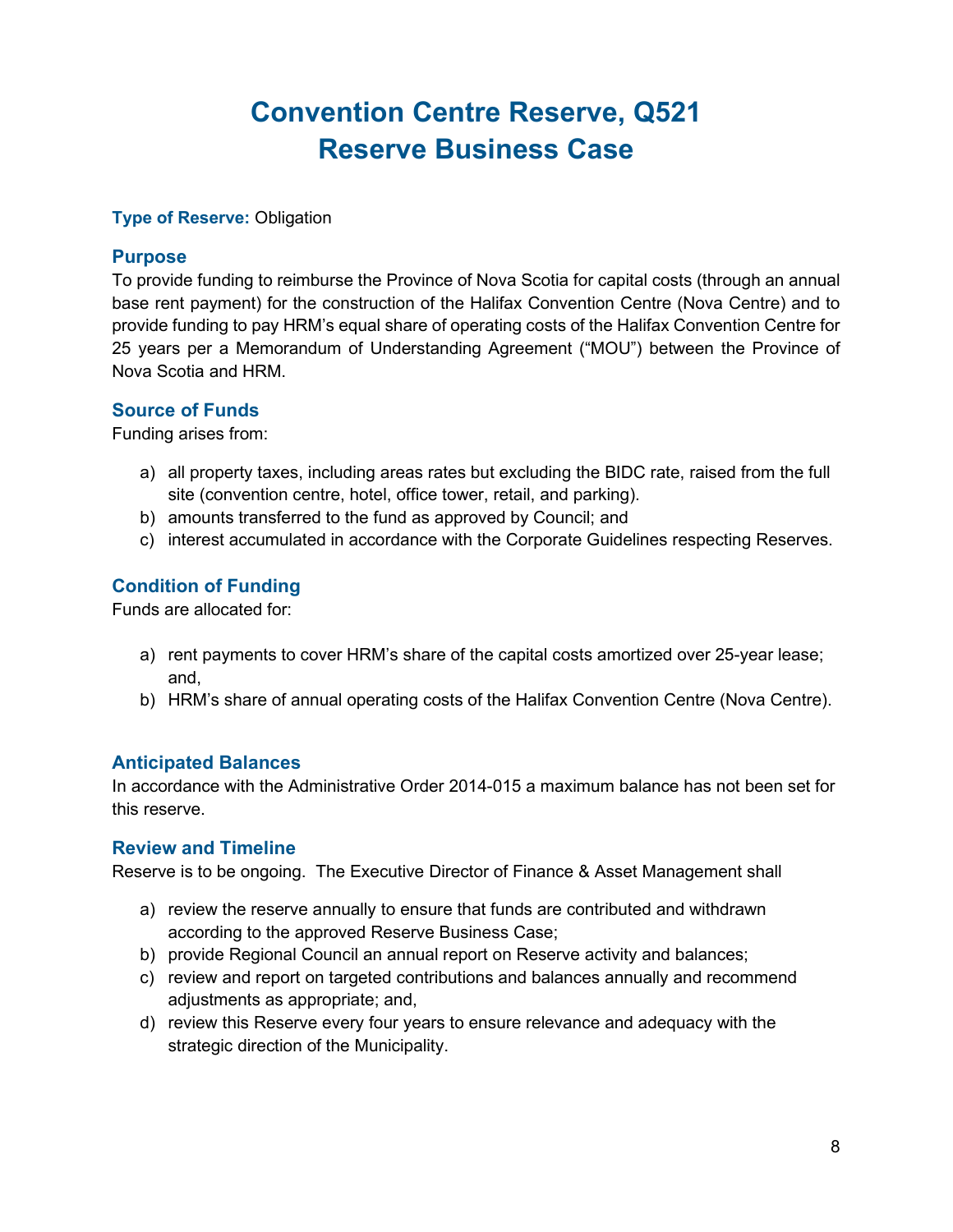| Original Council Approval Date   September 20, 2016 |                                                    |
|-----------------------------------------------------|----------------------------------------------------|
| <b>Effective Date of Last Revision</b>              |                                                    |
| <b>Business Unit Director Contact</b>               | Executive Director/CFO, Finance & Asset Management |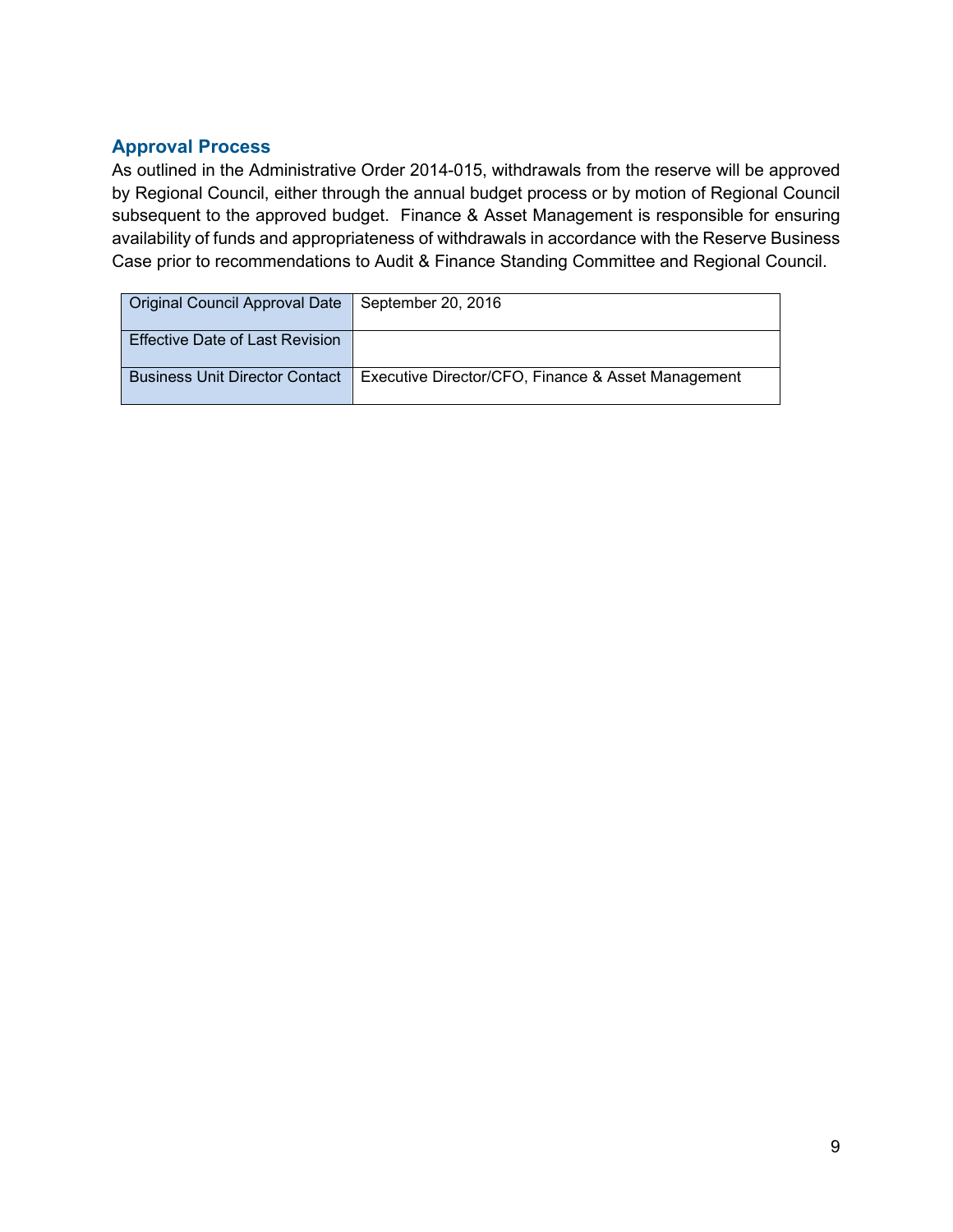# **Central Library Recapitalization Reserve, Q536 Reserve Business Case**

#### **Type of Reserve:** Obligation

#### **Purpose**

The intent of the Central Library Recapitalization Reserve is to accumulate funds to upgrade and replace the Halifax Central Library. By doing so the reserve enables the municipality to plan for the replacement and upgrade of a significant community facility while maintaining a stable, predictable property tax level.

#### **Source of Funds**

Funding arises from:

- a) an annual contribution from the operating budget of 2% of the building costs, escalated annually to reflect inflation,
- b) amounts transferred to the fund as approved by Regional Council; and,
- c) accumulated interest.

#### **Conditions of Funding**

Funds are allocated for:

- a) construction, design and build of the Halifax Central Library,
- b) the payment of principle, and,
- c) the payment of interest, if the underlying funds are not raised by the sale of assets.

For greater certainty, operating costs, ongoing repair and maintenance are ineligible.

#### **Anticipated Balances**

Future contributions have been estimated based on a fifty year life of the currently facility, hence requiring annual contributions of 2% of value plus inflation. By ensuring the reserve is adequately funded, amounts are available to fund projects. Based on the hypothetical life and future costs a maximum reserve balance has been set of \$75M.

#### **Review and Timeline**

Reserve is to be ongoing. The Executive Director of Finance & Asset Management shall

- a) review the reserve annually to ensure that funds are contributed and withdrawn according to the approved Reserve Business Case;
- b) provide Regional Council an annual report on Reserve activity and balances;
- c) review and report on targeted contributions and balances annually and recommend adjustments as appropriate; and,
- d) review this Reserve every four years to ensure relevance and adequacy with the strategic direction of the Municipality.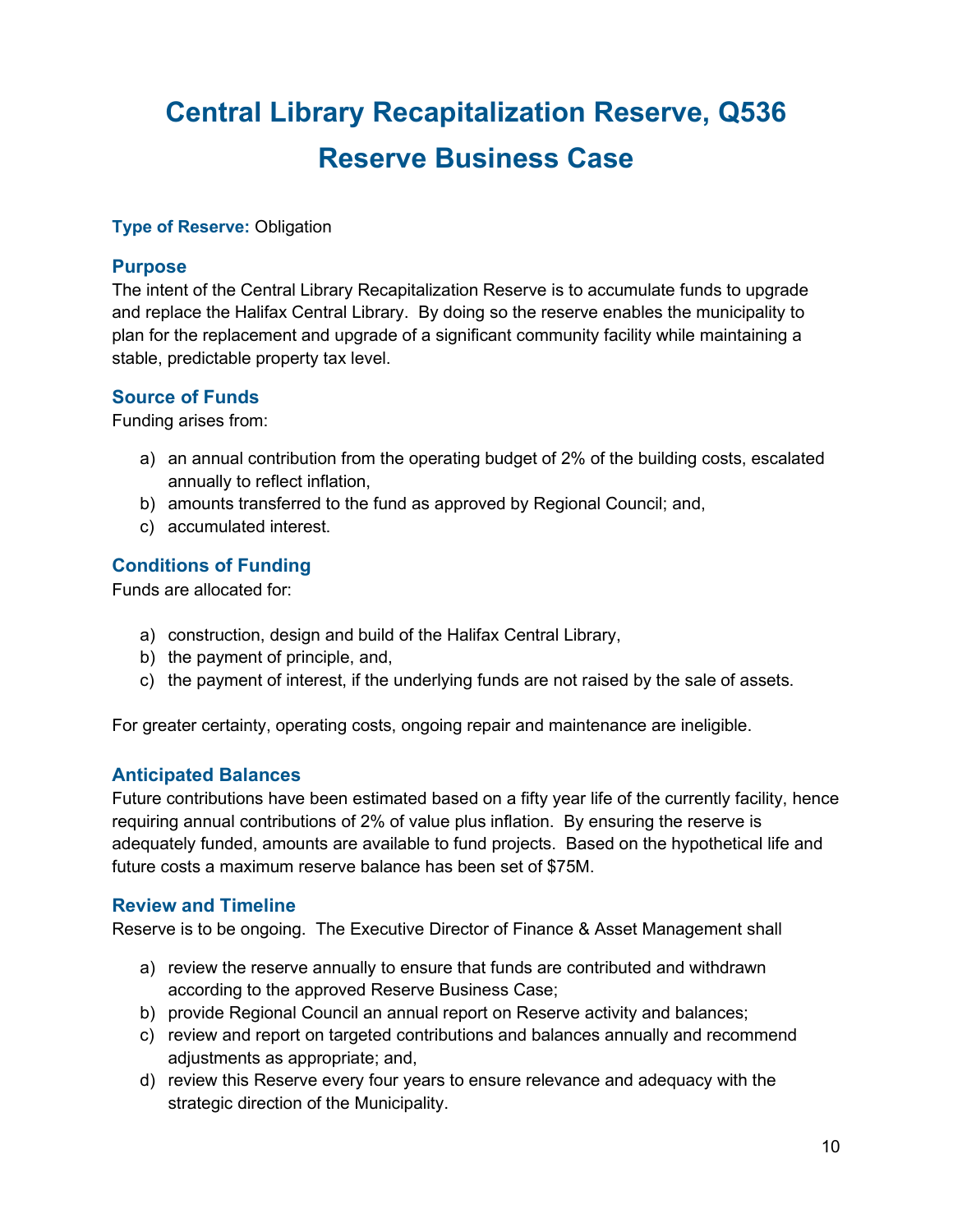| Original Council Approval Date         | September 20, 2016                                 |
|----------------------------------------|----------------------------------------------------|
| <b>Effective Date of Last Revision</b> |                                                    |
| <b>Business Unit Director Contact</b>  | Executive Director/CFO, Finance & Asset Management |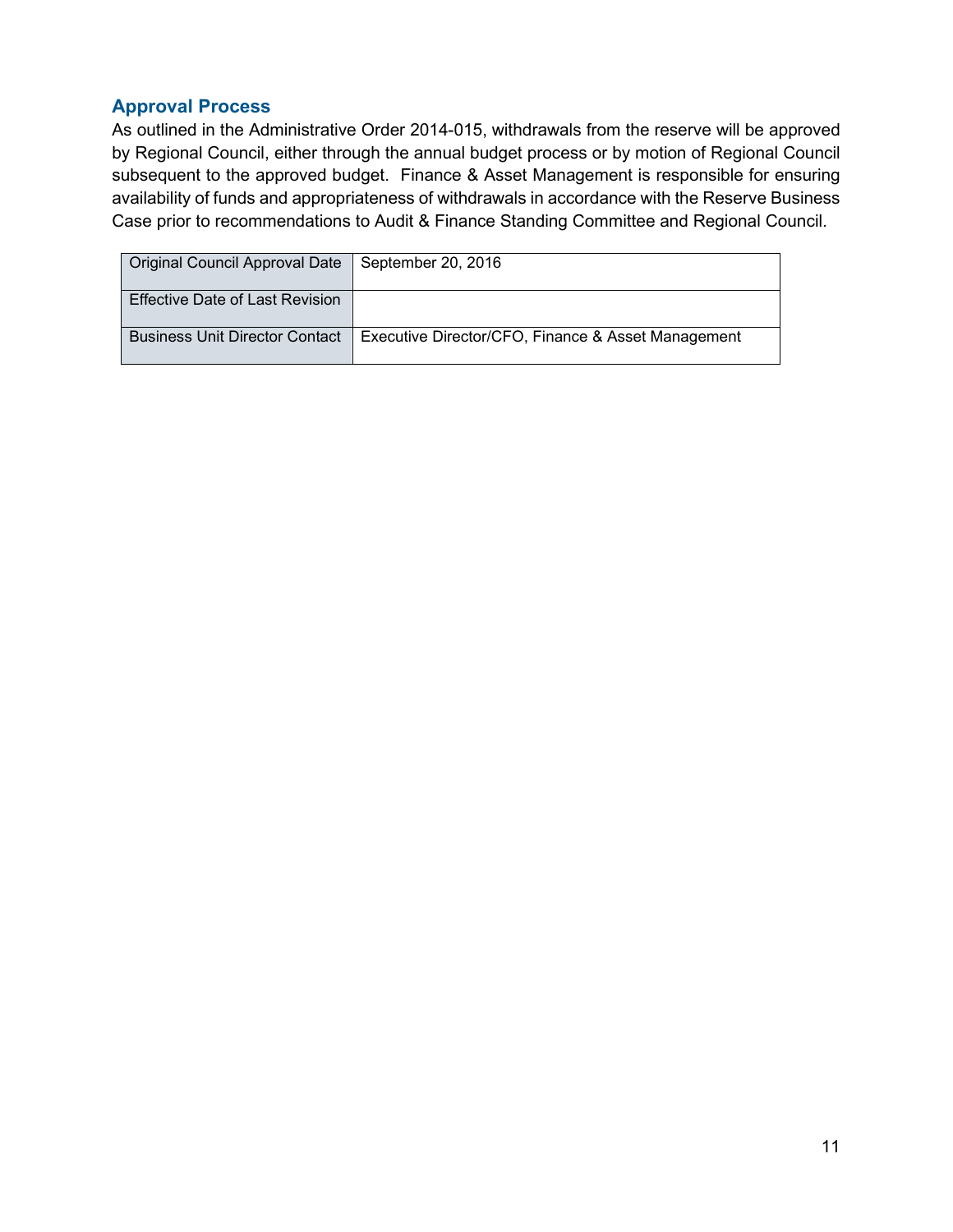# **Multi-District Facilities Recapitalization Reserve, Q546 Reserve Business Case**

#### **Type of Reserve: Obligation**

#### **Purpose**

The intent of the Multi-District Facilities Recapitalization Reserve is to accumulate funds to upgrade, renovate and replace the various multi-district facilities including the Scotiabank Centre. By doing so the reserve enables the municipality to plan for the replacement and upgrade of significant community facilities while maintaining a stable, predictable property tax level.

The Multi-District facilities include event, and some indoor sport facilities as designated by Council. Currently, the Multi-District facilities include the following HRM owned assets: Alderney Landing, Halifax 4 Pad, Canada Games Centre, Cole Harbour Place, Zatsman Sportsplex, Halifax Forum, Sackville Sports Stadium, Scotiabank Centre and St. Margaret's Centre. Council may adjust the Multi-District Facilities listing to include other facilities.

#### **Source of Funds**

Funding arises from:

- a) amounts transferred to the fund from Multi-District Facilities including as per operating agreements and naming rights,
- b) amounts transferred to the fund as approved by Regional Council; and,
- c) accumulated interest.

#### **Conditions of Funding**

Funds are allocated for:

- a) construction, design and build of Multi-District facilities,
- b) renovation of Multi-District facilities,
- c) the payment of principle, and,
- d) the payment of interest, if the underlying funds are not raised by the sale of assets.

For greater certainty, operating costs, ongoing repair and maintenance are ineligible.

#### **Anticipated Balances**

No decision has been made on the future design of replacement facilities hence expected contributions and balances are based on indicative numbers and possible approaches. As such, the reserve represents contingency funding for what may be a significant financial requirement. Once longer-term decisions and strategies are formulated, the reserve can be reviewed and the funds accumulated can form the basis of a more focused financial strategy. As future costs are unknown but expected to be significant, a maximum balance has not been set for this reserve.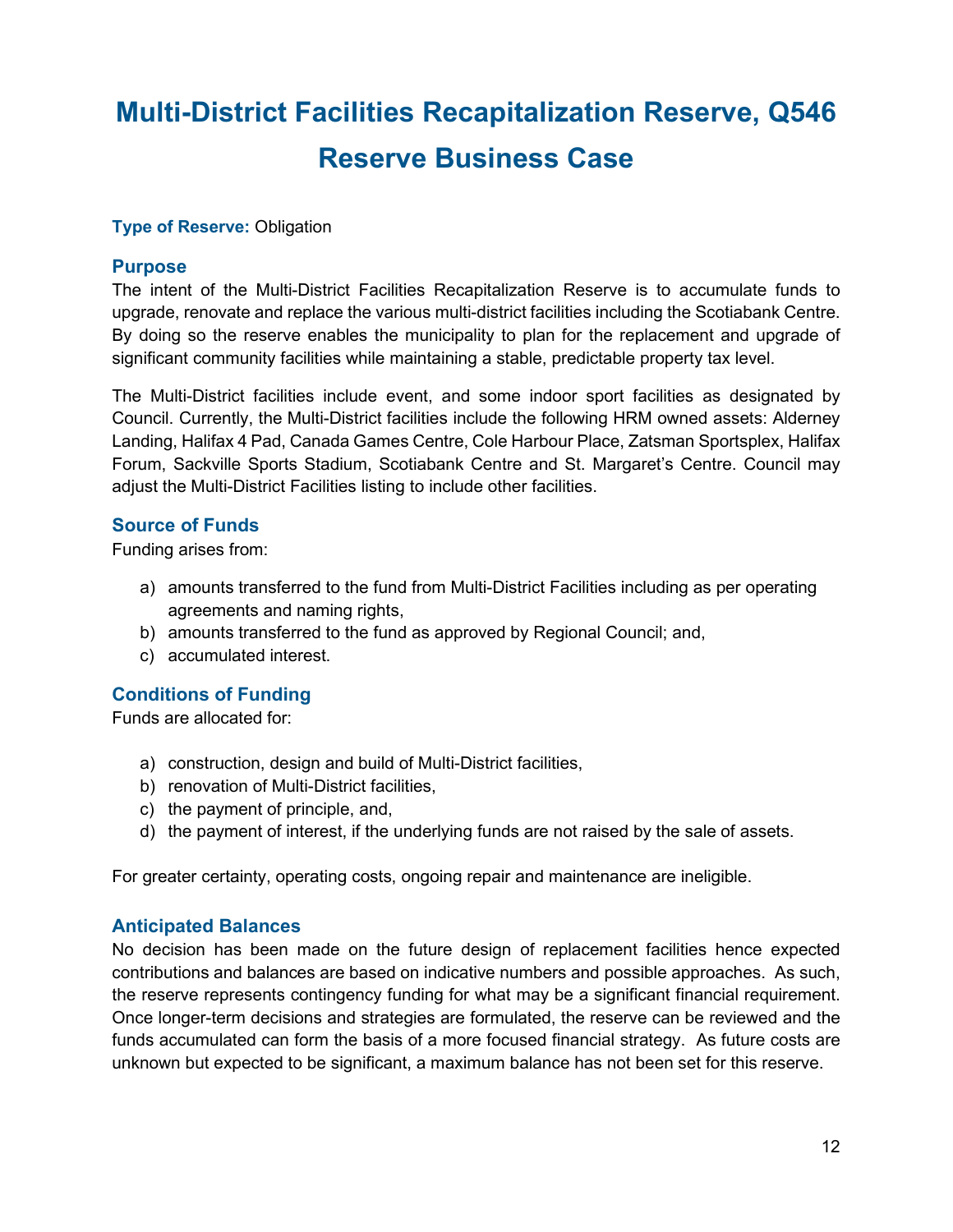### **Review and Timeline**

Reserve is to be ongoing. The Executive Director of Finance & Asset Management shall

- a) review the reserve annually to ensure that funds are contributed and withdrawn according to the approved Reserve Business Case;
- b) provide Regional Council an annual report on Reserve activity and balances;
- c) review and report on targeted contributions and balances annually and recommend adjustments as appropriate; and,
- d) review this Reserve every four years to ensure relevance and adequacy with the strategic direction of the Municipality.

#### **Approval Process**

| Original Council Approval Date   September 20, 2016 |                                                    |
|-----------------------------------------------------|----------------------------------------------------|
| <b>Effective Date of Last Revision</b>              |                                                    |
| <b>Business Unit Director Contact</b>               | Executive Director/CFO, Finance & Asset Management |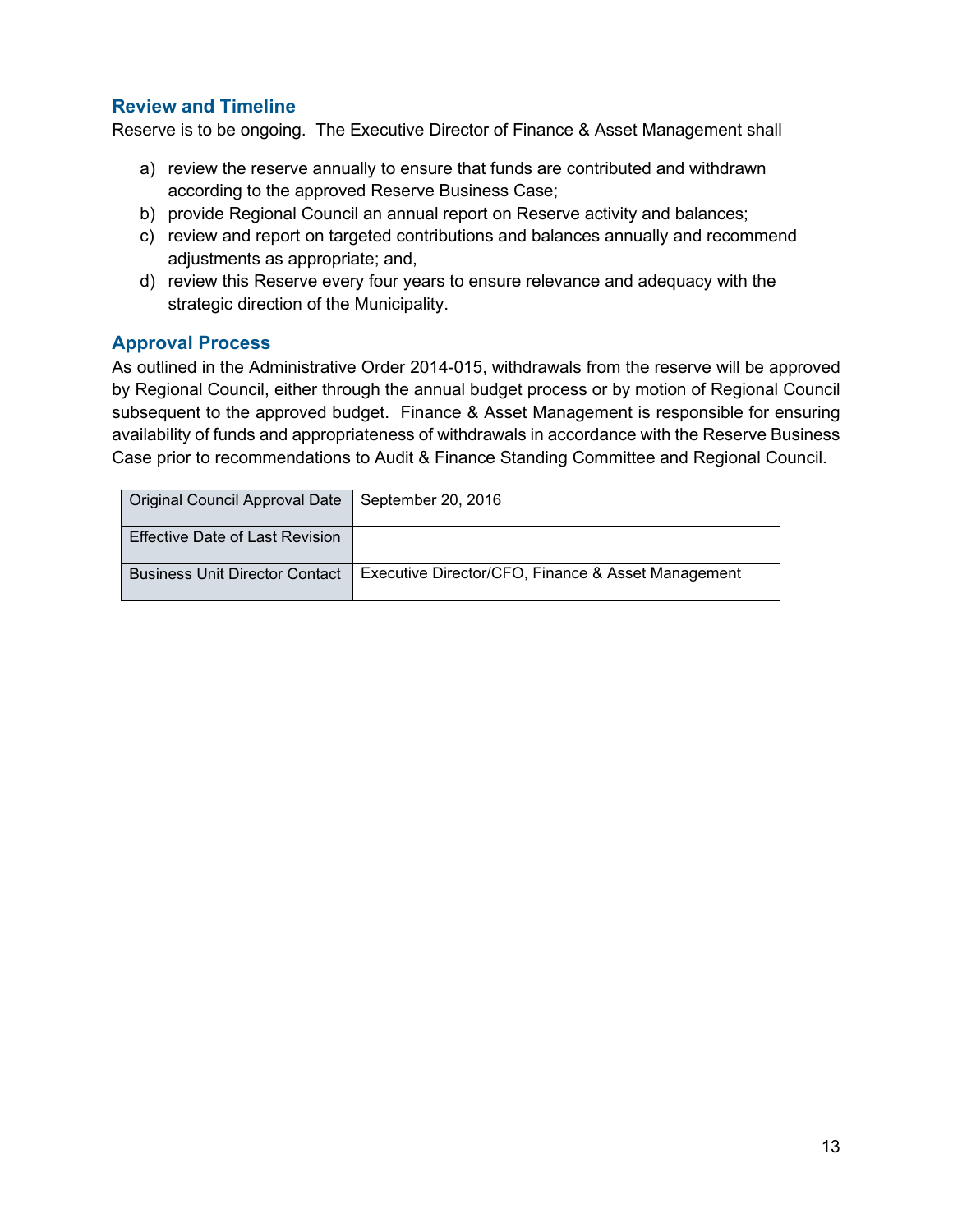# **Solid Waste Recapitalization Reserve, Q556 Reserve Business Case**

#### **Type of Reserve:** Obligation

#### **Purpose**

The intent of the Solid Waste Recapitalization Reserve is to accumulate funds to upgrade and replace solid waste facilities. By doing so the reserve enables the municipality to plan for the replacement and upgrade of solid waste facilities while maintaining a stable, predictable property tax level.

#### **Source of Funds**

Funding arises from:

- a) amounts transferred to the fund as approved by Regional Council;
- b) the Capital Cost Charge (CCC's) for Solid Waste Facilities as incorporated into Bylaws C-600, respecting Regional Capital Cost Charges and C-800, respecting Regional Capital Cost Charges for Solid Waste; and,
- c) accumulated interest.

#### **Conditions of Funding**

Funds are allocated for:

- a) construction, design and build of solid waste facilities,
- b) the payment of principle, and,
- c) the payment of interest, if the underlying funds are not raised by the sale of assets.

#### **Anticipated Balances**

No decision has been made on the future design of replacement solid waste facilities hence expected contributions and balances are based on indicative numbers and possible approaches. As such, the reserve represents contingency funding for what is expected to be an enormous financial requirement. Once longer-term solid waste decisions and strategies are formulated, the reserve can be reviewed and the funds accumulated can form the basis of a more focused financial strategy. As future costs are unknown but expected to be significant, a maximum balance has not been set for this reserve.

#### **Review and Timeline**

Reserve is to be ongoing. The Executive Director of Finance & Asset Management shall

- a) review the reserve annually to ensure that funds are contributed and withdrawn according to the approved Reserve Business Case;
- b) provide Regional Council an annual report on Reserve activity and balances;
- c) review and report on targeted contributions and balances annually and recommend adjustments as appropriate; and,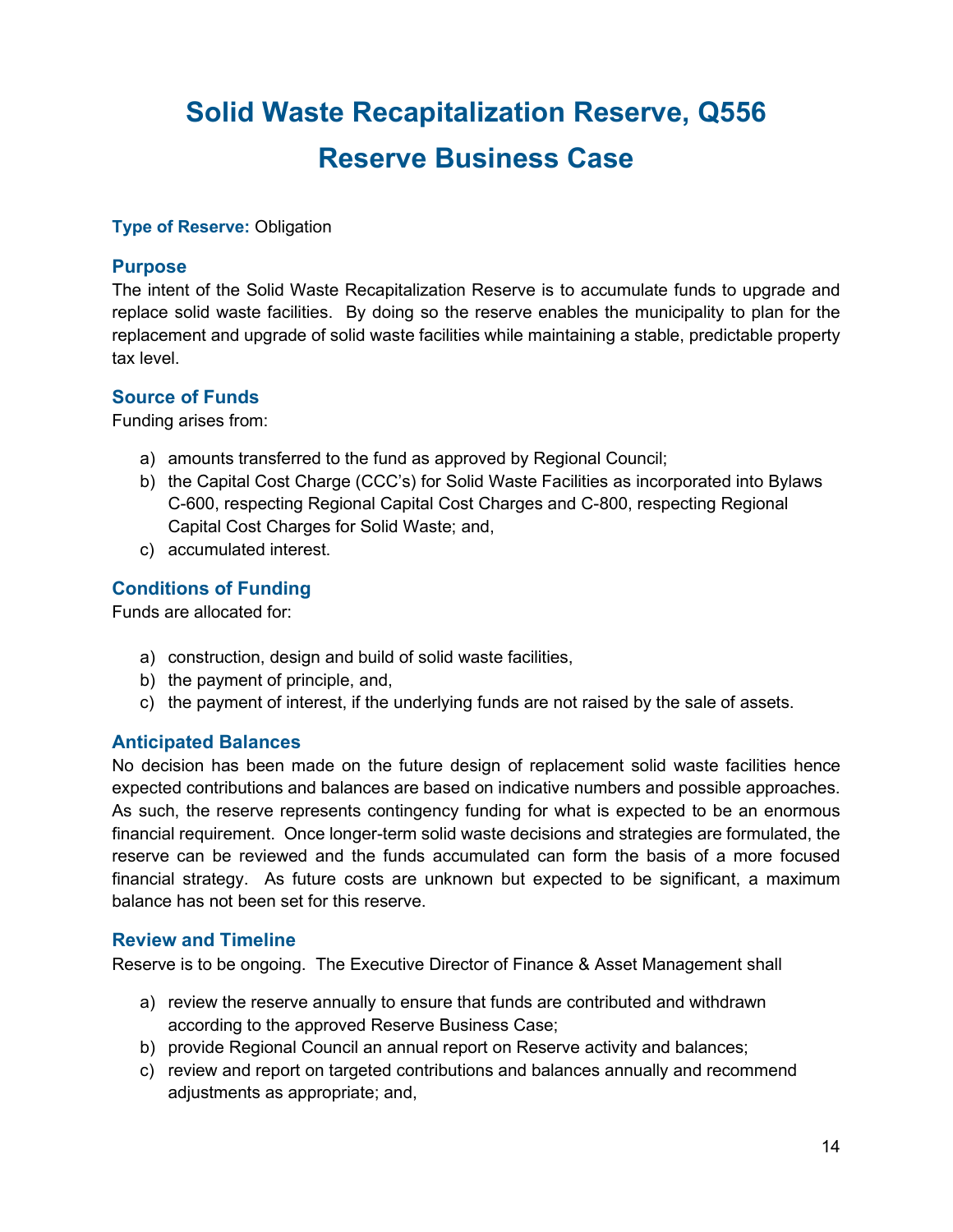d) review this Reserve every four years to ensure relevance and adequacy with the strategic direction of the Municipality.

### **Approval Process**

| Original Council Approval Date   September 20, 2016 |                                                    |
|-----------------------------------------------------|----------------------------------------------------|
| Effective Date of Last Revision                     |                                                    |
| <b>Business Unit Director Contact</b>               | Executive Director/CFO, Finance & Asset Management |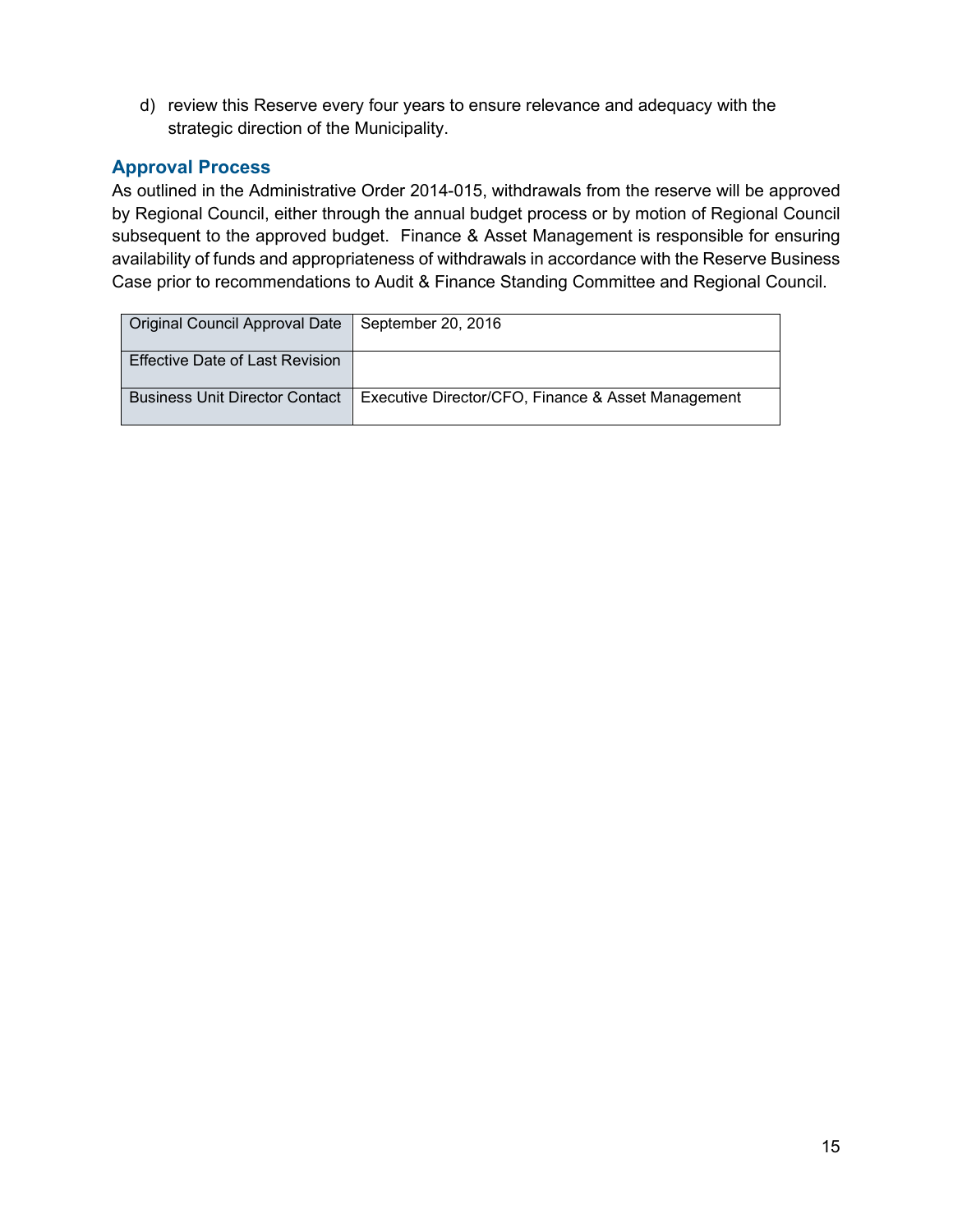# **Business Industrial Park Expansion Reserve, Q616 Reserve Business Case**

#### **Type of Reserve: Obligation**

#### **Purpose**

The intent is to ensure HRM has flexibility to purchase and improve infrastructure for select strategic land to ensure improved functioning of the local land market. Funding to come through sale of land in HRM business and industrial parks.

#### **Source of Funds**

Funding arises from:

- a) Net revenues from applicable land sales
- b) Amounts transferred by Council resolution/decision
- c) Accumulated interest as per corporate guidelines.

#### **Conditions of Funding**

Funds are allocated for:

- a) Business and industrial park land acquisition
- b) Infrastructure expenditures necessary to ensure lands are marketable.
- c) principal and interest costs incurred related to debentures for business park projects, as identified by Regional Council

#### **Anticipated Balances**

Reserve balances will vary with timing of relevant land sales and guidance from Real Estate on need for expenditures to up-fit land for marketability. No maximum balance has been set for this reserve.

#### **Review and Timeline**

Reserve is to be ongoing. The Executive Director of Finance & Asset Management shall

- a) review the reserve annually to ensure that funds are contributed and withdrawn according to the approved Reserve Business Case;
- b) provide Regional Council an annual report on Reserve activity and balances;
- c) review and report on targeted contributions and balances annually and recommend adjustments as appropriate; and,
- d) review this Reserve every four years to ensure relevance and adequacy with the strategic direction of the Municipality.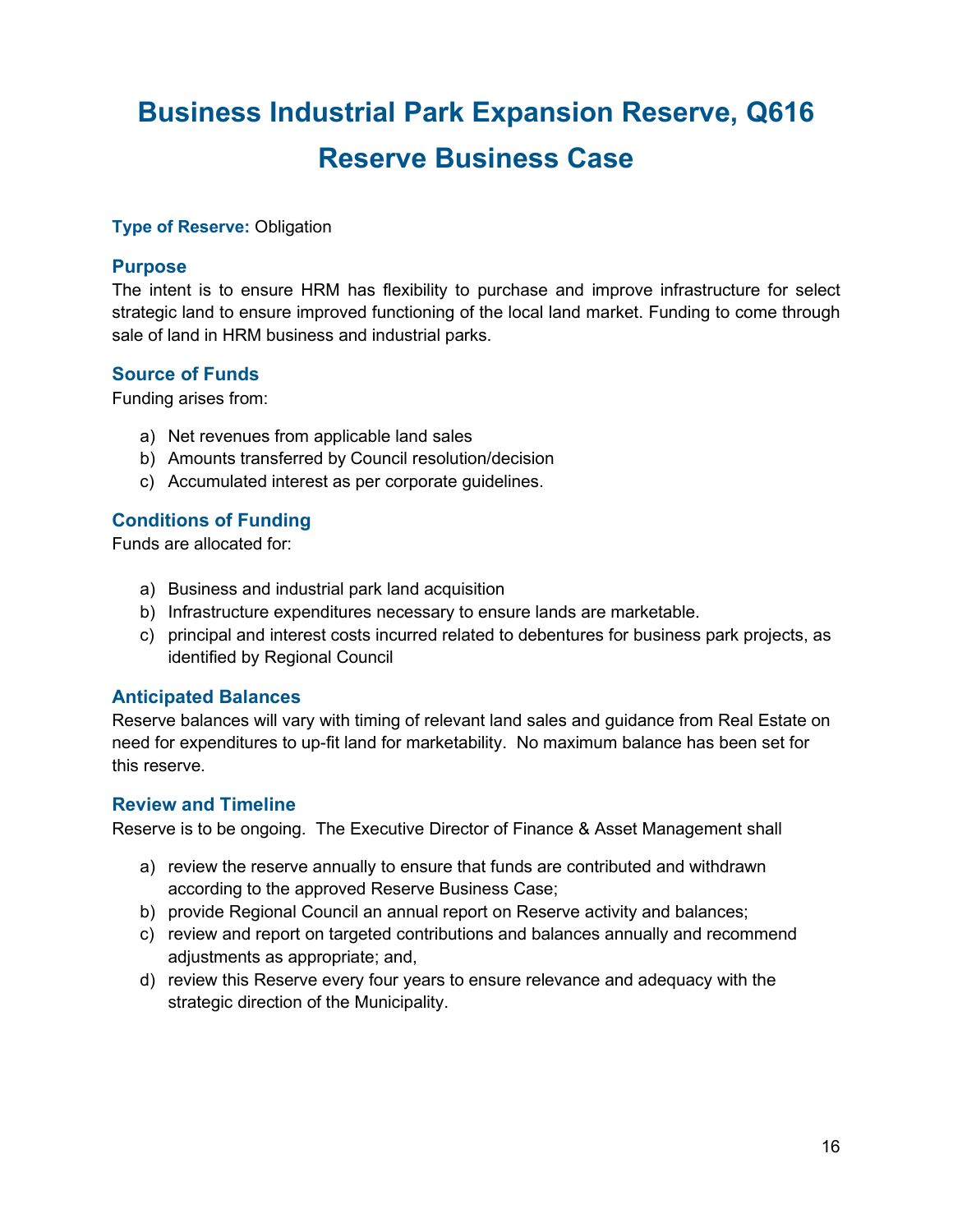| Original Council Approval Date   September 20, 2016 |                                                    |
|-----------------------------------------------------|----------------------------------------------------|
| <b>Effective Date of Last Revision</b>              |                                                    |
| <b>Business Unit Director Contact</b>               | Executive Director/CFO, Finance & Asset Management |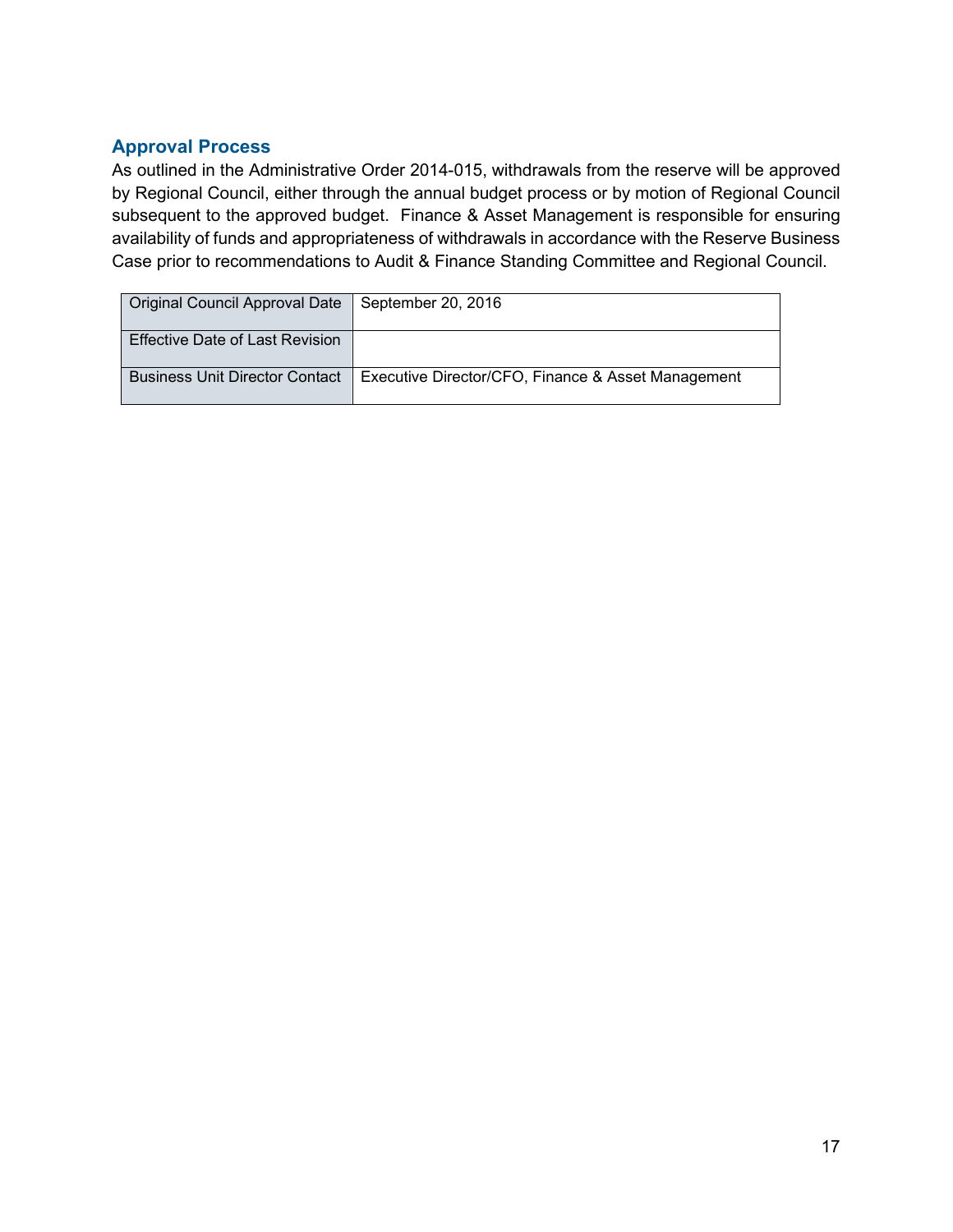# **Community Events Reserve, Q621 Reserve Business Case**

#### **Type of Reserve:** Obligation

#### **Purpose**

To provide funding to attract and host exceptional large-scale sporting and tourism events that create economic benefit, promote Halifax as major event destination, and improve tourism flows to HRM.

To provide funding to community non-profit and public institutions in support of major capital initiatives by facilitating the development of significant community infrastructure to realize tangible cultural, sectoral, and economic impacts on a national, provincial, regional, or sectoral scale.

To provide funding to support the principles and objectives of the Cultural Plan and the HRM Public Art Policy.

### **Source of Funds**

Funding arises from:

- a) a transfer of 40% of the Provincial Hotel Sales Tax (Marketing Levy).
- b) a transfer from Fiscal Services operating budget.
- c) amounts transferred to the fund as approved by Council; and,
- d) interest accumulated in accordance with the Corporate Guidelines respecting Reserves.

### **Conditions of Funding**

Funds are allocated for:

- a) support to events that support tourism and economic development through the Marketing Levy grant program.
- b) Cultural/Heritage projects.
- c) significant community infrastructure (non-profit and public institutions); and,
- d) Public Art.

#### **Anticipated Balances**

A maximum balance of \$2 Million has been set for this reserve.

#### **Review and Timeline**

Reserve is to be ongoing. The Executive Director of Finance & Asset Management shall

- a) review the reserve annually to ensure that funds are contributed and withdrawn according to the approved Reserve Business Case;
- b) provide Regional Council an annual report on Reserve activity and balances;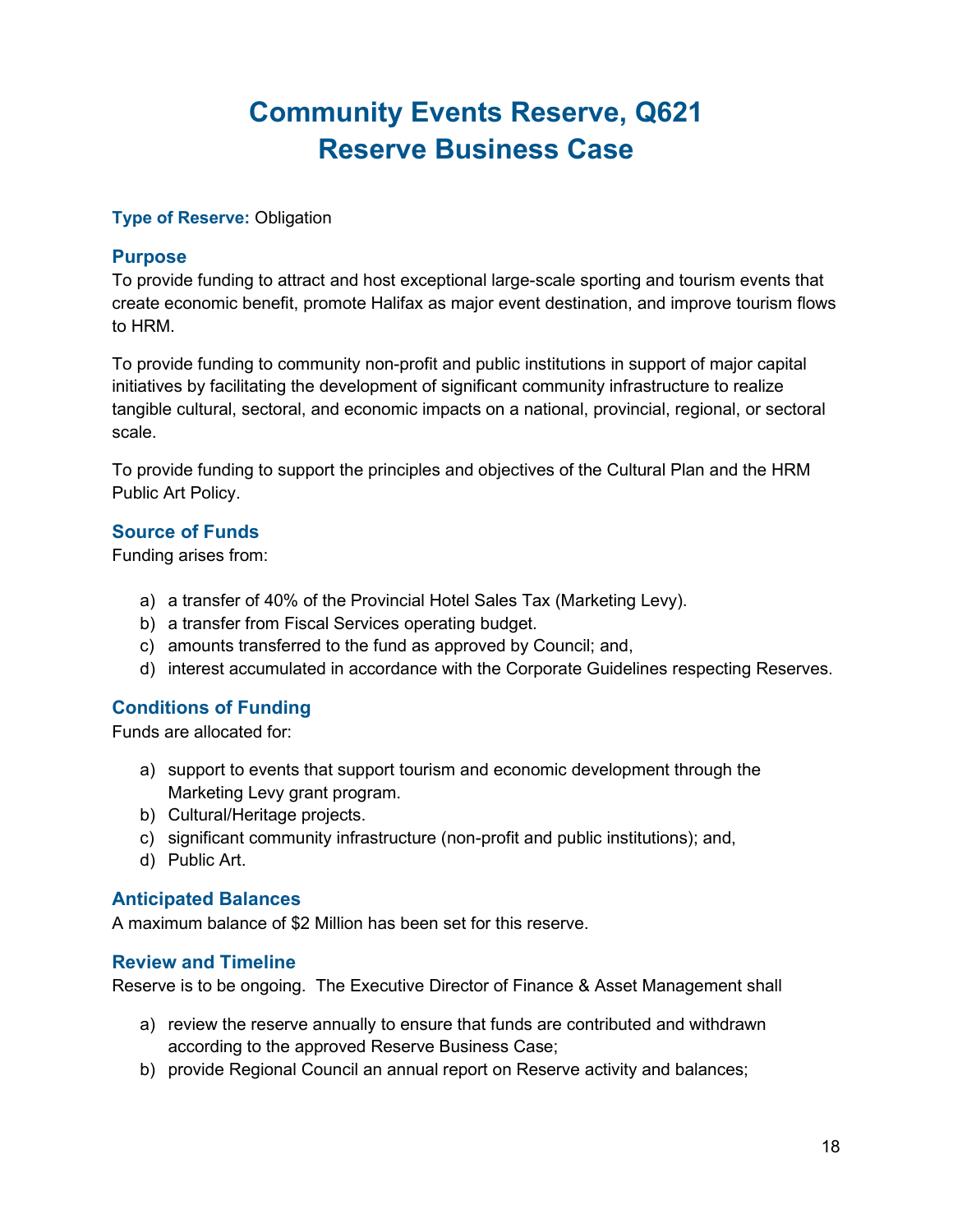- c) review and report on targeted contributions and balances annually and recommend adjustments as appropriate; and,
- d) review this Reserve every four years to ensure relevance and adequacy with the strategic direction of the Municipality.

| Original Council Approval Date        | September 20, 2016                                                                                      |
|---------------------------------------|---------------------------------------------------------------------------------------------------------|
| Effective Date of Last Revision       |                                                                                                         |
| <b>Business Unit Director Contact</b> | <b>Executive Director, Parks &amp; Recreation</b><br>Executive Director/CFO, Finance & Asset Management |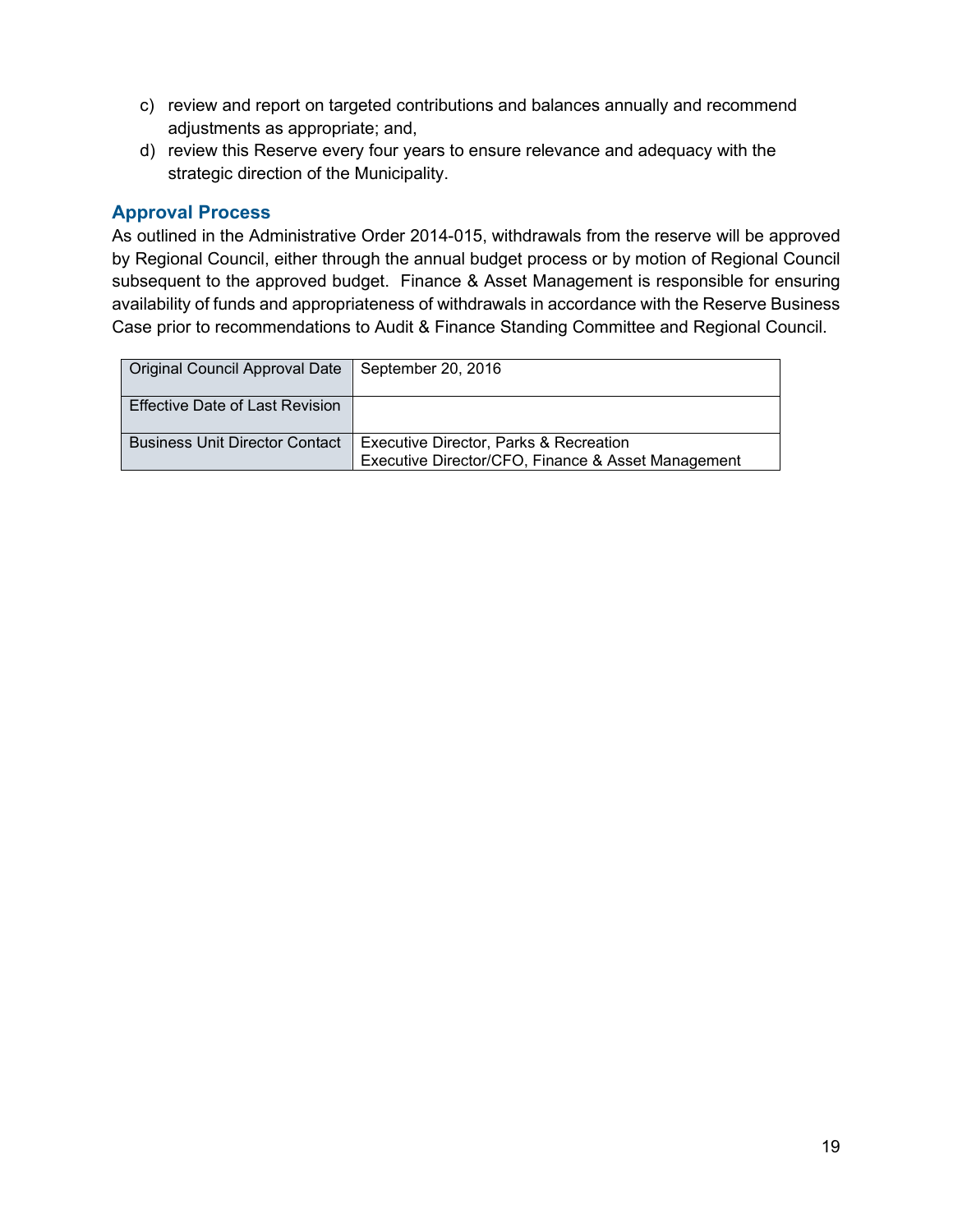# **Master Plan Reserve Reserve Business Case**

#### **Type of Reserve:** Obligation

#### **Purpose**

The intent of the Master Plan Reserve is to accumulate funds that are levied as part of the Master Plan process, including Regional and specific Master Plan Area charges.

#### **Source of Funds**

Funding arises from:

- a) amounts transferred to the fund as approved by Regional Council;
- b) any amount levied as part of a capital cost contribution or development charge, other than solid waste levies under by-law C-600, which are contributed to the Solid Waste Reserve, and funds collected on behalf of Halifax Water;
- c) accumulated interest.

#### **Conditions of Funding**

Funds are allocated for the purposes allowed under legislation and any by-law that establishes a master plan levy. This may include:

- a) land purchases,
- b) growth-related capital projects,
- c) studies relating to the establishment of a specific capital charge or to a growth-related capital project,
- d) the payment of principal and interest related to a) and b) above.

#### **Anticipated Balances**

A maximum balance has not been set for this reserve.

#### **Review and Timeline**

Reserve is to be ongoing. The Director of Finance and Asset Management shall

- a) review the reserve annually to ensure that funds are contributed and withdrawn according to the approved Reserve Business Case;
- b) provide Regional Council an annual report on Reserve activity and balances;
- c) review and report on targeted contributions and balances annually and recommend adjustments as appropriate; and,
- d) review this Reserve every four years to ensure relevance and adequacy with the strategic direction of the Municipality.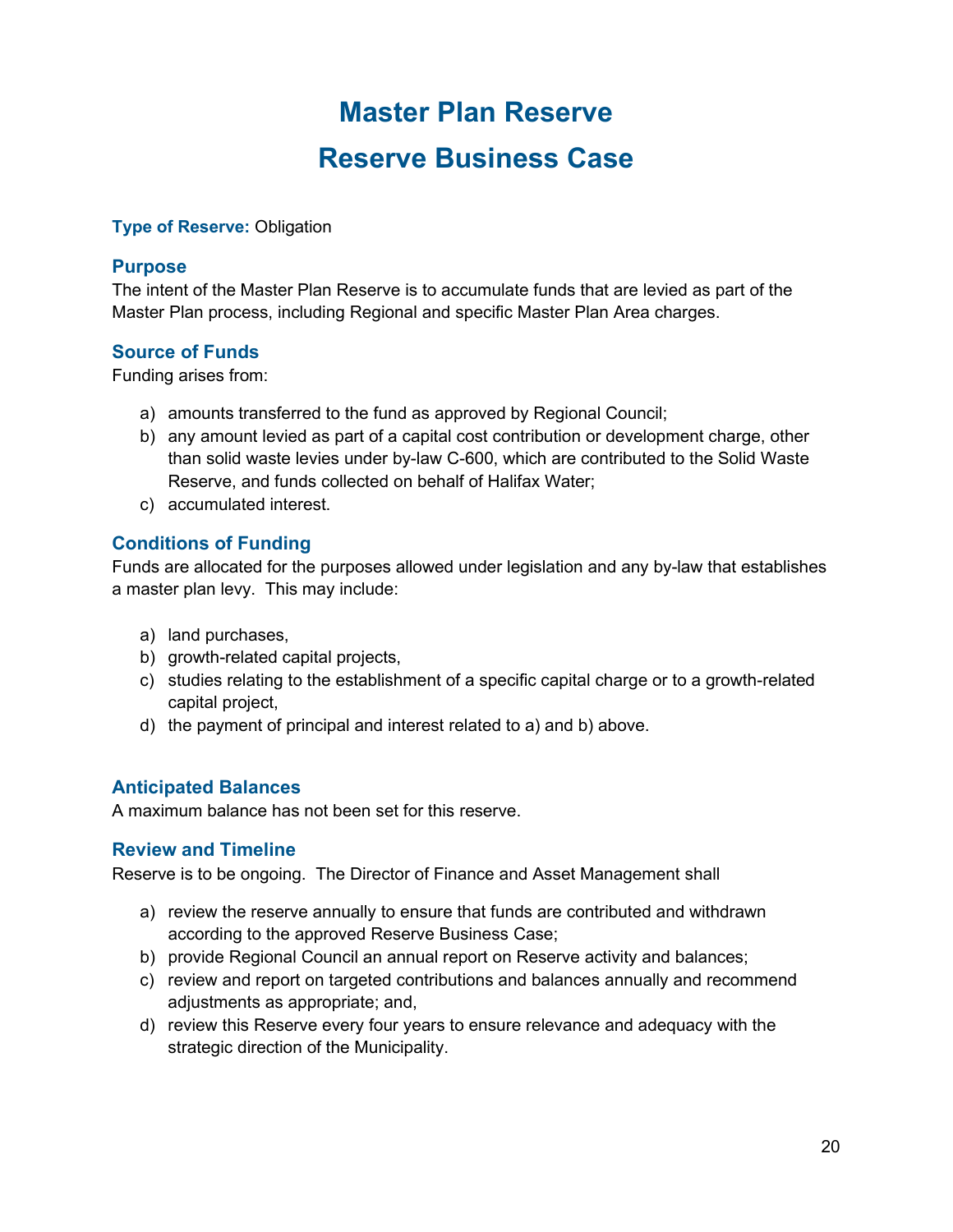| Original Council Approval Date        | n/a                                                |
|---------------------------------------|----------------------------------------------------|
| Effective Date of Last Revision       |                                                    |
| <b>Business Unit Director Contact</b> | Executive Director/CFO, Finance & Asset Management |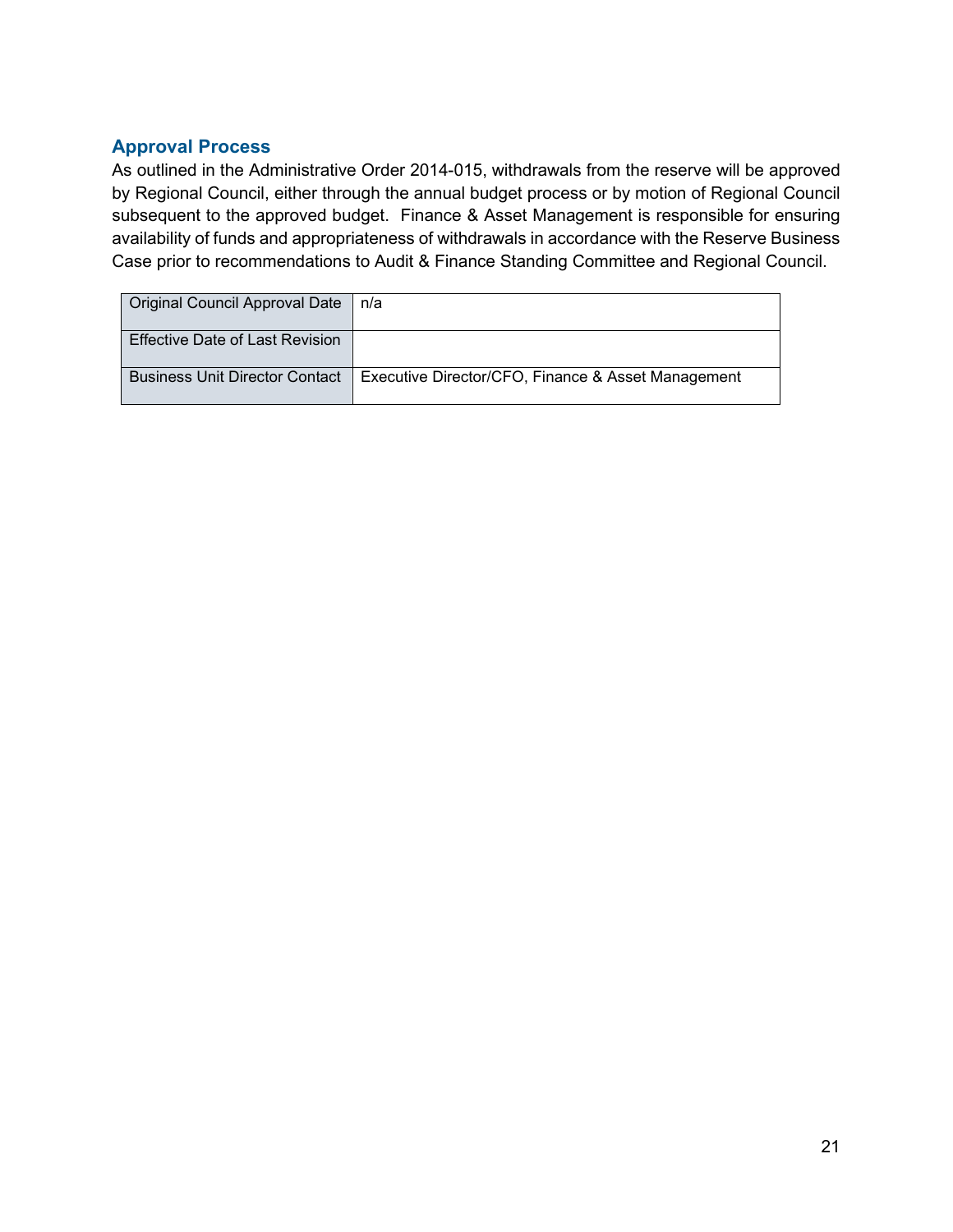# **Options Reserve, Q421 Reserve Business Case**

**Type of Reserve: Opportunity.** 

#### **Purpose**

To provide resources for changes or additions to services or for grants to outside agencies.

#### **Source of Funds**

Funding arises from:

- a) amounts transferred to the fund as approved by Regional Council; and,
- b) accumulated interest.

#### **Conditions of Funding**

Funds are allocated for:

- a) operating costs, including grants; and,
- b) capital projects;

#### **Anticipated Balances**

The maximum balance should be set at 2% of total HRM budgeted expenditures, including transfers to outside agencies.

#### **Review and Timeline**

Reserve is to be ongoing. The Director of Finance and Asset Management shall

- a) review the reserve annually to ensure that funds are contributed and withdrawn according to the approved Reserve Business Case;
- b) provide Regional Council an annual report on Reserve activity and balances;
- c) review and report on targeted contributions and balances annually and recommend adjustments as appropriate; and,
- d) review this Reserve every four years to ensure relevance and adequacy with the strategic direction of the Municipality.

#### **Approval Process**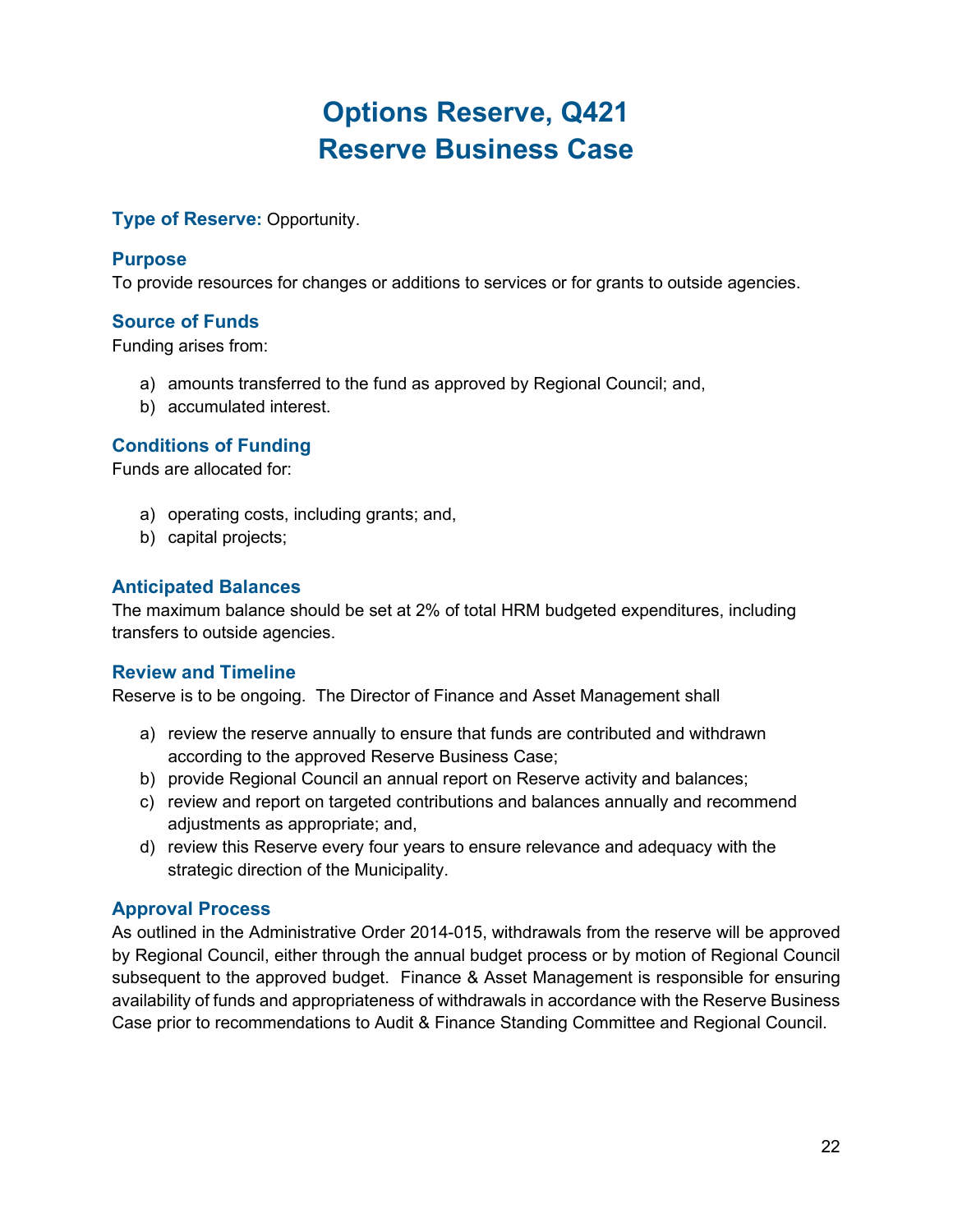| Original Council Approval Date   September 20, 2016 |                                                    |
|-----------------------------------------------------|----------------------------------------------------|
| <b>Effective Date of Last Revision</b>              |                                                    |
| l Business Unit Director Contact                    | Executive Director/CFO, Finance & Asset Management |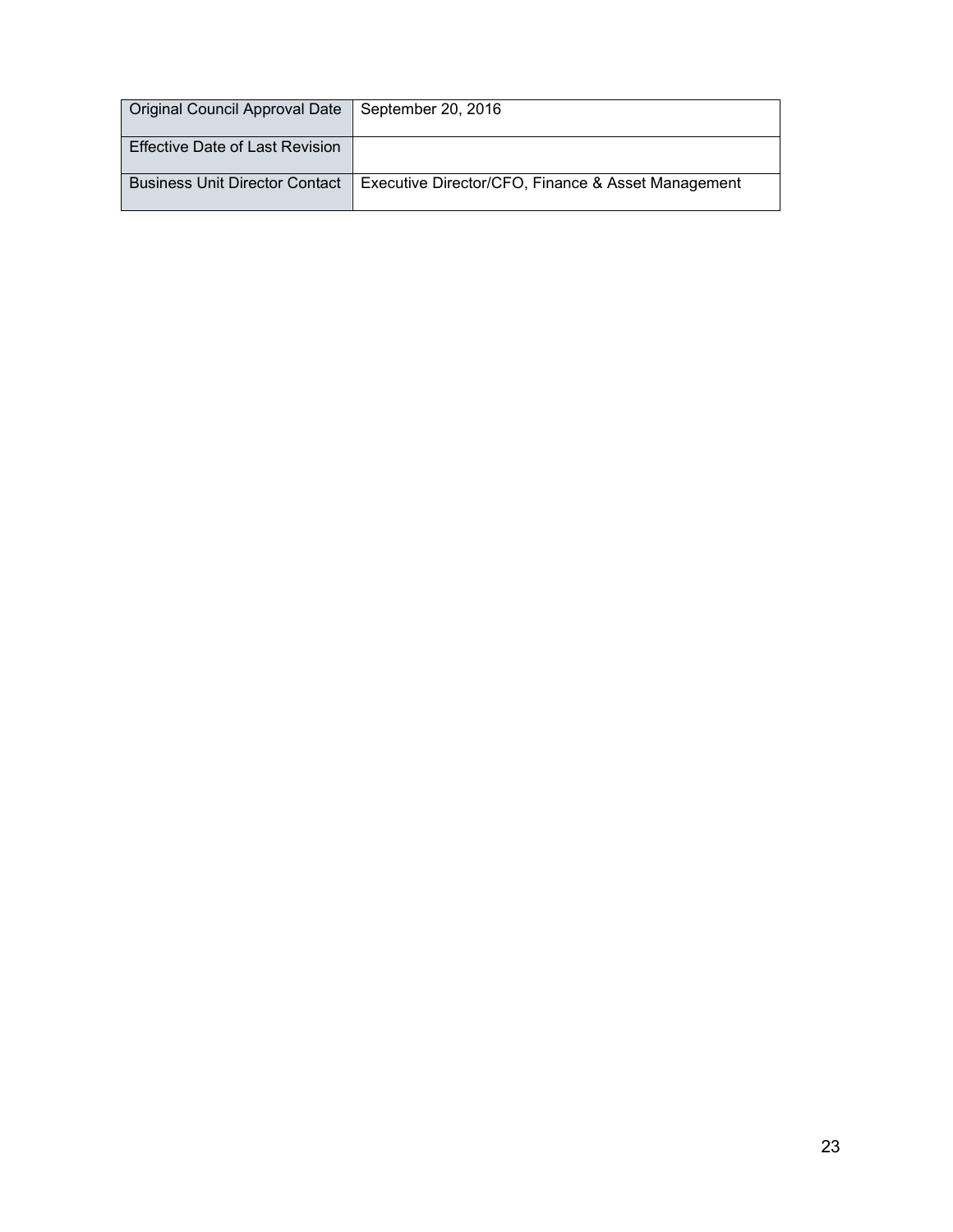# **Capital Fund Reserve, Q526 Reserve Business Case**

#### **Type of Reserve: Opportunity**

#### **Purpose**

The intent of the Capital Fund Reserve is to accumulate funds from the operating surplus and the sale of municipal assets, as well as other funds for the renewal and expansion of its asset base. These funds will supplement available capital funding from capital from operating and debt.

#### **Source of Funds**

Funding arises from:

- a) amounts transferred to the fund as approved by Regional Council;
- b) any municipal surplus, other than any amount otherwise designated by Regional Council for a different reserve;
- c) sale of all municipal assets, other than the sale of Business/Industrial Parks land, the sale of land conveyed to HRM for parks, playgrounds or other similar public purposes under section 282 of the Halifax Regional Municipality Charter and any amount otherwise designated by Regional Council for a different reserve;
- d) all funds designated for the Capital Reserve Fund, as per Section 120 of the *Halifax Charter*, other than the current fiscal year's accrual for landfill closure and post closure costs and any amount otherwise designated by Regional Council for a different reserve; and,
- e) accumulated interest.

### **Conditions of Funding**

Funds are allocated for:

- a) capital projects, including cost overruns and changes in scope,
- b) land purchases,
- c) the payment of principle,
- d) the payment of interest, if the underlying funds are not raised by the sale of assets, and,
- e) landfill closure and post-closure costs.

#### **Anticipated Balances**

The reserve has been established both to fulfill the legal requirements of Section 120 of the Halifax Charter and to provide funds for capital projects that are supplementary to any capital from operating funding or anticipated debt funding. As the sale of assets and any surplus amounts are generally unplanned and irregular in nature and are not being set-aside for a specific purpose, a targeted reserve level cannot be easily estimated. As such, a maximum balance has not been set for this reserve.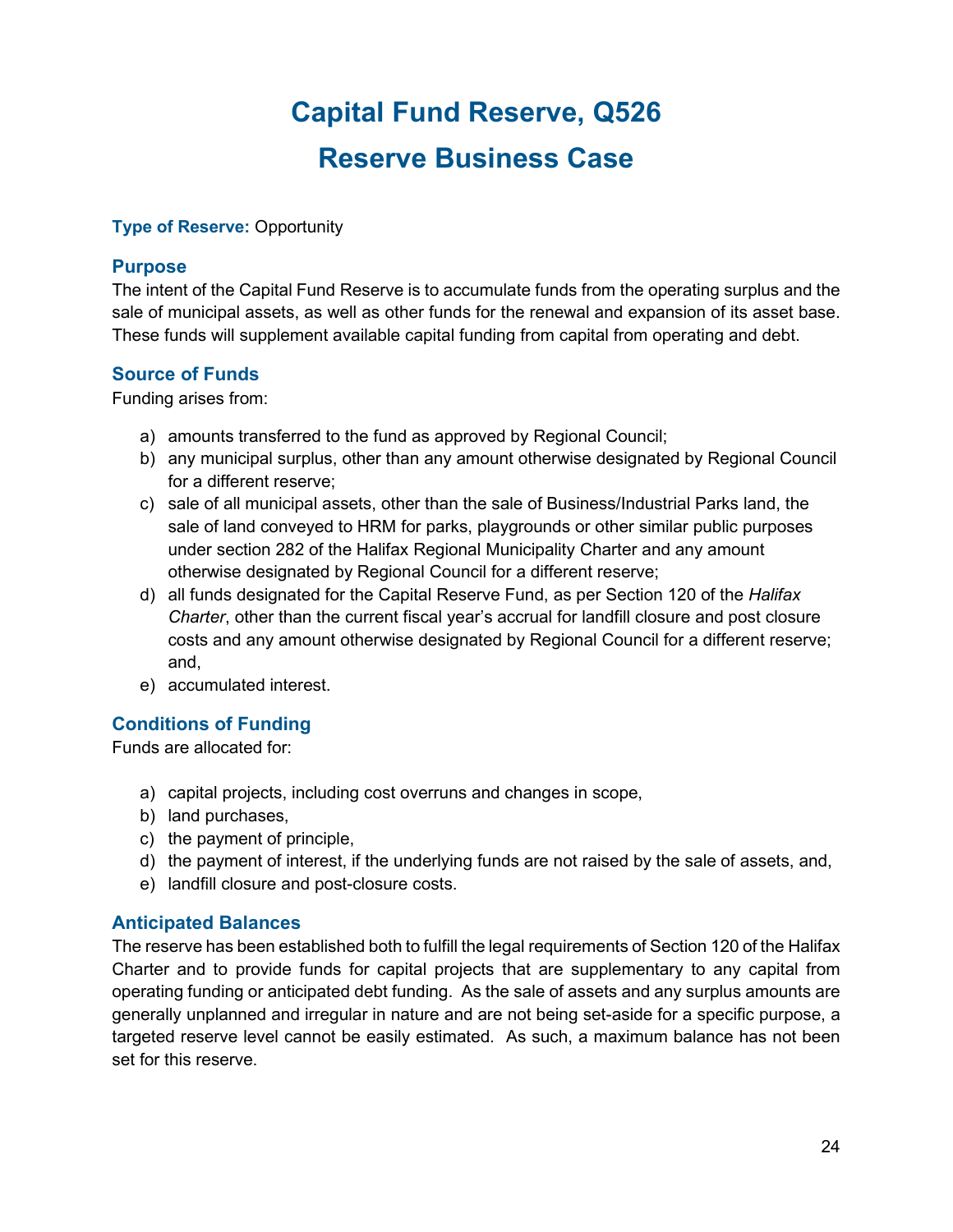### **Review and Timeline**

Reserve is to be ongoing. The Director of Finance and Asset Management shall

- a) review the reserve annually to ensure that funds are contributed and withdrawn according to the approved Reserve Business Case;
- b) provide Regional Council an annual report on Reserve activity and balances;
- c) review and report on targeted contributions and balances annually and recommend adjustments as appropriate; and,
- d) review this Reserve every four years to ensure relevance and adequacy with the strategic direction of the Municipality.

#### **Approval Process**

| Original Council Approval Date   September 20, 2016 |                                                    |
|-----------------------------------------------------|----------------------------------------------------|
| Effective Date of Last Revision                     |                                                    |
| <b>Business Unit Director Contact</b>               | Executive Director/CFO, Finance & Asset Management |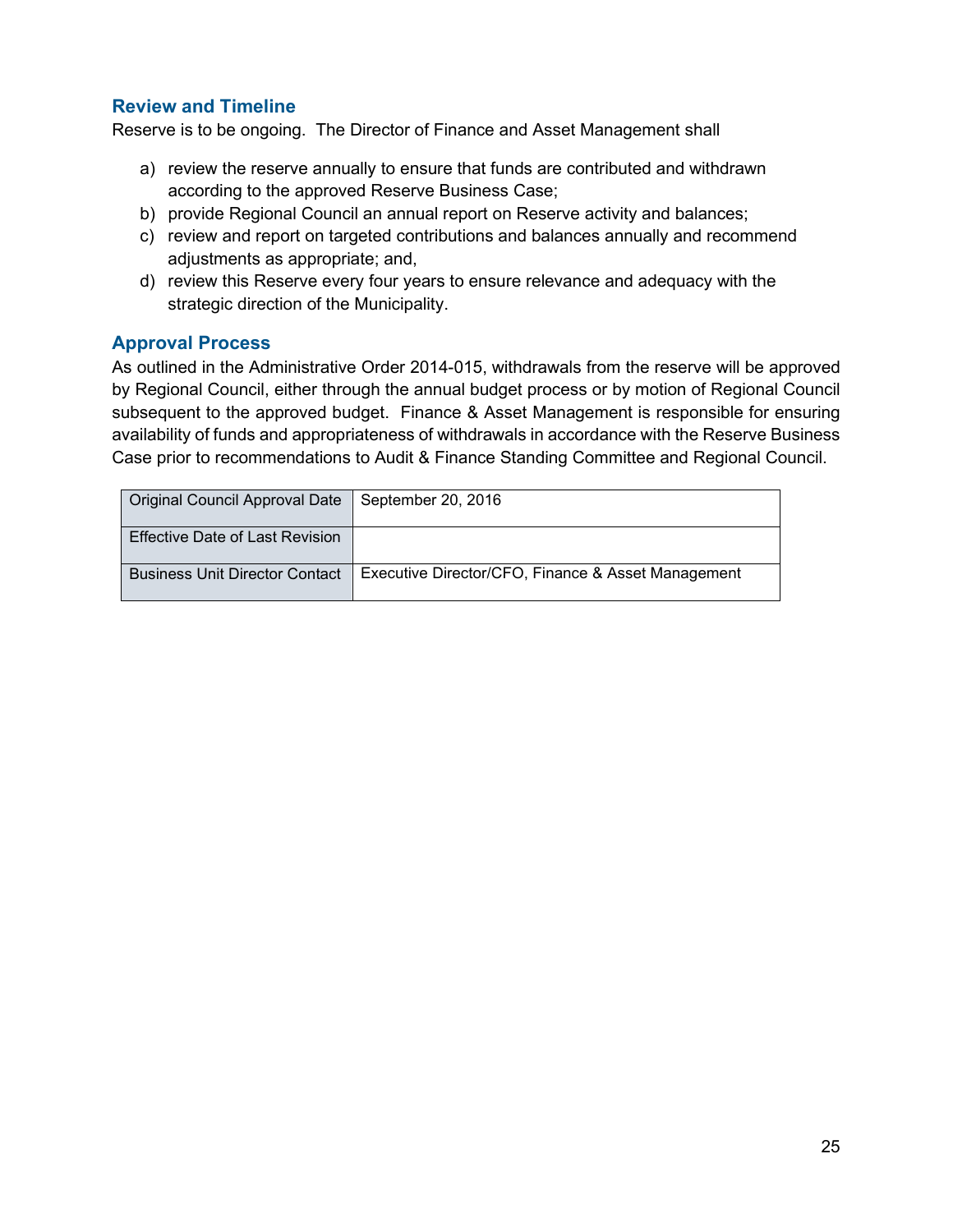# **Parkland Development Reserve, Q611 Reserve Business Case**

#### **Type of Reserve: Opportunity**

#### **Purpose**

The intent of the Parkland Development Reserve is to accumulate funds from the parkland dedication fees (cash-in-lieu) received through the development and subdivision process and for the acquisition of, and capital improvements to, parks, playgrounds and similar public purposes. The Reserve is governed by Halifax Regional Municipality Charter Section 283.

#### **Source of Funds**

Funding arises from:

- a) funds received under Halifax Regional Municipality Charter Section 283(1) and the Regional Subdivision By-law;
- b) funds received from sale of property no longer needed for parks, playgrounds or similar public purposes, pursuant to Halifax Regional Municipality Charter Section 283(14);
- c) amounts transferred to the fund as approved by Regional Council; and,
- d) accumulated interest.

#### **Conditions of Funding**

Funds are allocated for:

- a) capital improvements to parks, playgrounds, and capital projects with similar public purposes; and,
- b) accumulated interest.

#### **Anticipated Balances**

The reserve has been established both to fulfill the legal requirements of Section 283 of the Halifax Charter. Funds received as Parkland Dedication Fees and any sale of assets are generally unplanned and subject to development trends. As such, a targeted reserve level cannot be easily estimated and a maximum balance has not been set for this reserve.

#### **Review and Timeline**

Reserve is to be ongoing. The Director of Finance and Asset Management shall

- a) review the reserve annually to ensure that funds are contributed and withdrawn according to the approved Reserve Business Case;
- b) provide Regional Council an annual report on Reserve activity and balances;
- c) review and report on targeted contributions and balances annually and recommend adjustments as appropriate; and,
- d) review this Reserve every four years to ensure relevance and adequacy with the strategic direction of the Municipality.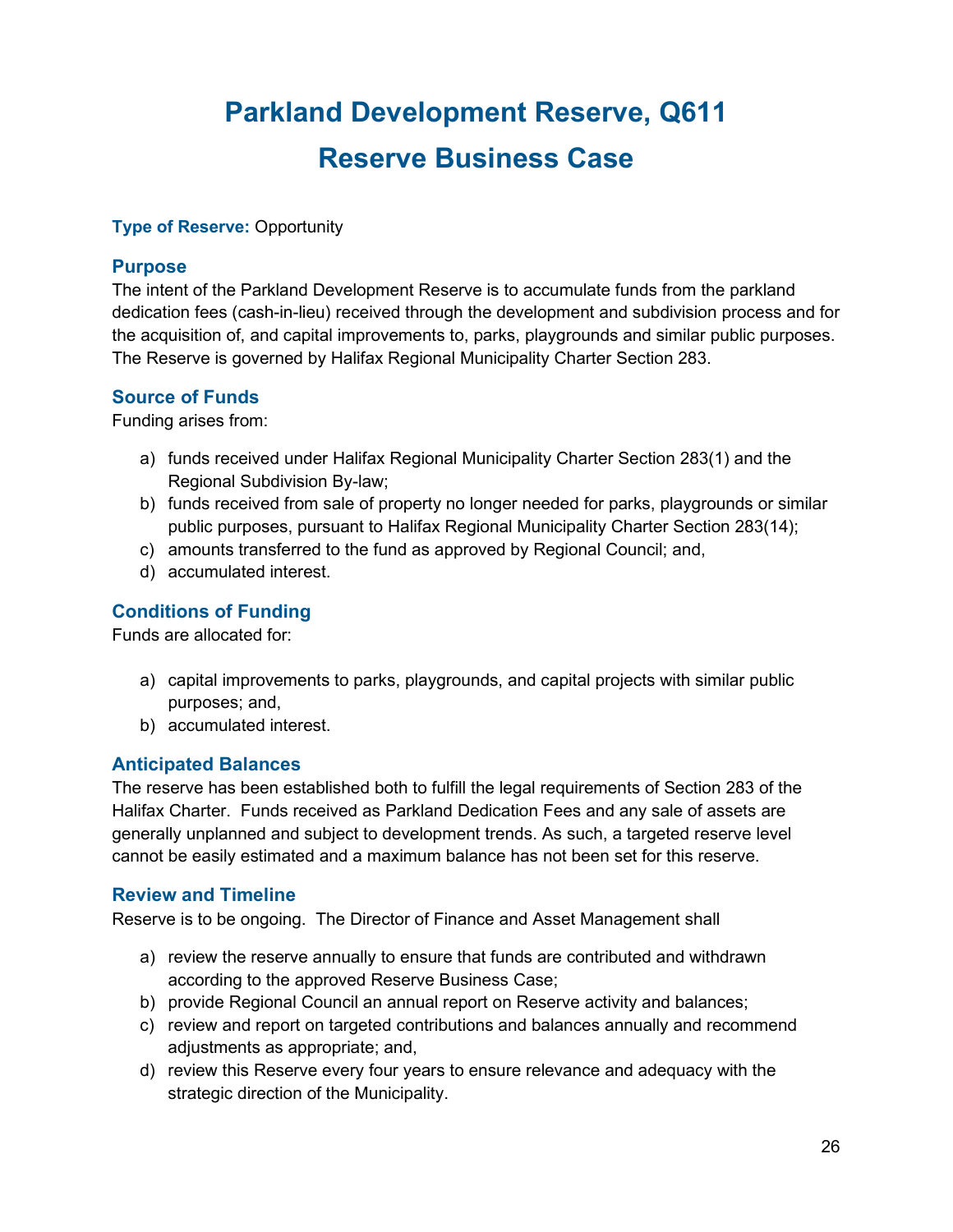| Original Council Approval Date         | September 20, 2016                                 |
|----------------------------------------|----------------------------------------------------|
| <b>Effective Date of Last Revision</b> |                                                    |
| <b>Business Unit Director Contact</b>  | Executive Director/CFO, Finance & Asset Management |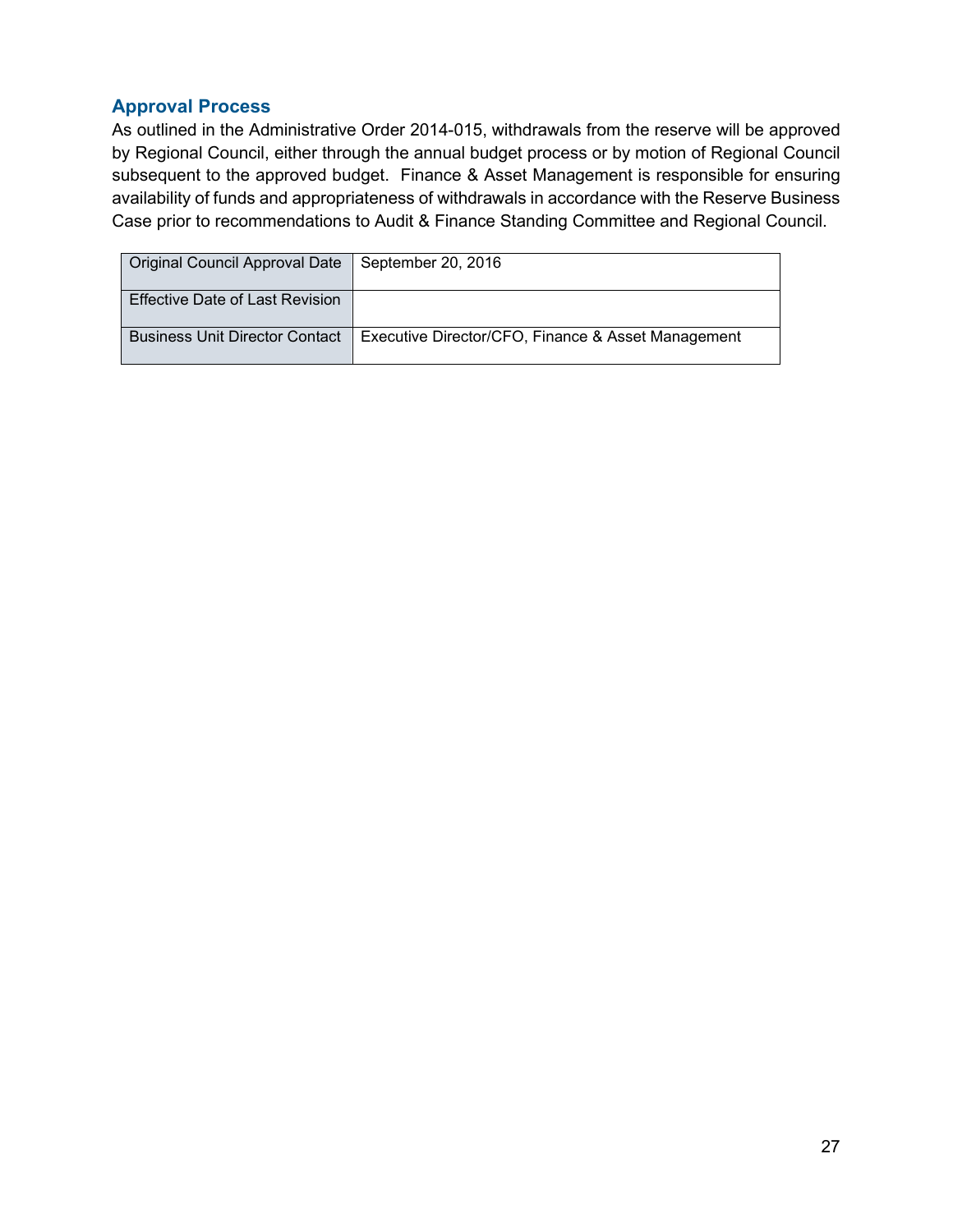# **Canada Community Building Reserve, Q626 Reserve Business Case**

#### **Type of Reserve: Opportunity**

#### **Purpose**

The intent of the Canada Community Building Reserve is to accumulate funds from the Canada Community Building Fund, more commonly known as the Gas Tax. These funds will supplement available capital funding from capital from operating and debt.

#### **Source of Funds**

Funding arises from:

- a) amounts transferred to the fund from the Canada Building Community Fund;
- b) amounts transferred to the fund as approved by Regional Council; and,
- c) accumulated interest.

#### **Conditions of Funding**

Funds are allocated for projects that meet the eligibility criteria of the Canada Community Building Fund, including:

- a) capital projects,
- b) land purchases,
- c) the payment of principle,
- d) the payment of interest, if the underlying funds are not raised by the sale of assets, and,
- e) landfill closure and post-closure costs.

#### **Anticipated Balances**

The reserve has been established to fulfill the requirements of the Canada Community Building Fund and is dependent upon transfers from that fund. While there is a baseline of predictable transfers to the Municipality there have been, and may continue to be, additional transfers on top of this baseline that cannot always be anticipated. As such, a maximum balance has not been set for this reserve.

#### **Review and Timeline**

Reserve is to be ongoing. The Director of Finance and Asset Management shall

- a) review the reserve annually to ensure that funds are contributed and withdrawn according to the approved Reserve Business Case;
- b) provide Regional Council an annual report on Reserve activity and balances;
- c) review and report on targeted contributions and balances annually and recommend adjustments as appropriate; and,
- d) review this Reserve every four years to ensure relevance and adequacy with the strategic direction of the Municipality.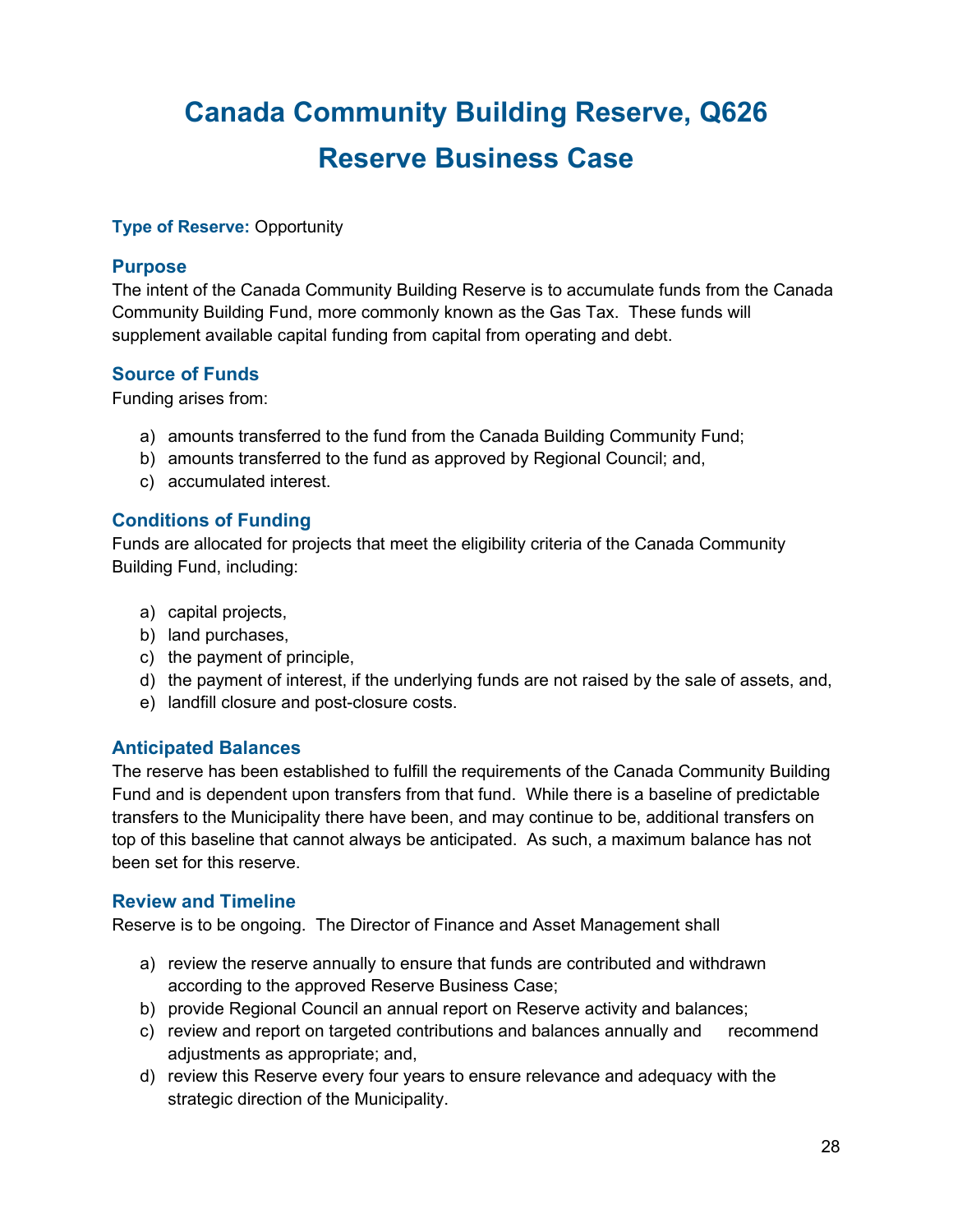| Original Council Approval Date        | September 20, 2016                                 |
|---------------------------------------|----------------------------------------------------|
| Effective Date of Last Revision       |                                                    |
| <b>Business Unit Director Contact</b> | Executive Director/CFO, Finance & Asset Management |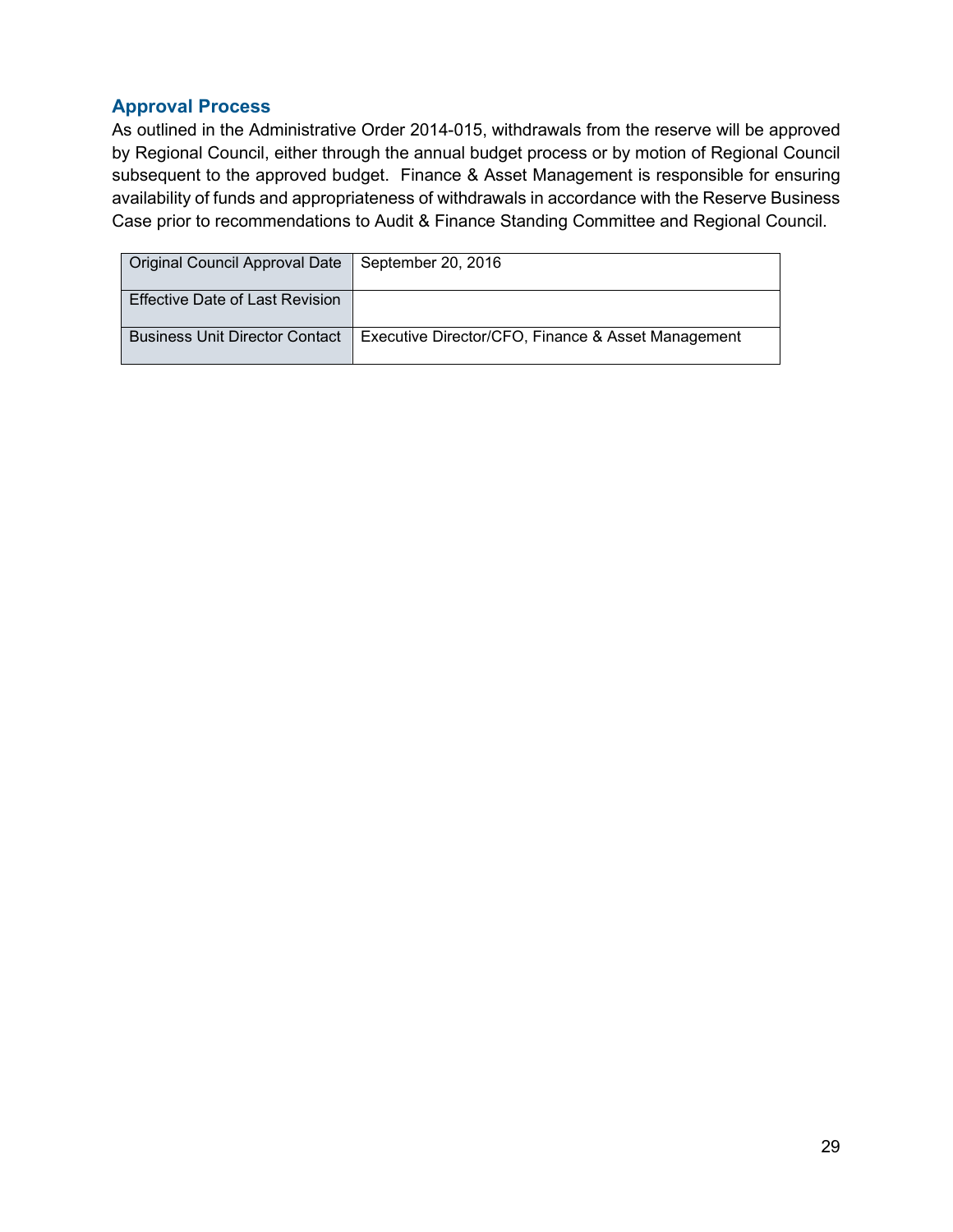# **Density Bonus Reserve, Q640 Reserve Business Case**

#### **Type of Reserve:** Opportunity

#### **Purpose**

The reserve allocates resources for the implementation of the incentive or bonus zoning policies as contained in applicable municipal planning strategies and land use by-laws.

An effective reserve will improve transparency and simplify (bonus zoning) funding for affordable housing, heritage properties, public art, municipal parks, and community or cultural space, in additional to other Municipal funding sources and reserves.

#### **Source of Funds**

Sources of funds will include:

- a) incentive or bonus zoning money-in-lieu payments as required by the applicable land use by-laws.
- b) amounts transferred to the fund as approved by Council; and
- c) interest accumulated in accordance with the Corporate Guidelines respecting Reserves.

#### **Conditions of Funding**

- a) As per the Halifax Regional Municipality Charter Subsection 245A (6), the Municipality shall use any money accepted in-lieu of a contribution for the purpose for which the money was accepted.
- b) Funding allocation for the public benefits will be in accordance with theapplicable land use by-laws; and
- c) Fund expenditures will be in accordance with any Administrative Orders approved by Council.

#### **Anticipated Balances**

The maximum balance will be \$20 Million to allow funds to accumulate and support large projects.

#### **Review and Timeline**

Reserve is to be ongoing. The Executive Director of Finance & Asset Management shall

- a) review the reserve annually to ensure that funds are contributed and withdrawn according to the approved Reserve Business Case;
- b) provide Regional Council an annual report on Reserve activity and balances;
- c) review and report on targeted contributions and balances annually and recommend adjustments as appropriate; and,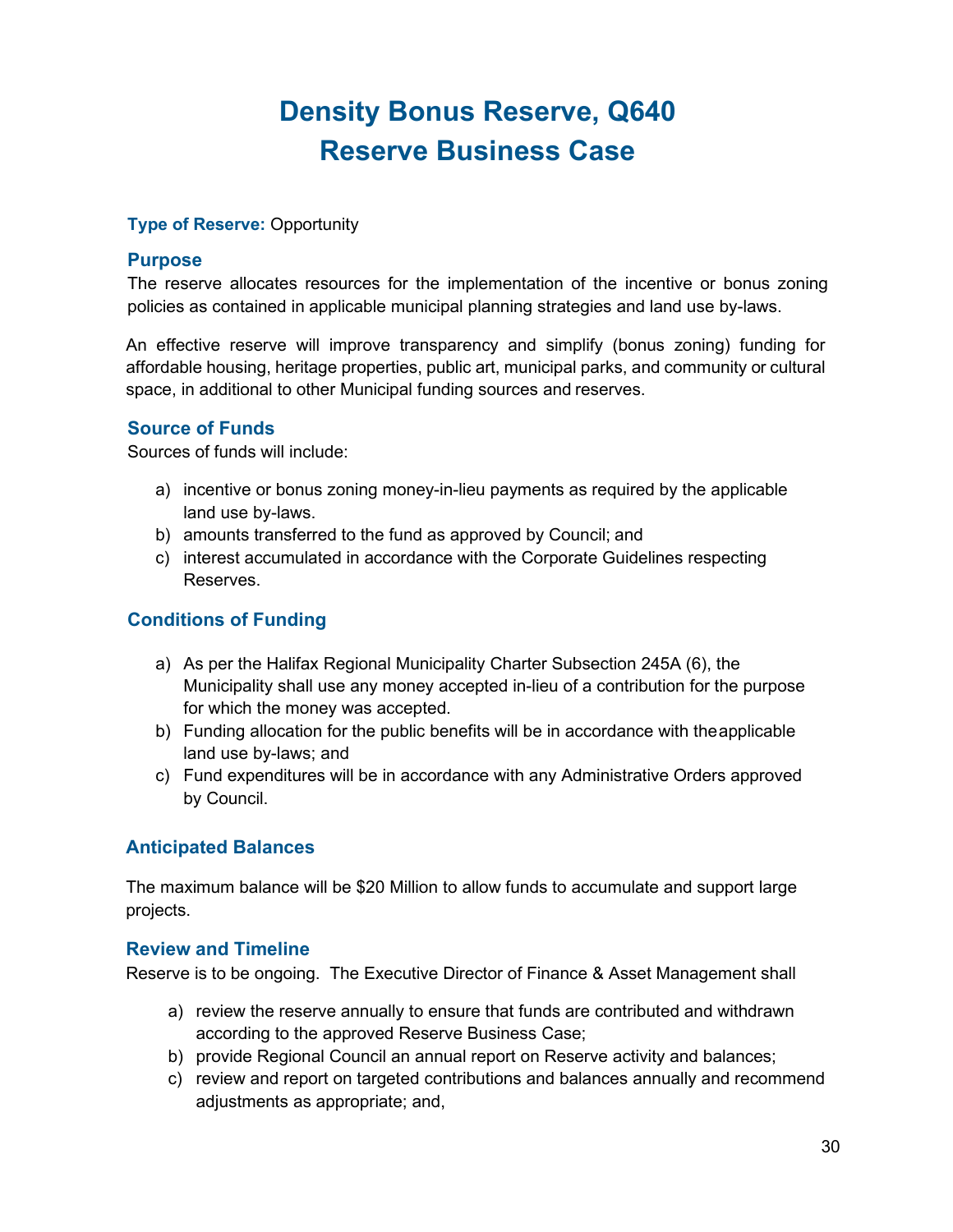d) review this Reserve every four years to ensure relevance and adequacy with the strategic direction of the Municipality.

### **Approval Process**

| Original Council Approval Date September 22, 2020 |                                                                                                                                 |
|---------------------------------------------------|---------------------------------------------------------------------------------------------------------------------------------|
| <b>Effective Date of Last Revision</b>            |                                                                                                                                 |
|                                                   | Business Unit Director Contact Executive Director, Planning & Development<br>Executive Director/CFO, Finance & Asset Management |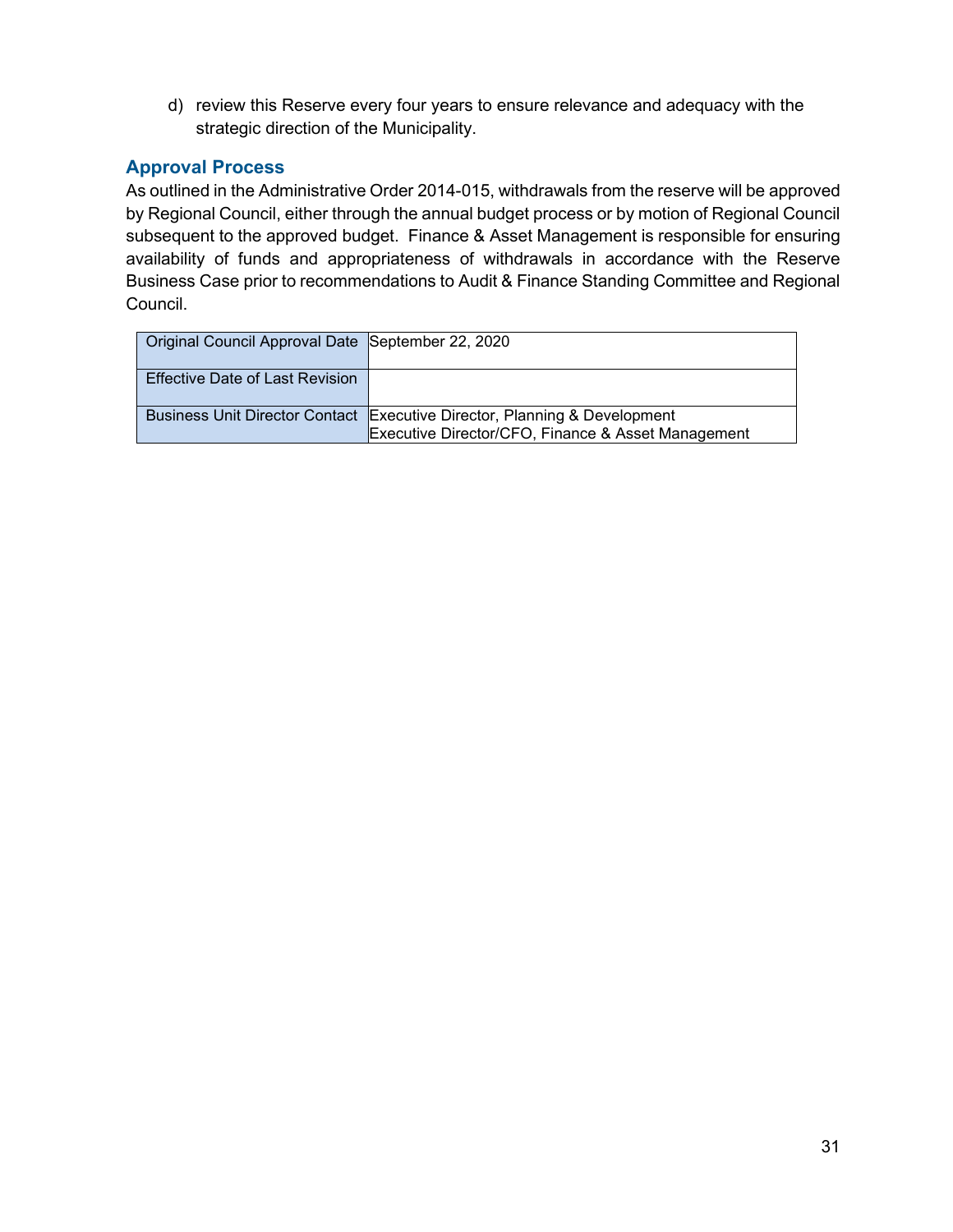# **Strategic Initiative Reserve - Capital Reserve Business Case**

#### **Type of Reserve: Opportunity**

#### **Purpose**

The intent of the Strategic Initiatives Reserve is to accumulate funds to pay for the principal and interest costs associated with Strategic Initiatives. By doing so the reserve enables the municipality to achieve its Strategic Initiatives through leveraging debt while maintaining a stable, predictable property tax level.

Strategic Initiatives were identified in Regional Council's *Fiscal Sustainability Strategy* (December 15, 2020)) and the *Strategic Initiative Funding Plan* (January 20, 2021). They are defined as "those whose implementation would require a discernible increase to the tax rate in order to move forward".

Strategic Initiatives often share certain common characteristics:

- *- They represent an element of a key strategy approved by Regional Council;*
- *- They are most likely capital and may represent a family of capital projects;*
- *- They are significant financial investments that cannot be accommodated within the existing budget without an unintended service disruption or a tax increase;*
- *- Their implementation requires significant planning over multiple fiscal years;*
- *- They represent new initiatives and are not ongoing in nature;*
- *- The issuance of debt for these initiatives that would be above the current debt policy targets and may require special reserve business cases;*
- *- if debt is issued, then the term of the debt should match the life of the asset; and,*
- *- They require ongoing review and oversight as many of the future costs and savings cannot*  **yet be ascertained.** (Strategic Initiative Funding Plan, January 20, 2021)

#### **Source of Funds**

Funding arises from:

- a) amounts transferred to the fund as approved by Regional Council;
- b) annual transfer from Fiscal Services operating budget in the amount that equals one cent of property tax (commercial, residential and resource); and,
- c) accumulated interest.

#### **Conditions of Funding**

Funds are allocated for:

- a) to fund principal and interest costs incurred related to debentures on Strategic Initiative projects, as identified by Regional Council,
- b) projects must be eligible for debentures and be capital in nature, and,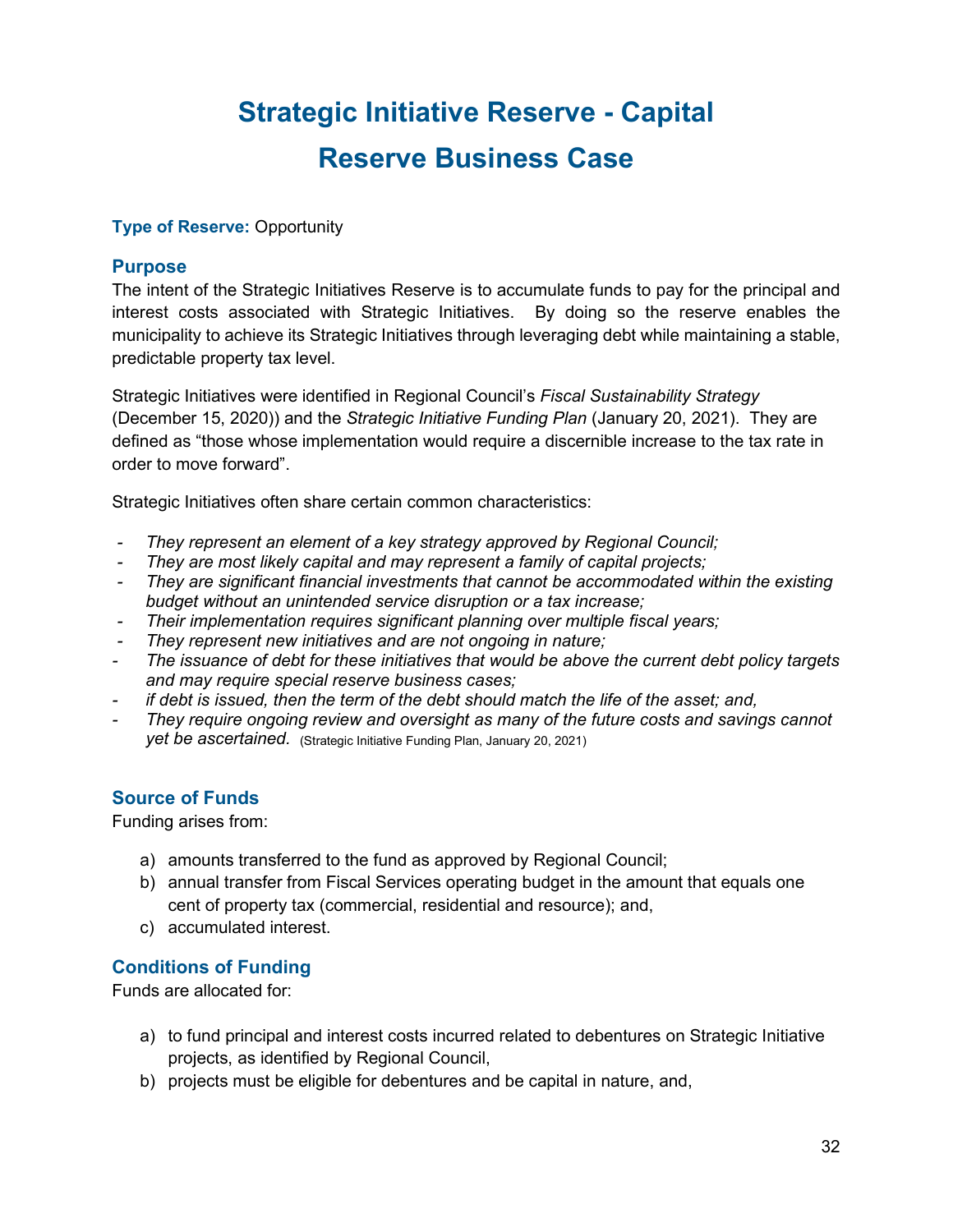c) as per the Halifax Charter, any funds transferred to the reserve from the sale of an asset may be used for the payment of principle, but not the payment of interest.

#### **Anticipated Balances**

Future contributions have been estimated as to defease anticipated principal and interest costs based on assumed debenture dates for Strategic Initiatives. By ensuring the reserve is adequately funded, amounts are available to offset debt payments. This provides the municipality with the ability to pay for a higher level of debt than it would otherwise while maintaining stable and predictable tax levels. As target reserve levels are based on anticipated debenture dates and amounts, a maximum balance has not been set for this reserve.

#### **Review and Timeline**

Reserve is to be ongoing. The Executive Director of Finance & Asset Management shall

- a) review the reserve annually to ensure that funds are contributed and withdrawn according to the approved Reserve Business Case;
- b) provide Regional Council an annual report on Reserve activity and balances;
- c) review and report on targeted contributions and balances annually and recommend adjustments as appropriate; and,
- d) review this Reserve every four years to ensure relevance and adequacy with the strategic direction of the Municipality.

#### **Approval Process**

| Original Council Approval Date        |                                                     |
|---------------------------------------|-----------------------------------------------------|
| Effective Date of Last Revision       |                                                     |
| <b>Business Unit Director Contact</b> | LExecutive Director/CFO, Finance & Asset Management |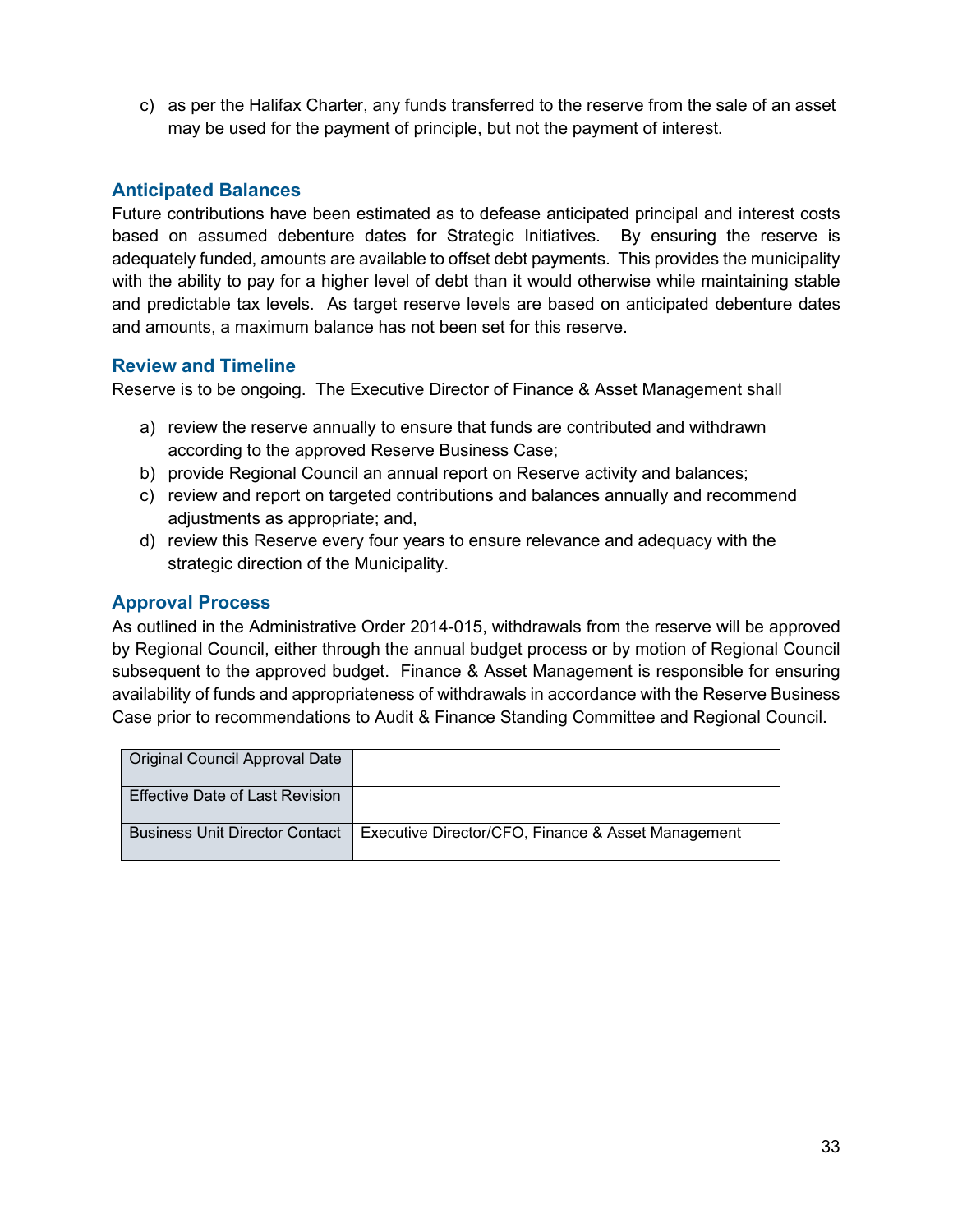# **Strategic Initiative Reserve - Operating Reserve Business Case**

#### **Type of Reserve: Opportunity**

#### **Purpose**

The intent of the Strategic Initiatives Reserve is to accumulate funds to pay for the operating costs associated with Strategic Initiative Projects. By doing so the reserve enables the municipality to achieve its Strategic Initiatives while maintaining a stable, predictable property tax level.

Strategic Initiatives were identified in Regional Council's *Fiscal Sustainability Strategy* (December 15, 2020)) and the *Strategic Initiative Funding Plan* (January 20, 2021). They are defined as "those whose implementation would require a discernible increase to the tax rate in order to move forward".

Strategic Initiatives often share certain common characteristics:

- *- They represent an element of a key strategy approved by Regional Council;*
- *- They are most likely capital and may represent a family of capital projects;*
- *- They are significant financial investments that cannot be accommodated within the existing budget without an unintended service disruption or a tax increase;*
- *- Their implementation requires significant planning over multiple fiscal years;*
- *- They represent new initiatives and are not ongoing in nature;*
- *- The issuance of debt for these initiatives that would be above the current debt policy targets and may require special reserve business cases;*
- *- if debt is issued, then the term of the debt should match the life of the asset; and,*
- *- They require ongoing review and oversight as many of the future costs and savings cannot*  **yet be ascertained.** (Strategic Initiative Funding Plan, January 20, 2021)

#### **Source of Funds**

Funding arises from:

- a) amounts transferred to the fund as approved by Regional Council; and,
- b) accumulated interest.

#### **Conditions of Funding**

Funds are allocated for:

- a) to fund costs incurred related to completion of Strategic Initiative projects, as identified by Regional Council,
- b) funding is for project costs but exclude any ongoing operating costs.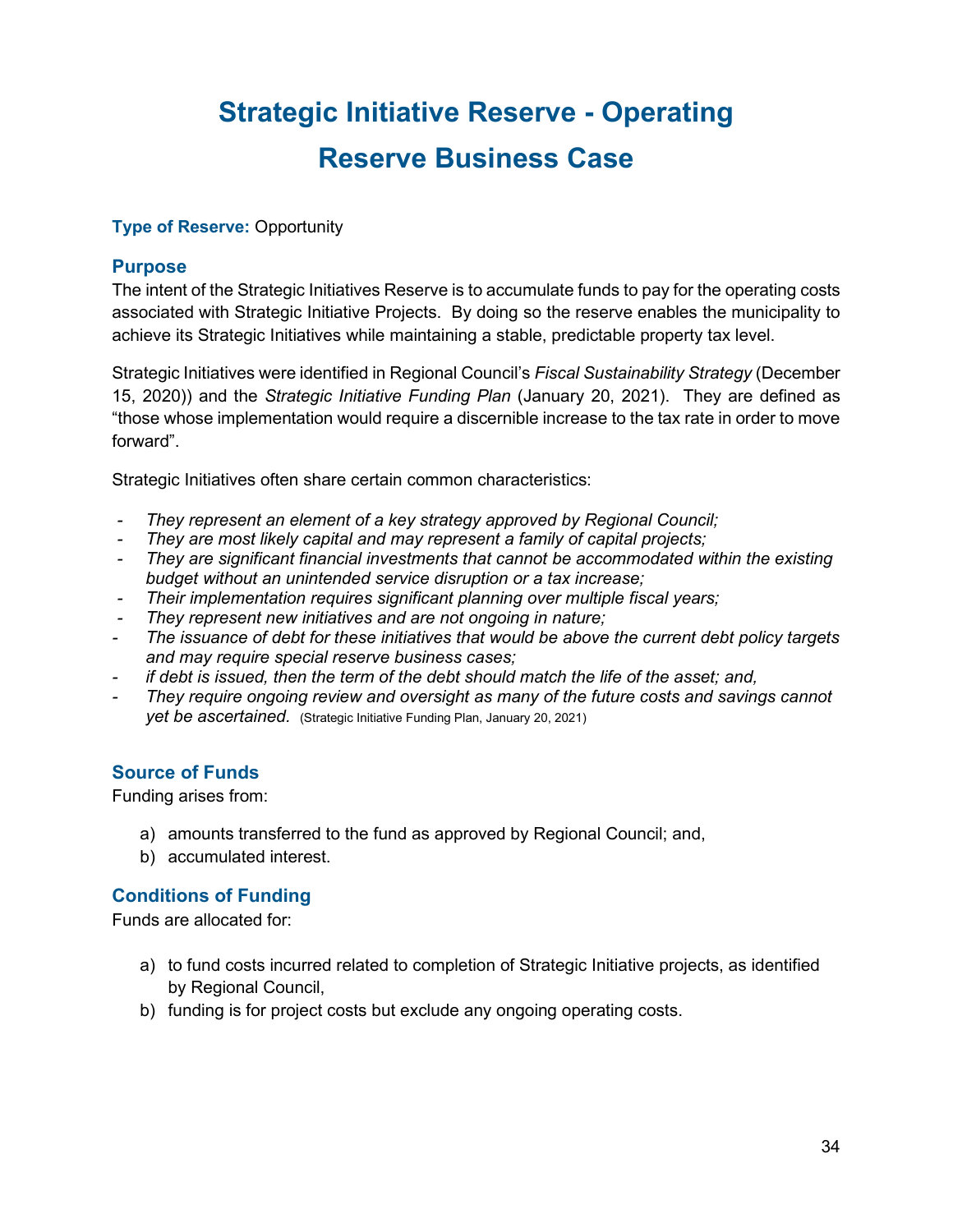#### **Anticipated Balances**

Future contributions have been estimated so as to complete Strategic Initiative projects based on estimated costs and completion dates. By ensuring the reserve is adequately funded, amounts are available to fund projects. As target reserve levels are based on anticipated costs and completion dates, a maximum balance has not been set for this reserve.

#### **Review and Timeline**

Reserve is to be ongoing. The Executive Director of Finance & Asset Management shall

- a) review the reserve annually to ensure that funds are contributed and withdrawn according to the approved Reserve Business Case;
- b) provide Regional Council an annual report on Reserve activity and balances;
- c) review and report on targeted contributions and balances annually and recommend adjustments as appropriate; and,
- d) review this Reserve every four years to ensure relevance and adequacy with the strategic direction of the Municipality.

#### **Approval Process**

| Original Council Approval Date        |                                                     |
|---------------------------------------|-----------------------------------------------------|
| Effective Date of Last Revision       |                                                     |
| <b>Business Unit Director Contact</b> | LExecutive Director/CFO, Finance & Asset Management |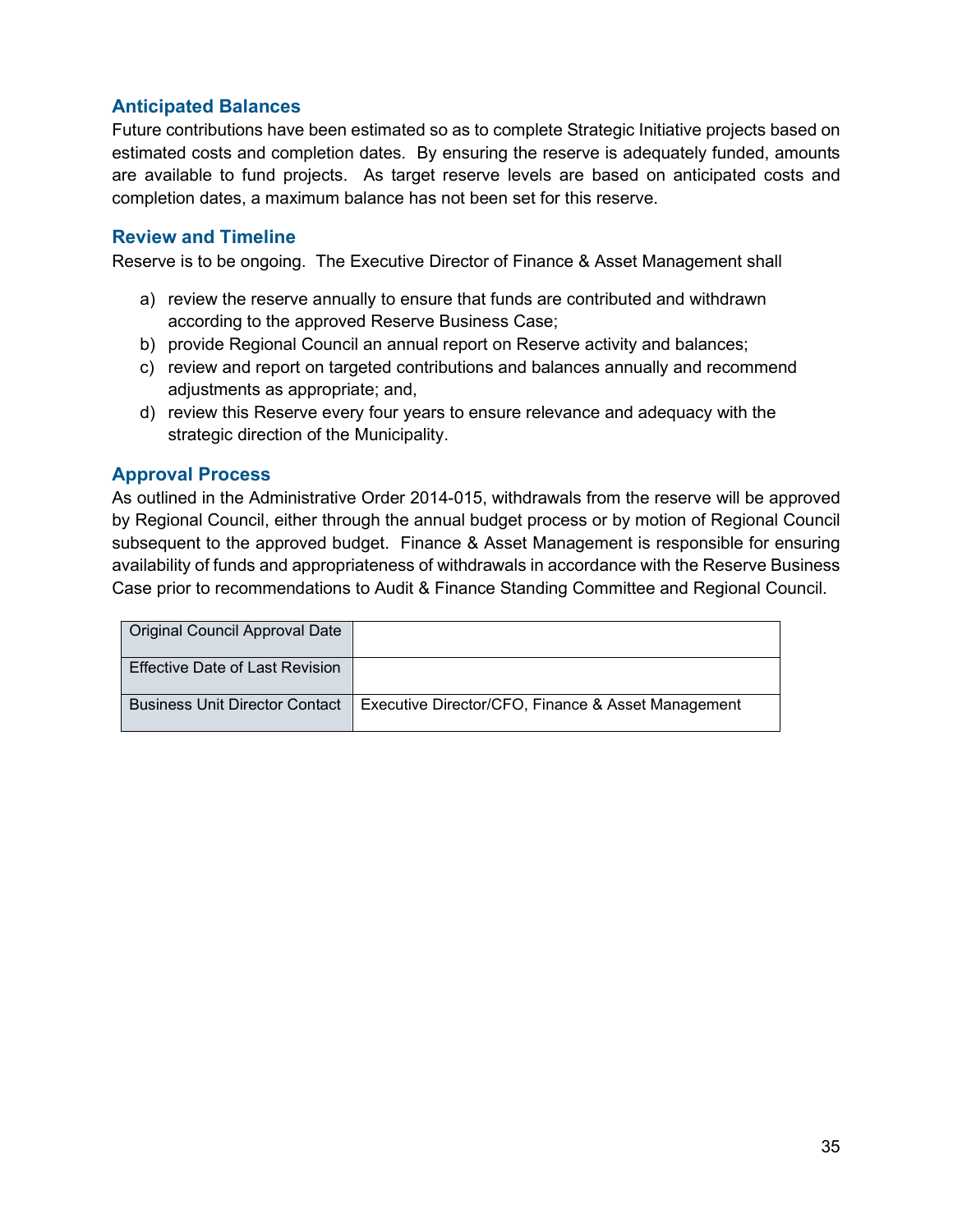# **HRM Debt Guidelines ATTACHMENT B**

Financial Policy & Planning, Finance & Asset Management (FAM) **Date**: November 23, 2021

### **Purpose**

The purpose of the debt guidelines is to provide appropriate guidance on the amount of debt and capital from operating that can be approved by HRM. This provides certainty in planning the operating and capital budgets and ensuring that HRM's financial plans are sustainable. The guidelines are also intended to reflect growth in the economy and the population and to ensure adequate debt and capital from operating is available to fund growth related issues.

### **Types of Municipal Debt**

HRM classifies its debt into five main types, each distinguished as to the source of repayment. For the purposes of these guidelines, capital leases are treated as debt.

- **1. Tax Supported (General Rated) Debt:** This is municipal debt, funded by the general tax rate and used to fund capital projects across HRM. This funds capital projects that are eligible for debenture that are not Strategic Initiatives (SI).
- **2. Strategic Initiative (SI) Debt:** This is debt funded by the SI Reserve, not via general rate. Projects eligible for SI debt are those designated as Strategic Initiatives, i.e. transformative projects that would require a substantial increase in general tax rates to fund using current revenues.
- **3. Local Improvement Charge Debt (LIC):** Debt issued for capital projects that are funded by LIC charges. For example, a limited group of properties in a confined geographic area where earmarked revenue pays for local capital expenditures. The debt is serviced by LIC revenues.
- **4. HRWC Debt (Halifax Water):** Funds borrowed on behalf of HRWC and repaid through the HRWC rate base.
- **5. Repayable Debt:** Debt borrowed on behalf of and fully paid for by outside organizations, that are typically operating HRM assets or are community owned.

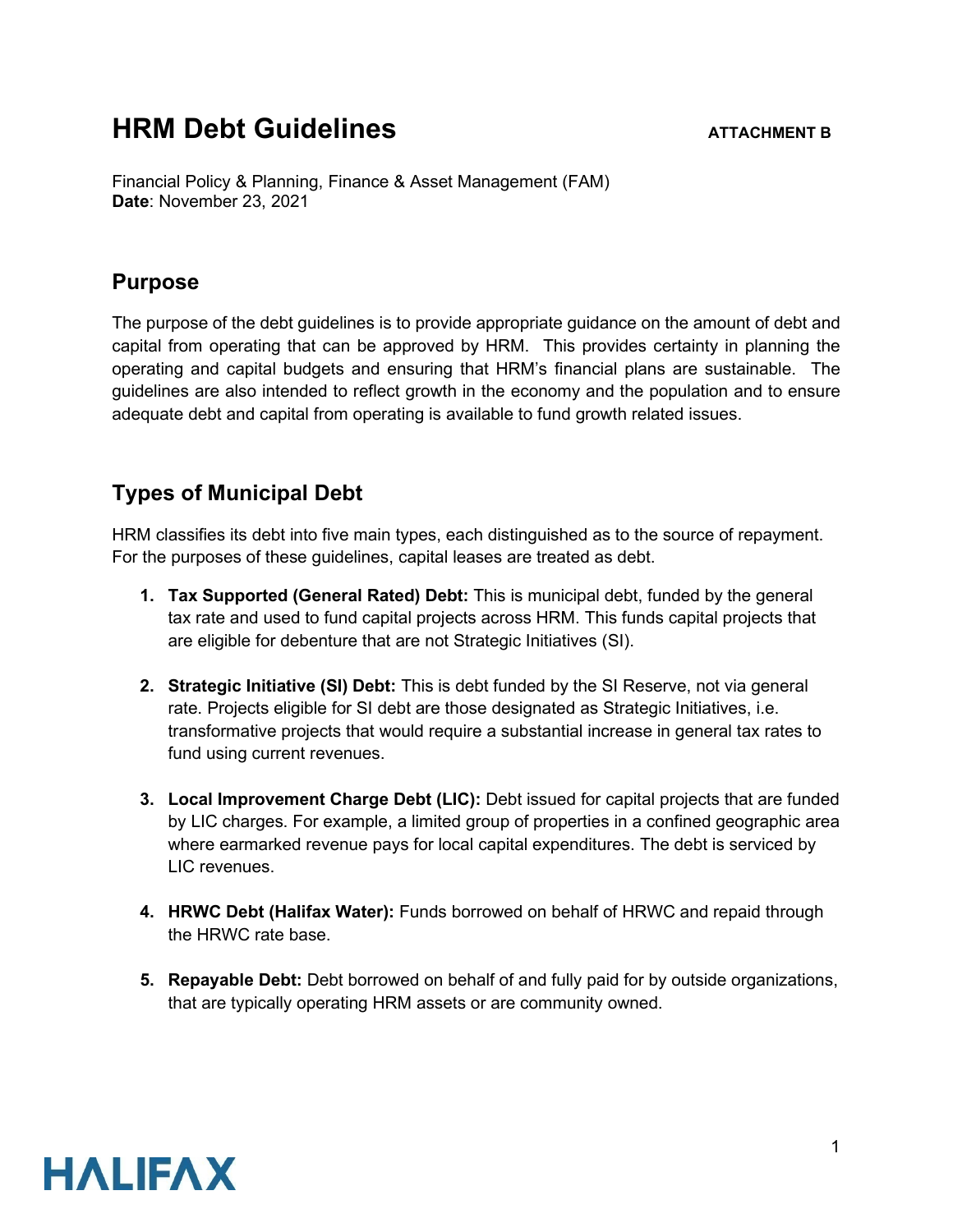# **Debt Limits and Ceiling**

Provincial guidelines provide 15 per cent of gross revenues as a maximum for tax-supported debt-service charges. HRM sets the following guidelines:

- 1. The tax supported debt target per homes (dwelling unit) is set to a maximum of \$1,200 in 2021 dollars in approved debt to be issued, growing at the rate of growth in new homes plus prior year HRM CPI.[1](#page-47-0) This target is a ceiling (maximum) for outstanding taxsupported debt per home.
- 2. Strategic Initiative Debt Servicing costs will not rise above 10 per cent of revenues at any point during which these guidelines are in effect.
- 3. Other Debt Servicing costs will not rise above 2 per cent of revenues at any point during which these guidelines are in effect.

## **Debt Guidelines**

- 1. Guidelines for Usage:
	- As per the Fiscal Sustainability Strategy (FSS), debt can only be issued for longer dated assets (10-years and beyond) and for those projects eligible to be debt funded in the capital budget.
	- HRM approved debt should (if possible) be leveraged for use in cost-sharing federal or provincial programs for spending on intangible or tangible infrastructure with a low cost/benefit ratio.
	- Projects can be funded by debt, irrespective of any debt targets, if any projected cost savings or additional revenues are sufficient to offset the additional debt carrying costs during the life of the asset, subject to Regional Council approval.
- 2. Other Financial Restrictions and Principles:
	- Nova Scotia Municipal Finance Corporation (NSMFC) through the NSMFC Act, carefully lays out what type of debt, borrowing options, maturities are to be set and manages market rates for NS municipalities. HRM is subject to the same criteria.
	- Municipal Debt is not purchased directly by international or institutional investors but by the Provincial Government to ensure liquidity and lower net borrowing rates. Municipal debentures are a form of provincial debt, which is owned by

<span id="page-47-0"></span> $1$  Tax Supported Debt per home is currently \$1,177 in 2020 dollars.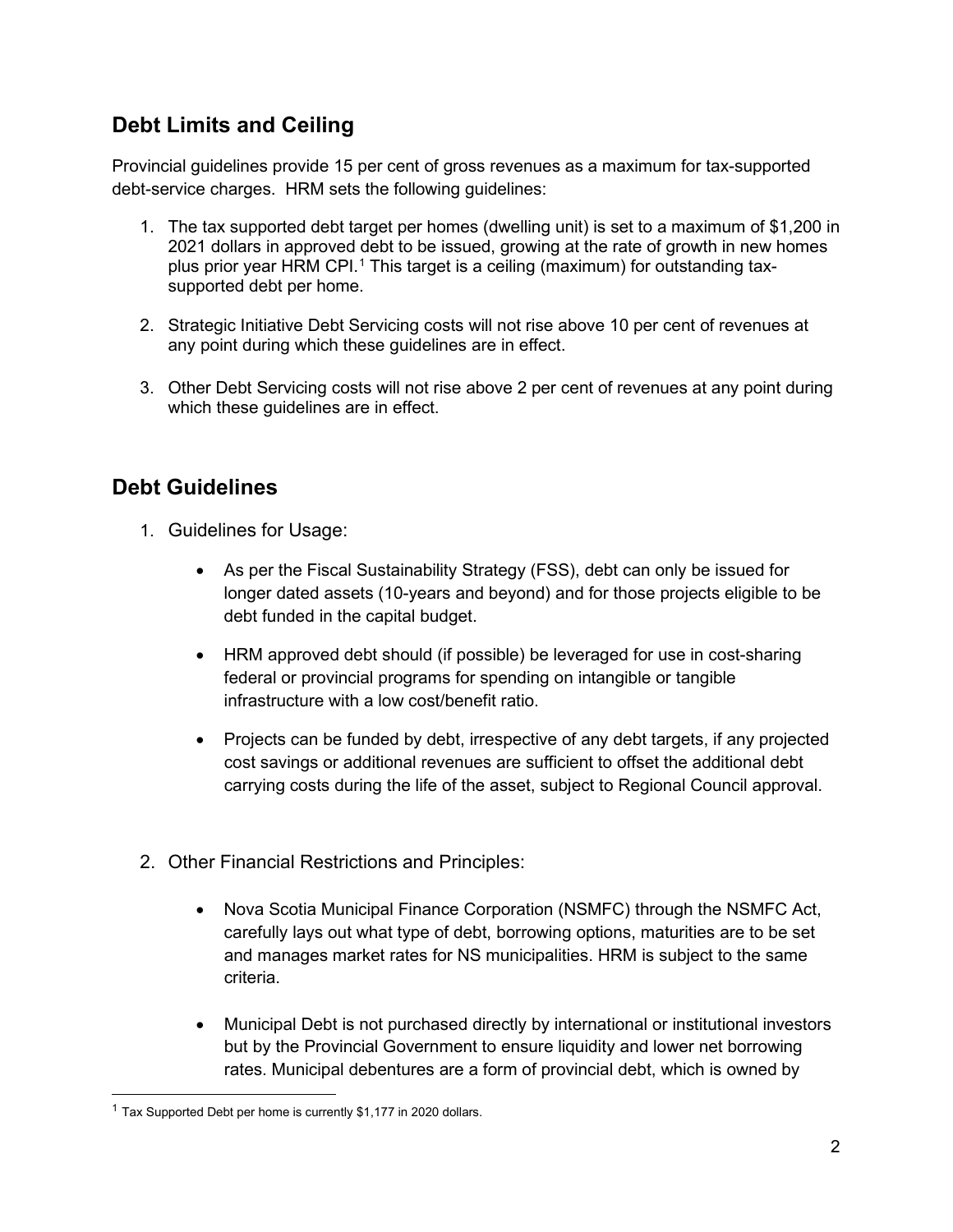larger market entities including pension funds, institutional entities, and the Bank of Canada.

- Municipal debt is provincially backed in capital markets. HRM's flexibility is through how much debt it can request through Temporary Borrowing Resolutions (TBRs) and what it can request/have approved.
- Subject to Regional Council approval, and any legal or other restrictions, debt may be issued in a manner other than debentures through the MFC.
- 3. Tax Supported Municipal Debt should be benchmarked through a combination of:
	- Debt per dwelling unit (primary measure)
	- Debt per capita,
	- Debt service payments as a percentage of general tax revenues or expenditures.
	- Tax Supported Debt as percentage of Net Book Value (NBV), taken from Audited Financial Statements at Year-End.
- 4. Determination of Eligible Projects for Debt Proceeds

Capital projects eligible for debenture should:

- Be classified as "Growth" projects per Capital Budget criteria, multi-year in nature or be classified as "Strategic Initiative (SI)" projects.
- Have a minimum 10-year useful life.
- Have a public benefit beyond routine rehabilitation or maintenance projects.
- 5. Other:
	- Nothing in these guidelines prevents the CAO from recommending, or Regional Council approving, an alternative approach or amount for either debt or capital from operating.